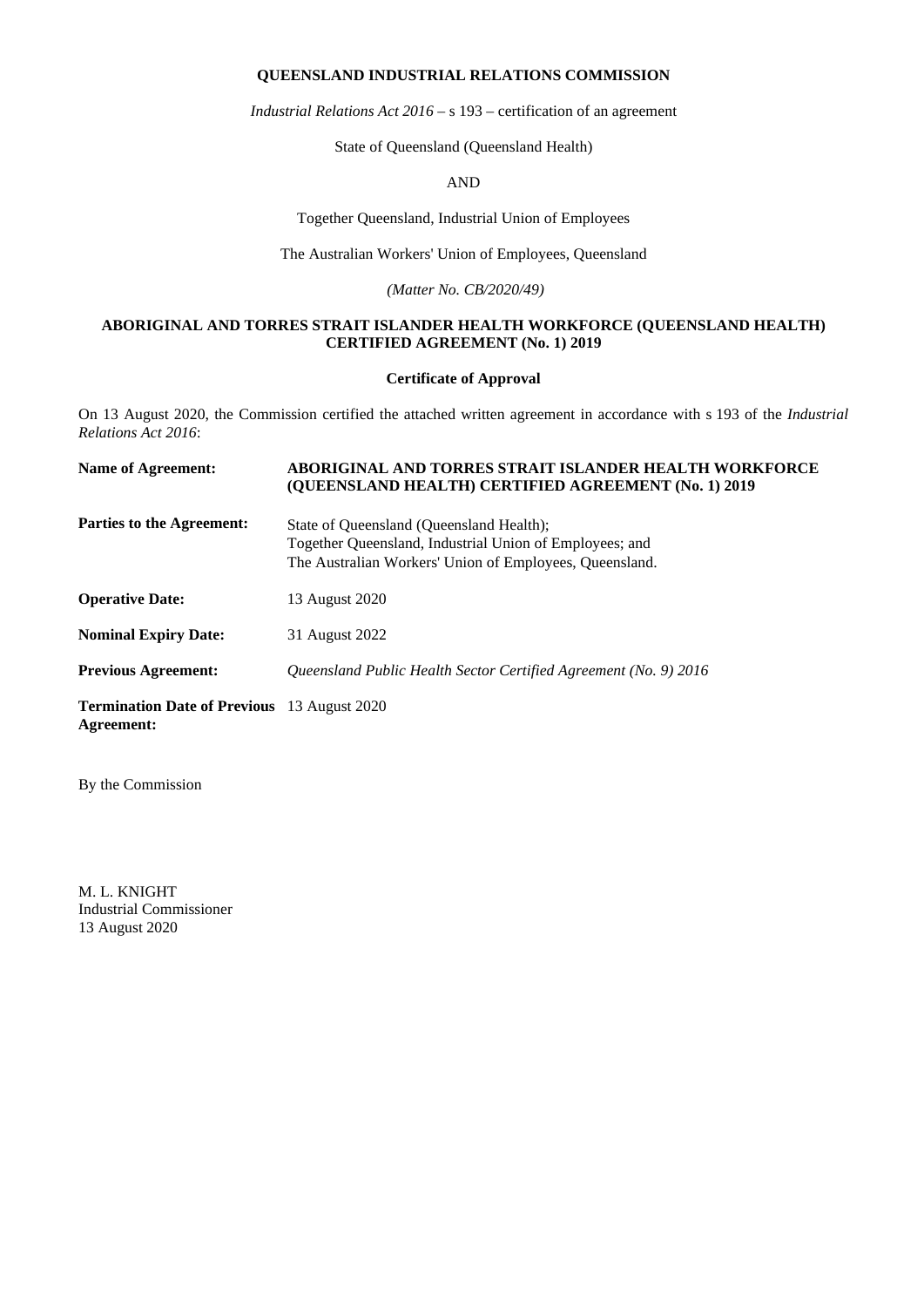# QUEENSLAND INDUSTRIAL RELATIONS COMMISSION

# **Industrial Relations Act 2016**

#### The Director-General, Queensland Health department

**AND** 

Together Queensland, Industrial Union of Employees and The Australian Workers' Union of Employees

(No. CB/2020/49)

# ABORIGINAL AND TORRES STRAIT ISLANDER HEALTH WORKFORCE (QUEENSLAND HEALTH) CERTIFIED AGREEMENT (NO. 1) 2019

# **TABLE OF CONTENTS**

# **PAGE**

| 1.  |                                                                                                                  |  |
|-----|------------------------------------------------------------------------------------------------------------------|--|
| 2.  |                                                                                                                  |  |
| 3.  |                                                                                                                  |  |
| 4.  |                                                                                                                  |  |
| 5.  |                                                                                                                  |  |
| 6.  |                                                                                                                  |  |
| 7.  |                                                                                                                  |  |
| 8.  |                                                                                                                  |  |
| 9.  |                                                                                                                  |  |
| 10. |                                                                                                                  |  |
| 11. |                                                                                                                  |  |
| 12. |                                                                                                                  |  |
| 13. | Prevention and Settlement of Disputes Relating to the Interpretation, Application or Operation of this Agreement |  |
|     | 8                                                                                                                |  |
| 14. |                                                                                                                  |  |
|     |                                                                                                                  |  |
|     |                                                                                                                  |  |
| 15. |                                                                                                                  |  |
| 16. |                                                                                                                  |  |
| 17. |                                                                                                                  |  |
|     |                                                                                                                  |  |
|     |                                                                                                                  |  |
| 18. |                                                                                                                  |  |
|     |                                                                                                                  |  |
|     |                                                                                                                  |  |
| 19. |                                                                                                                  |  |
| 20. |                                                                                                                  |  |
| 21. |                                                                                                                  |  |
| 22. | Aboriginal and Torres Strait Islander Health Worker Conditional Advancement Scheme 2020 Round 10                 |  |
| 23. |                                                                                                                  |  |
| 24. | Interim Professional Development Arrangements for Aboriginal and Torres Strait Islander Health Practitioners     |  |
|     |                                                                                                                  |  |
| 25. |                                                                                                                  |  |
|     |                                                                                                                  |  |
| 26. |                                                                                                                  |  |
| 27. |                                                                                                                  |  |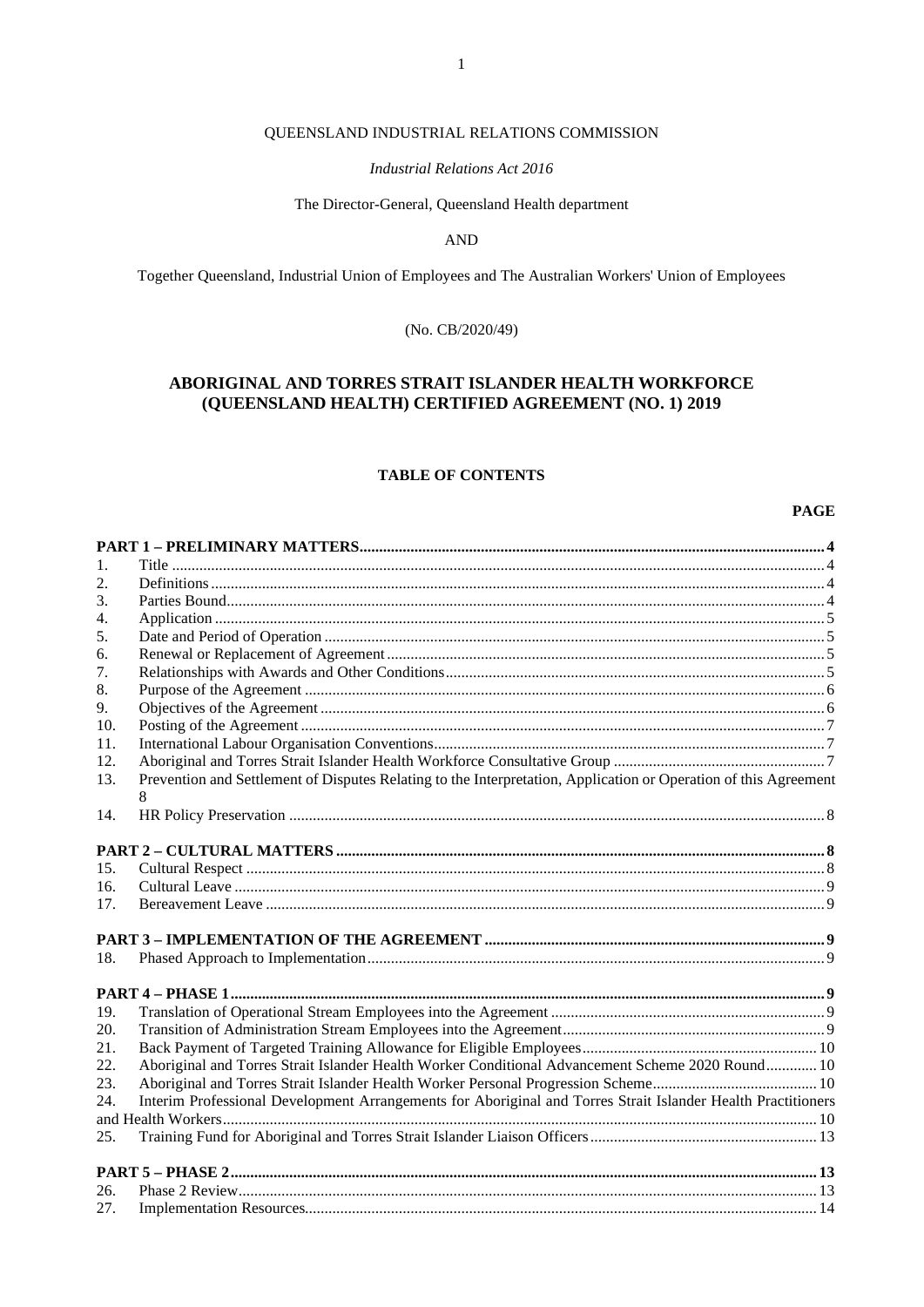| 28.        |                                                                                                 |  |
|------------|-------------------------------------------------------------------------------------------------|--|
| 29.        |                                                                                                 |  |
|            |                                                                                                 |  |
|            |                                                                                                 |  |
| 30.        |                                                                                                 |  |
| 31.        |                                                                                                 |  |
| 32.<br>33. |                                                                                                 |  |
| 34.        |                                                                                                 |  |
| 35.        |                                                                                                 |  |
| 36.        |                                                                                                 |  |
| 37.        |                                                                                                 |  |
| 38.        |                                                                                                 |  |
|            |                                                                                                 |  |
| 39.        |                                                                                                 |  |
| 40.        |                                                                                                 |  |
| 41.        |                                                                                                 |  |
| 42.        |                                                                                                 |  |
| 43.        | Accrued Days Off for Aboriginal and Torres Strait Islander Health Workforce Stream Employees 18 |  |
| 44.        |                                                                                                 |  |
| 45.        |                                                                                                 |  |
| 46.        |                                                                                                 |  |
| 47.        |                                                                                                 |  |
| 48.        |                                                                                                 |  |
| 49.        |                                                                                                 |  |
| 50.        |                                                                                                 |  |
| 51.        |                                                                                                 |  |
|            |                                                                                                 |  |
| 52.        |                                                                                                 |  |
| 53.        |                                                                                                 |  |
| 54.        |                                                                                                 |  |
|            | <b>PART 10 - ABORIGINAL AND TORRES STRAIT ISLANDER HEALTH WORKFORCE OPTIMISATION</b>            |  |
|            |                                                                                                 |  |
| 55.        |                                                                                                 |  |
| 56.        |                                                                                                 |  |
| 57.        |                                                                                                 |  |
| 58.        |                                                                                                 |  |
|            |                                                                                                 |  |
| 59.        |                                                                                                 |  |
| 60.        |                                                                                                 |  |
| 61.        |                                                                                                 |  |
| 62.        |                                                                                                 |  |
| 63.        |                                                                                                 |  |
|            |                                                                                                 |  |
| 64.        |                                                                                                 |  |
| 65.        |                                                                                                 |  |
| 66.        |                                                                                                 |  |
| 67.        |                                                                                                 |  |
| 68.        |                                                                                                 |  |
| 69.        |                                                                                                 |  |
|            |                                                                                                 |  |
| 70.        |                                                                                                 |  |
|            |                                                                                                 |  |
| 71.        |                                                                                                 |  |
|            |                                                                                                 |  |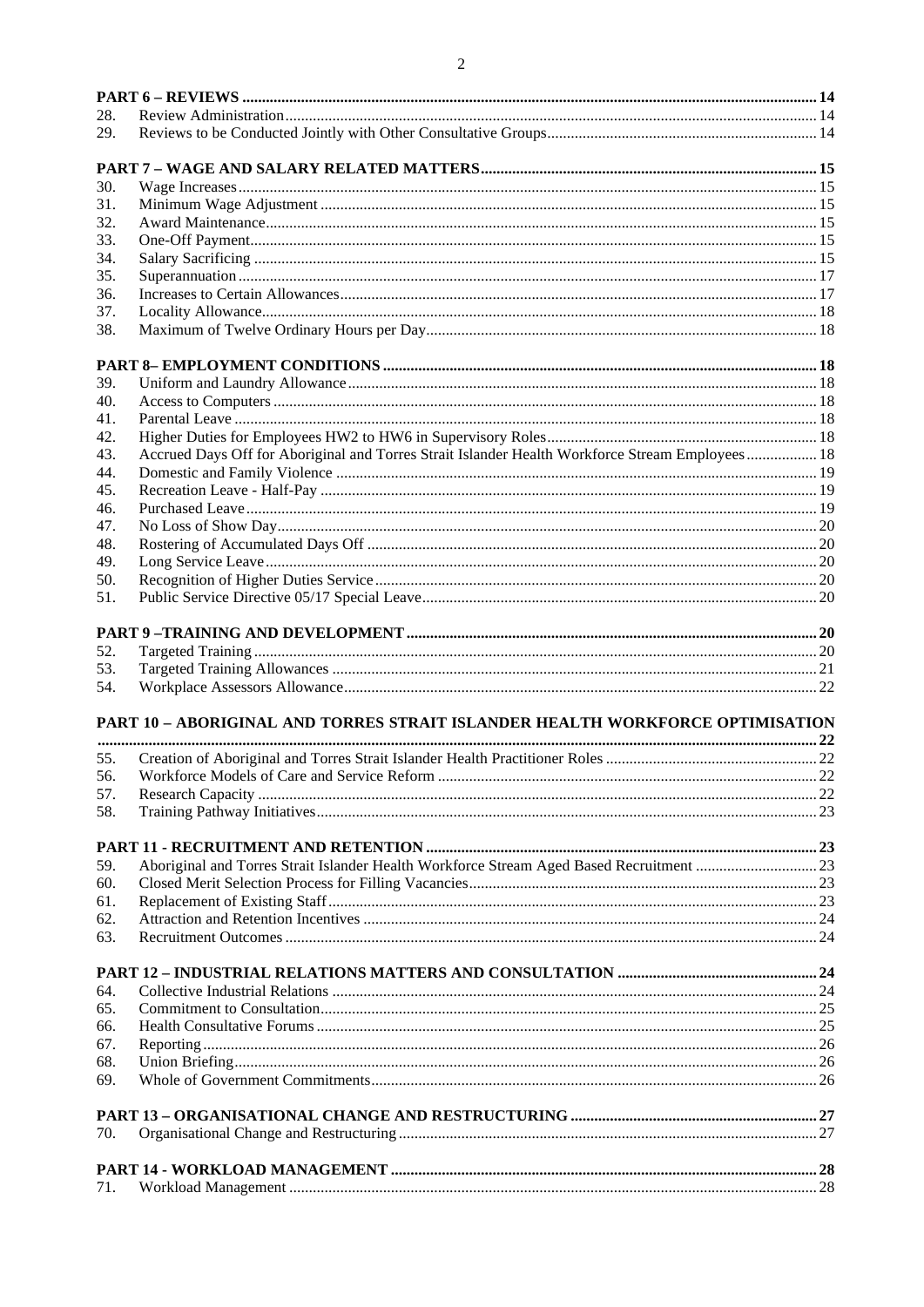| 72. |  |
|-----|--|
| 73. |  |
| 74. |  |
| 75. |  |
| 76. |  |
| 77. |  |
| 78. |  |
| 79. |  |
|     |  |
|     |  |
| 80. |  |
| 81. |  |
| 82. |  |
| 83. |  |
| 84. |  |
| 85. |  |
|     |  |
| 86. |  |
| 87. |  |
|     |  |
| 88. |  |
|     |  |
|     |  |
|     |  |
|     |  |

# $\overline{\mathbf{3}}$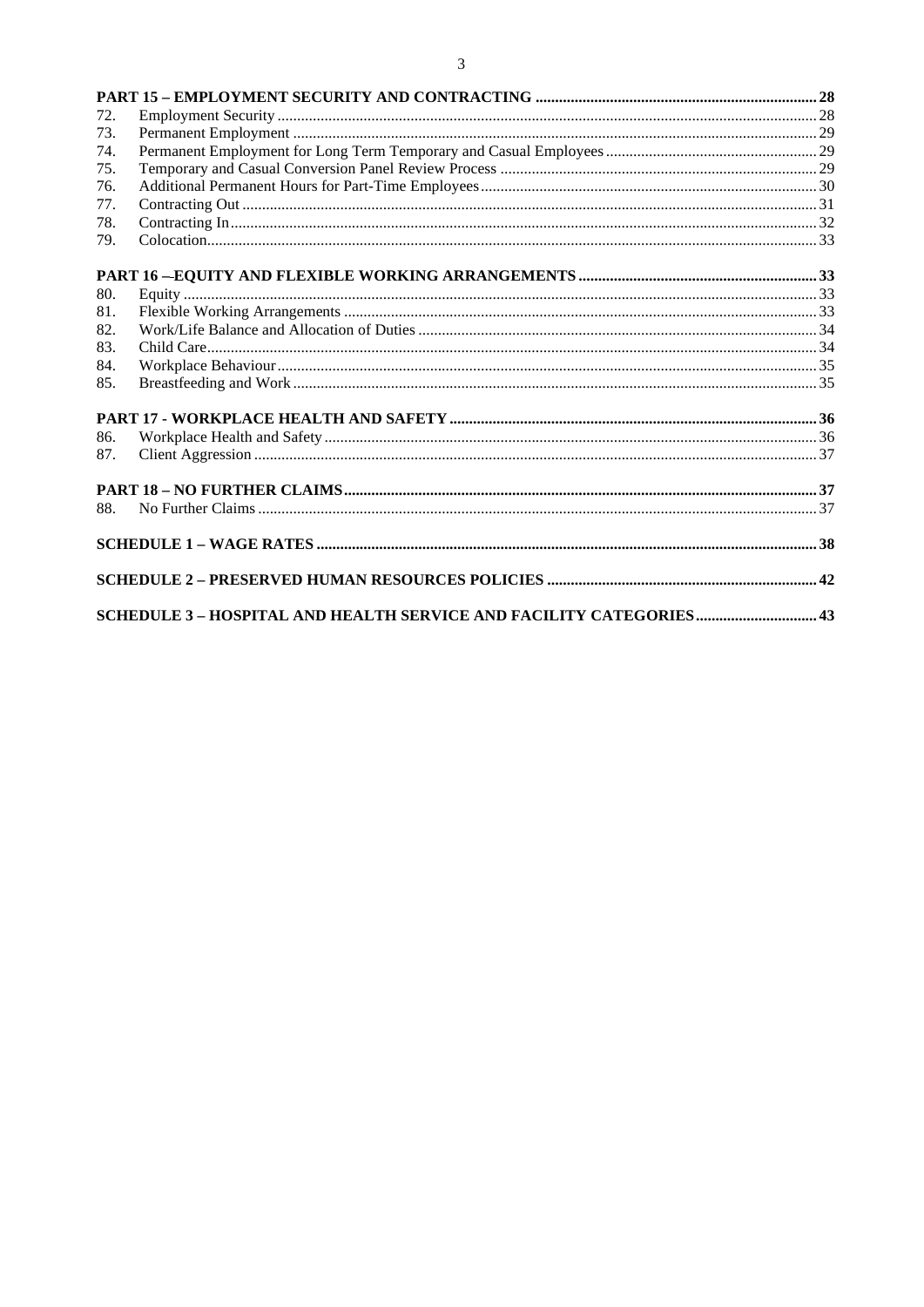#### <span id="page-4-0"></span>**PART 1 – PRELIMINARY MATTERS**

# <span id="page-4-1"></span>**1. Title**

This Agreement is known as the *Aboriginal and Torres Strait Islander Health Workforce (Queensland Health) Certified Agreement (No. 1) 2019* (**A&TSIHW EB1**).

#### <span id="page-4-2"></span>**2. Definitions**

2.1. In this Agreement, the following definitions are used:

**Act** means the *Industrial Relations Act 2016*.

**Award** means the *Hospital and Health Service General Employees (Queensland Health) Award – State 2015*.

**Aboriginal and/or Torres Strait Islander person** means, for administrative purposes in relation to this Agreement and/or the Aboriginal and Torres Strait Islander health workforce classification stream, a person who identifies as an Aboriginal and/or Torres Strait Islander person and is either:

- (a) of Aboriginal and/or Torres Strait Islander descent; or
- (b) accepted as an Aboriginal and/or Torres Strait Islander person by the Aboriginal and/or Torres Strait Islander community in which he or she lives.

**A&TSIHWCG** means the Aboriginal and Torres Strait Islander Health Workforce Consultative Group.

**AWU** means The Australian Workers' Union of Employees, Queensland.

**Department** means the Queensland Department of Health, and includes the work areas/units of employees covered by this Agreement listed in schedule 1 of the *Hospital and Health Service General Employees (Queensland Health) Award – State 2015.*

**FTE** means Full-time Equivalent.

**HCF** means Health Consultative Forum.

**HHS** means a Hospital and Health Service established in accordance with the *Hospital and Health Boards Act 2011.*

**Preserved human resource (HR) policies** means those HR policies included in schedule 2 of this Agreement.

**Public service directive** means a ruling issued by the Minister for Industrial Relations and/or the Public Service Commission Chief Executive in accordance with the *Public Service Act 2008*.

**Queensland Health** means the Department of Health and 16 Hospital and Health Services.

**Together** means Together Queensland, Industrial Union of Employees.

**Union(s)** means Together Queensland, Industrial Union of Employees, or The Australian Workers' Union of Employees, as relevant.

# <span id="page-4-3"></span>**3. Parties Bound**

- 3.1. The parties to this Agreement are:
	- (a) The Director-General, Queensland Health department;
	- (b) Together Queensland, Industrial Union of Employees; and
	- (c) The Australian Workers' Union of Employees, Queensland.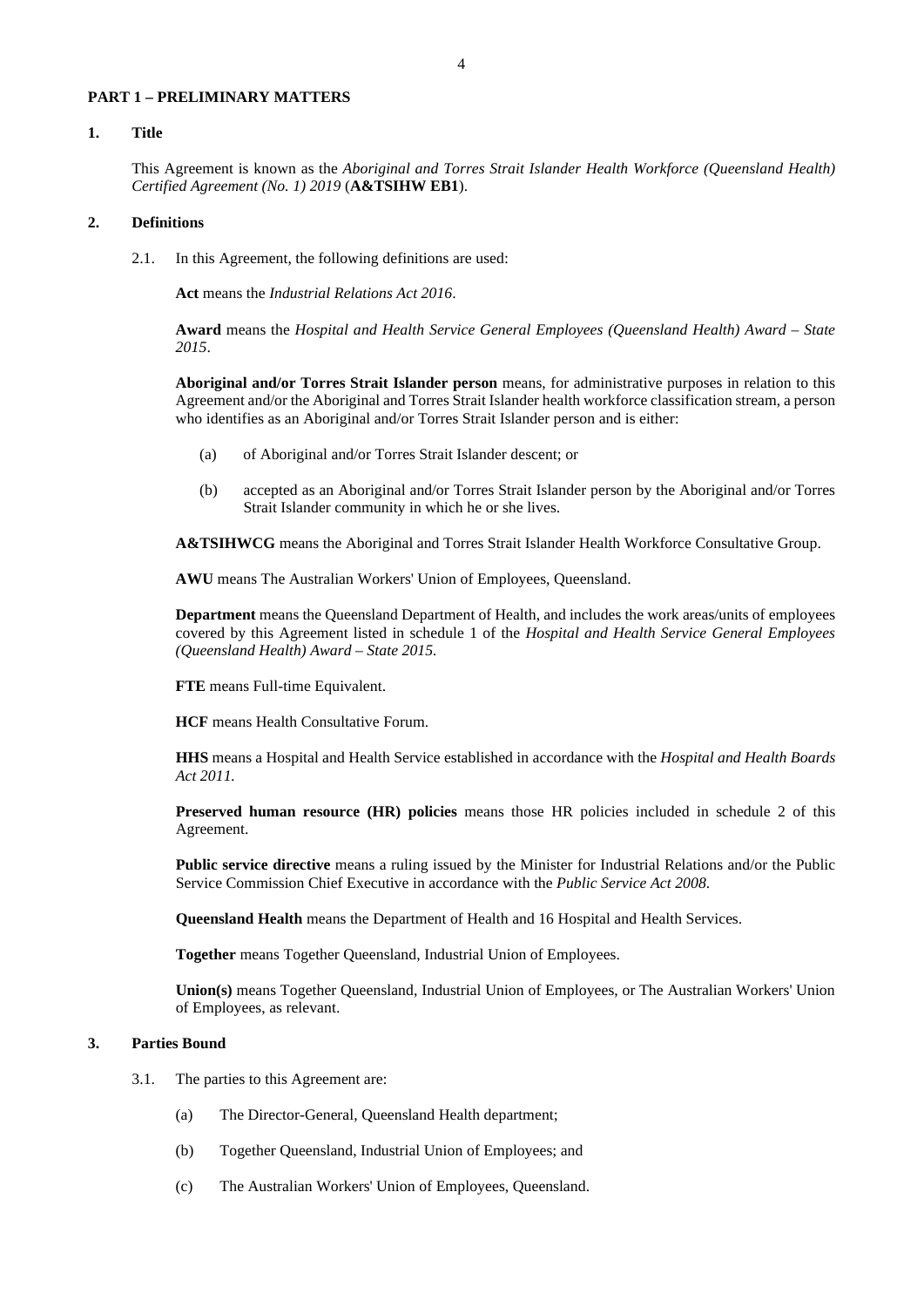# <span id="page-5-0"></span>**4. Application**

- 4.1. The Agreement will apply to the employer party to this Agreement listed in clause [3](#page-4-3) and its employees for whom classifications and rates of pay are prescribed herein.
- 4.2. For this Agreement, the employer means the State of Queensland, represented by Queensland Health.
- <span id="page-5-5"></span><span id="page-5-4"></span>4.3. The *Aboriginal and Torres Strait Islander Health Workforce (Queensland Health) Certified Agreement (No. 1) 2019* applies to employees:
	- (a) in the following eligible roles:
		- (i) Aboriginal and Torres Strait Islander health practitioners;
		- (ii) Aboriginal and Torres Strait Islander health workers;
		- (iii) Aboriginal and Torres Strait Islander mental health workers;
		- (iv) Aboriginal and Torres Strait Islander hospital liaison officers (including Aboriginal and Torres Strait Islander community and mental health hospital liaison officers), and
	- (b) who are employed in positions:
		- (i) that were classified in the operational or administrative streams under the *Hospital and Health Service General Employees (Queensland Health) Award – State 2015* as at the date of certification of this Agreement; or
		- (ii) that have been classified as Aboriginal and Torres Strait Islander health workforce stream positions by the Director-General or authorised delegate.
- <span id="page-5-6"></span>4.4. The list of eligible Aboriginal and Torres Strait Islander health workforce stream roles may be added to during the life of the Agreement with the approval of the Director-General on advice from the Chief Aboriginal and Torres Strait Islander Health Officer and the A&TSIHWCG.
- 4.5. For the purposes of clarity, the parties agree that the Aboriginal and Torres Strait Islander health workforce stream does not apply to the following:
	- (a) Aboriginal and Torres Strait Islander identified roles that are not listed as an eligible position in clause [4.3](#page-5-4)[\(a\),](#page-5-5) or as amended in accordance with claus[e 4.4.](#page-5-6)

#### <span id="page-5-1"></span>**5. Date and Period of Operation**

- 5.1. This Agreement will operate from the date of certification and will have a nominal expiry date of 31 August 2022.
- 5.2. The entitlements in this Agreement will be operative from the date of certification unless otherwise specified in this Agreement.

#### <span id="page-5-2"></span>**6. Renewal or Replacement of Agreement**

- 6.1. The parties to this Agreement will commence discussions six months prior to the expiration date of this Agreement.
- 6.2. For employees of this Agreement, the *Queensland Public Health Sector Certified Agreement (No. 9) 2016* is to be terminated upon certification of the *Aboriginal and Torres Strait Islander Health Workforce (Queensland Health) Certified Agreement (No. 1) 2019*.

# <span id="page-5-3"></span>**7. Relationships with Awards and Other Conditions**

7.1. The parties agree that as part of the Phase 2 review process, award coverage for the classification of Aboriginal and Torres Strait Islander health workforce will be determined. Until such time as the existing Award is varied, or alternatively a new award created, the parties agree that this Agreement will be read in conjunction with the Award, and applied as if Aboriginal and Torres Strait Islander health workforce stream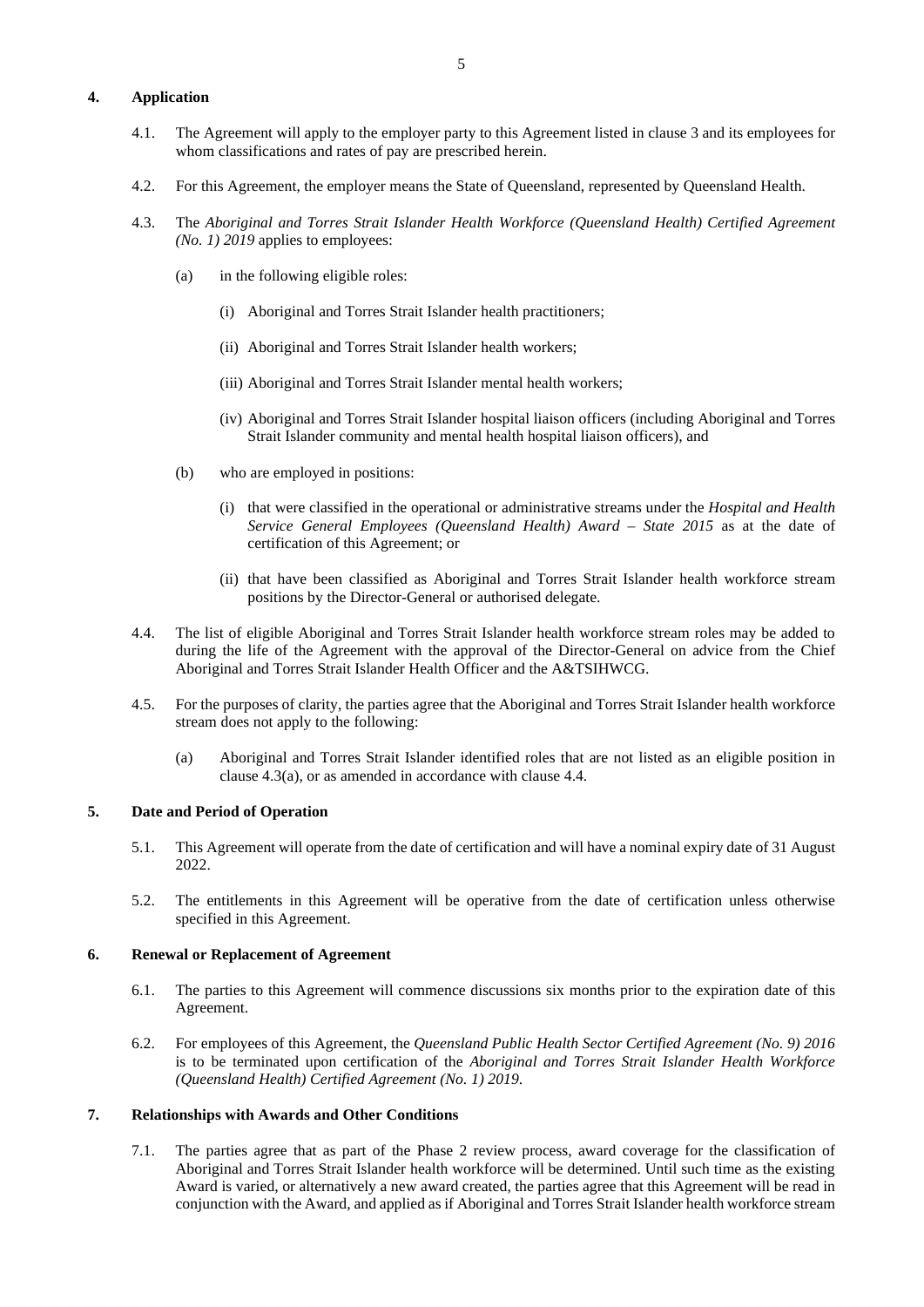employees were classified as operational officers under the Award. For administrative stream employees of this Agreement, until such time as the Phase 2 classification structure review is concluded, the administrative stream provisions of the award will continue to apply.

7.2. This Agreement is to be read in conjunction with the Award. Where there is any inconsistency between the provisions of this Agreement and the provisions of the Award, this Agreement will prevail to the extent of any inconsistency.

#### <span id="page-6-0"></span>**8. Purpose of the Agreement**

- 8.1. The purpose of this Agreement is to create a new and specific Queensland Health Aboriginal and Torres Strait Islander health workforce classification and remuneration stream and associated entitlements that:
	- (a) Clearly affirm the pivotal roles of the Aboriginal and Torres Strait Islander health workforce, in collaboration with other health professions, to improve health outcomes for Queenslanders;
	- (b) Recognise the unique skills, cultural expertise and community focus the Aboriginal and Torres Strait Islander health workforce brings to their roles;
	- (c) Reflect contemporary qualifications, service and workforce models that is adaptive to future change;
	- (d) Ensure the Aboriginal and Torres Strait Islander health workforce has the recognition, resources and support to thrive in their workplace, stretch professionally, and participate in governance; and
	- (e) Provide participation and growth in health, future and current workforces under one stream classification, and provide pathways to other health professional careers.
- 8.2. The employer is committed to improving the working conditions of all staff in relation to attraction and retention, managing workload issues and enhancing functions and roles through meaningful consultation with employees and their representatives.

# <span id="page-6-1"></span>**9. Objectives of the Agreement**

- 9.1. The parties to this Agreement are committed to:
	- (a) delivering better health, employment and socio-economic outcomes for Aboriginal and Torres Strait Islander people, and progressing towards eliminating the gap between Aboriginal and Torres Strait Islander and non-Aboriginal and Torres Strait Islander Australians (Closing the Gap);
	- (b) achieving health equity for, and the delivery of responsive, capable and culturally competent health care to, Aboriginal people and Torres Strait Islander people;
	- (c) acknowledging that skills, knowledge and experience in Aboriginal and Torres Strait Islander health and cultural competence is relevant expertise required for a Hospital and Health Service to perform its functions effectively and efficiently;
	- (d) maintaining and improving the public health system to serve the needs of the Queensland community;
	- (e) maintenance of a stable industrial relations environment;
	- (f) improvement and maintenance of quality health services;
	- (g) a joint approach to a future reform program to identify and implement more flexible and efficient industrial arrangements;
	- (h) collectively striving to achieve quality outcomes for patients;
	- (i) maximising permanent employment;
	- (j) employment security;
	- (k) achieving a skilled, motivated and adaptable workforce; and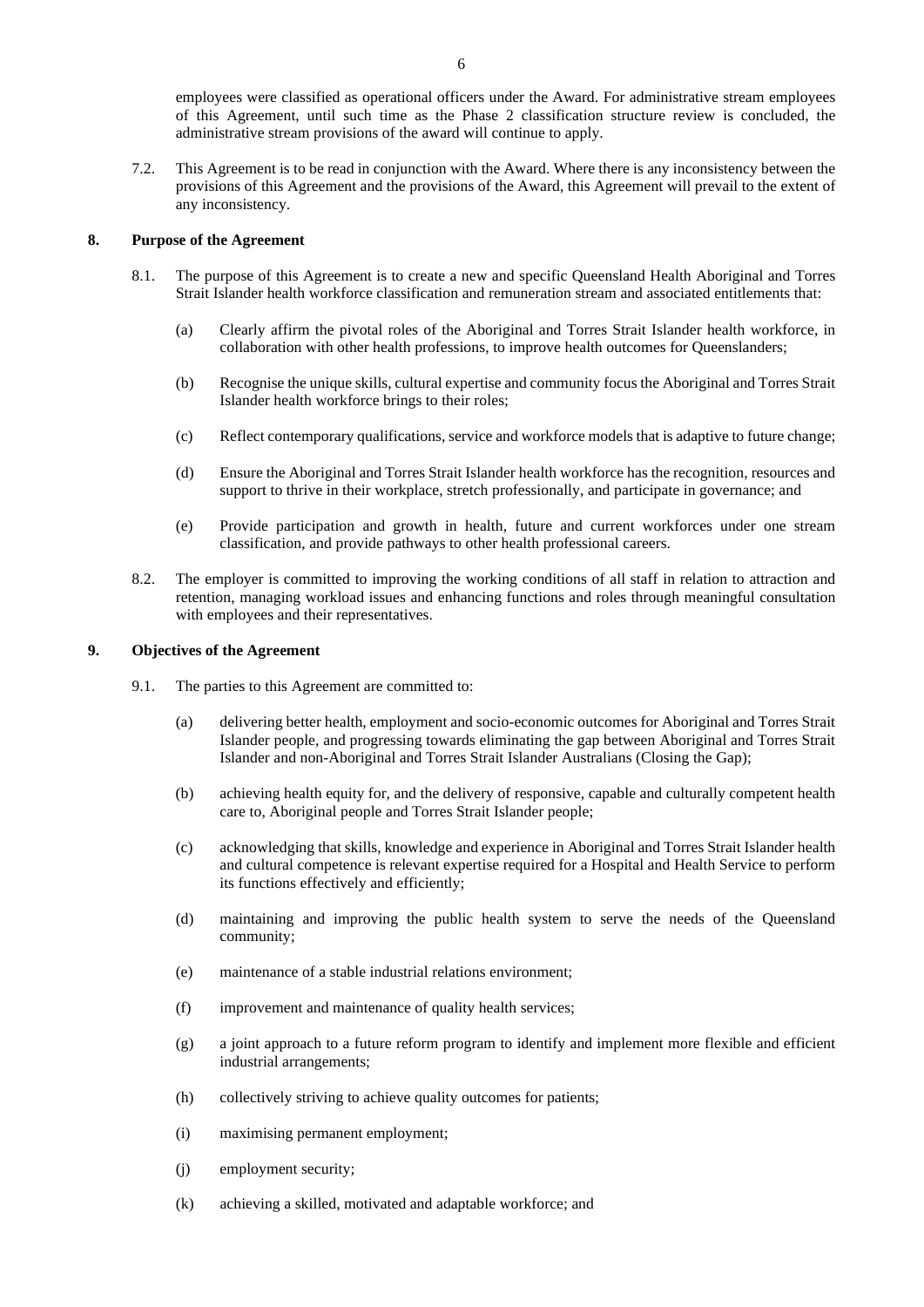(l) ensuring that workload management is addressed to ensure there are no adverse effects on employees resulting from excessive workloads and that as changes or new processes are adopted consideration will be given to achieving a balanced workload for employees.

#### <span id="page-7-0"></span>**10. Posting of the Agreement**

- 10.1. A copy of this Agreement will be exhibited so as to be easily read by all employees:
	- (a) on the Queensland Health intranet and internet site/s; or
	- (b) in a conspicuous and convenient place at each facility.

#### <span id="page-7-1"></span>**11. International Labour Organisation Conventions**

- 11.1. The employer agrees to accept obligations made under international labour standards; and the *Industrial Relations Act 2016* to give effect to international labour standards for all public sector workers including freedom of association, workers representatives, collective bargaining and equality of opportunity.
- 11.2. In particular the employer will support employment policies, which take account of:
	- (a) Convention 100 Equal Remuneration (1951);
	- (b) Convention 111 Discrimination (Employment and Occupation) (1958);
	- (c) Convention 122 Employment Policy (1964);
	- (d) Convention 142 Human Resource Development (1975); and
	- (e) Convention 156 Workers with Family Responsibilities (1981).
- 11.3. The parties will monitor the extent to which policies and practices match relevant obligations under these conventions. Any real or perceived deficiencies will be the subject of discussions between the parties to develop agreed strategies to address any problems.

#### <span id="page-7-2"></span>**12. Aboriginal and Torres Strait Islander Health Workforce Consultative Group**

- 12.1. The parties acknowledge that consensus may need to be reached to effect the implementation of this Agreement.
- 12.2. The operation and implementation of the Agreement will be overseen by the Aboriginal and Torres Strait Islander Health Workforce Consultative Group (A&TSIHWCG).
- 12.3. The A&TSIHWCG will operate under terms of reference which will be agreed by the parties by exchange of correspondence.
- 12.4. The A&TSIHWCG will be made up of Queensland Department of Health, Hospital and Health Services representatives and representatives of unions as parties to the Agreement.
- 12.5. The role of the A&TSIHWCG is to provide the principal forum for consultation between the parties to this Agreement on all matters relevant to the interpretation, application and implementation of the Agreement.
- 12.6. The A&TSIHWCG will also oversee the implementation of this Agreement and in this context has specific responsibilities for:
	- (a) Resolving issues relating to the interpretation, application or operation of the Agreement as referred to the A&TSIHWCG under clause 13 of this Agreement;
	- (b) Monitoring the effectiveness of Health Consultative Forums (however titled) and their outcomes relating to the Agreement; and
	- (c) Any other matter as set out in this Agreement.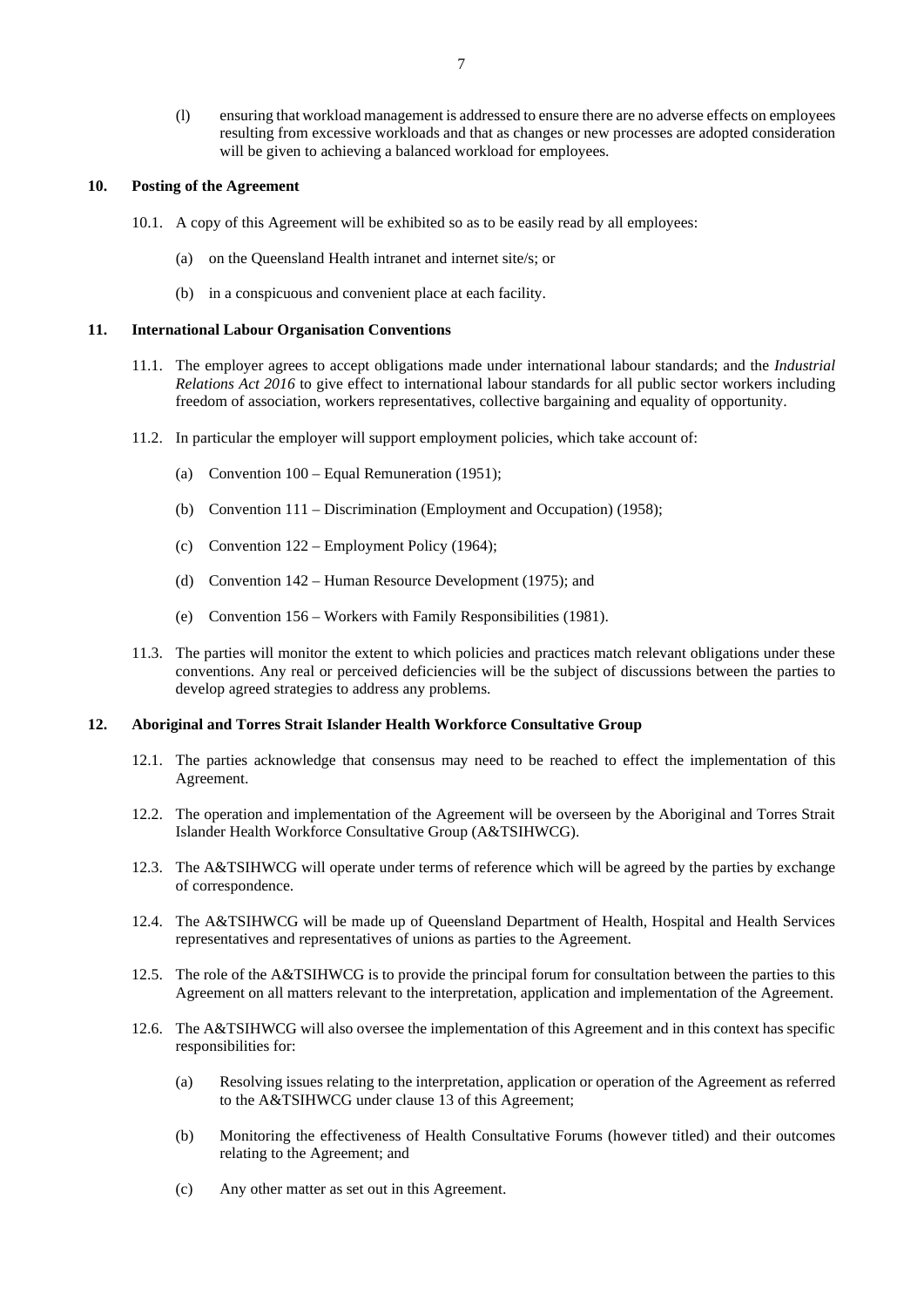12.7. Where appropriate, sub-groups of the A&TSIHWCG will be established with the agreement of the parties. The structure and role of the A&TSIHWCG and sub-groups cannot be amended unless agreed by the

# <span id="page-8-0"></span>**13. Prevention and Settlement of Disputes Relating to the Interpretation, Application or Operation of this Agreement**

- 13.1. The parties will use their best endeavours to co-operate in order to avoid disputes arising between the parties. The emphasis will be on finding a resolution at the earliest possible stage in the process.
- <span id="page-8-6"></span><span id="page-8-4"></span>13.2. In the event of any disagreement between the parties as to the interpretation, application or implementation of this Agreement, the following procedures will be followed:
	- (a) When an issue is identified at the local level by an accredited union representative, the employee/s concerned or a management representative, an initial discussion should take place at this level. This process should take no longer than seven days.
	- (b) If the issue remains unresolved, it may be referred to the HHS management (or equivalent) for resolution. HHS management (or equivalent) will consult with the parties. The employee may exercise the right to consult and/or be represented by their union representative during this process. This process should take no longer than 14 days.
	- (c) If the issue remains unresolved, it may be referred to the A&TSIHWCG. The A&TSIHWCG will deal with the issue in a timely manner unless clause [13.2](#page-8-4)[\(d\)](#page-8-5) applies. If the A&TSIHWCG forms an agreed view on the resolution of the issue, this is the position that will be accepted and implemented by the parties.
	- (d) If the A&TSIHWCG considers that the issue falls outside the interpretation, application and implementation of this Agreement, or has whole of department implications, it must refer the issue to an appropriate body depending on the issue as agreed by the parties for consideration.
	- (e) If the issue remains unresolved, either party may refer the matter to the Queensland Industrial Relations Commission.
- <span id="page-8-5"></span>13.3. The status quo prior to the existence of the issue is to continue while the dispute resolution procedure is being followed, provided that maintenance of the status quo does not result in an unsafe environment.

# <span id="page-8-1"></span>**14. HR Policy Preservation**

parties.

- 14.1. The parties agree that certain matters that apply to employees covered by this Agreement will be preserved and incorporated as terms of this Agreement and contained in schedule 2.
- 14.2. The matters contained within schedule 2, as they apply to employees covered by this Agreement, cannot be amended unless agreed by the parties. If matters are amended, the matters will be incorporated as a term of this Agreement.
- 14.3. It is further agreed that any increases in monetary amounts as a result of Queensland Industrial Relations Commission decisions, government policy, or directives under the *Hospital and Health Boards Act 2011* (or any replacement legislation) will be applied.
- 14.4. The parties agreed schedule 2 and the matters contained within will be reviewed over the life of the Agreement. This does not include those preserved HR policies which had reviews completed during the life of the *Queensland Public Health Sector Certified Agreement (No. 9) 2016*, except where agreed between the parties.

# <span id="page-8-2"></span>**PART 2 – CULTURAL MATTERS**

# <span id="page-8-3"></span>**15. Cultural Respect**

15.1. The parties commit to respecting cultural diversity, rights, views, values and expectations of Aboriginal and/or Torres Strait Islander Queenslanders in the delivery of culturally appropriate health services.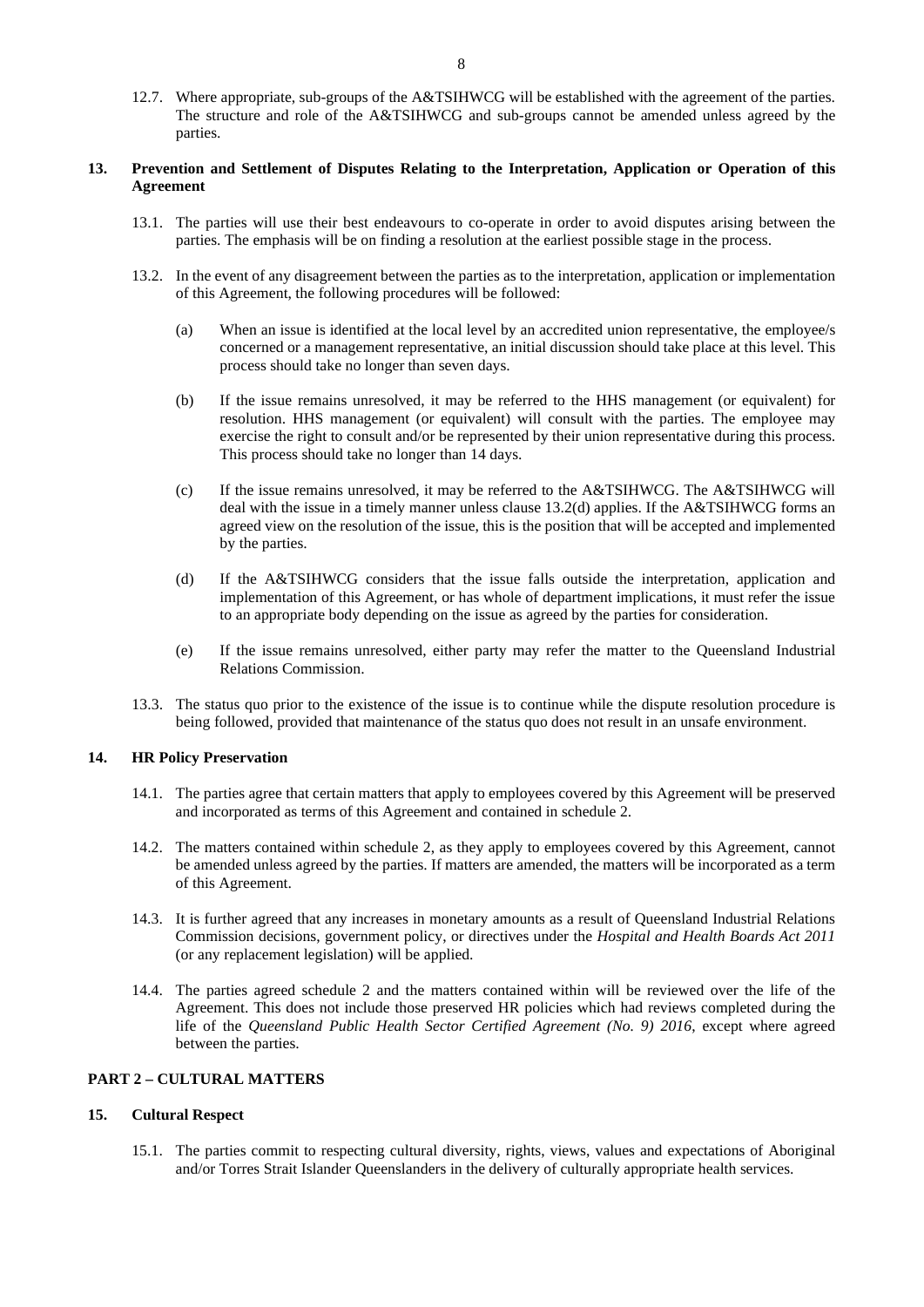# <span id="page-9-0"></span>**16. Cultural Leave**

16.1. Due to cultural obligations, an employee of Aboriginal and/or Torres Strait Islander origin may take up to five days unpaid cultural leave in each year (or a greater number of days as provided under HR Policy C7 Special Leave). The entitlement will be administered in accordance with section 51 of the *Industrial Relations Act 2016* and HR Policy C7.

## <span id="page-9-1"></span>**17. Bereavement Leave**

17.1. Bereavement leave will also be approved in circumstances where the deceased is a person that occupied the same prominence in the employee's life as a family member. The employer will recognise employees' cultural or other significant personal circumstances such as recognising kinship for Aboriginal and Torres Strait Islander employees.

# <span id="page-9-2"></span>**PART 3 – IMPLEMENTATION OF THE AGREEMENT**

#### <span id="page-9-3"></span>**18. Phased Approach to Implementation**

- 18.1. The parties agree that the aim is to transition coverage of relevant employees to this new Agreement, and implement specified initiatives and reviews, by way of a phased approach:
	- (a) **Phase 1:** In accordance with Part 4, This is the initial transition on certification of the agreed and identified operational roles into the interim Aboriginal and Torres Strait Islander health workforce stream contained in the Agreement. Employees occupying agreed and identified roles, but whom are classified in the administration stream, will transition into the Agreement under the administrative stream as an interim arrangement until the Phase 2 review of the classification structure is completed. Phase 1 also includes a specified range of initiatives and interim arrangements in accordance with Part 4 that will be commenced following certification.
	- (b) **Phase 2:** This will involve during the life of the Agreement a review of the interim Aboriginal and Torres Strait Islander health workforce stream and other agreed matters in accordance with Part 5.

# <span id="page-9-4"></span>**PART 4 – PHASE 1**

#### <span id="page-9-5"></span>**19. Translation of Operational Stream Employees into the Agreement**

- 19.1. Employees who meet the criteria in clause [4.3](#page-5-4) of this Agreement, and are classified within the operational stream will immediately translate to the interim Aboriginal and Torres Strait Islander workforce stream effective from 1 September 2019.
- 19.2. There will be no loss of employment conditions or disadvantage at the time of transfer
- 19.3. All employees will maintain their increment date as in place immediately prior to certification and be eligible for their next increment on that date for the life of the Agreement.
- 19.4. The A&TSIHWCG will oversee the transition of employees in eligible roles to the Phase 1 interim arrangements.

#### <span id="page-9-6"></span>**20. Transition of Administration Stream Employees into the Agreement**

- 20.1. As an interim arrangement, employees who meet the criteria in clause [4.3,](#page-5-4) but are classified in the administrative stream, will translate into the new Agreement under the interim administrative stream effective 1 September 2019.
- 20.2. Employees who are employed under the administrative stream will continue to receive all applicable entitlements of the administrative stream under the *Queensland Public Health Sector Certified Agreement (No. 10) 2019* (EB10), the *Hospital and Health Service General Employees (Queensland Health) Award – State 2015*, and/or any applicable HR polices while the Phase 2 review, undertaken by the parties, is under way.
- 20.3. Following the completion of the Phase 2 review of the classification structure, the administration stream under this Agreement will cease to operate. All employees classified within the administrative stream at this time will transition into the finalised classification structure, with personal grandparenting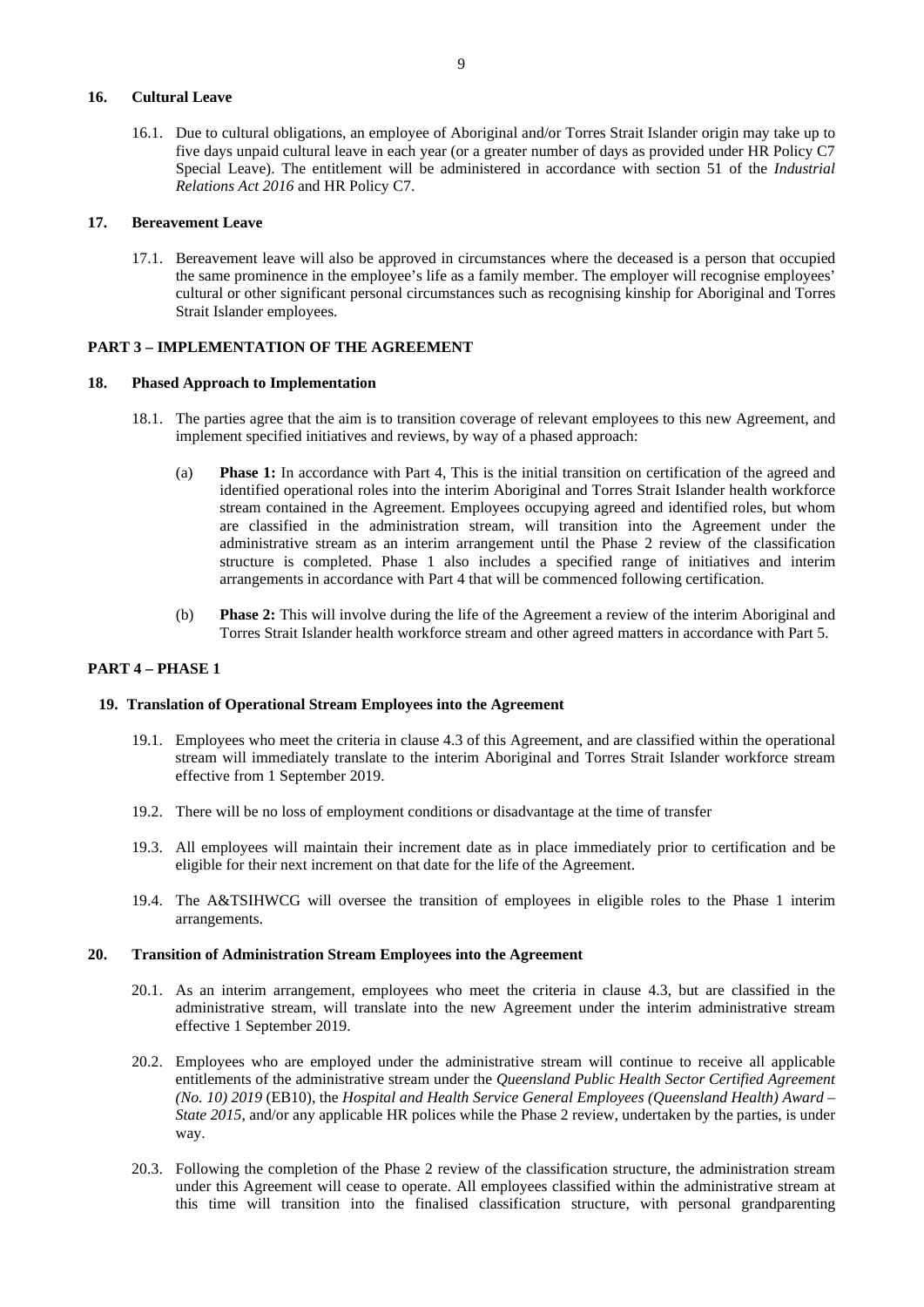# <span id="page-10-0"></span>**21. Back Payment of Targeted Training Allowance for Eligible Employees**

- 21.1. Eligible Aboriginal and Torres Strait Islander health workforce stream employees, including those classified in the transitionary administrative stream, are entitled to access qualification allowances in accordance with HR Policy G13 Targeted Training for Operational Stream Employees or HR Policy G14 Targeted Training for Administrative Officers. Examination of Queensland Health payroll records indicates that a number of employees covered by this Agreement who may be eligible for the allowance may not be currently, or consistently, receiving this payment.
- 21.2. As required by Queensland Health under the applicable industrial and policy provisions, the onus is on the employee to submit claims for such payments at the time they become eligible. The parties agree this will continue as a general principle.
- 21.3. However, as a single time activity to support transition into the new Agreement, an activity will take place to assist Hospital and Health Services in identifying employees who appear to have eligibility for a targeted training allowance, but have not yet received it, or who have had gaps in payments.
- 21.4. Such employees will be eligible for a maximum of up to six years back payment of the allowance from the date the claim is accepted by the approved delegate.
- 21.5. This process is strictly limited to employees covered by this new Agreement. The parties will seek to understand why this has underclaiming has occurred as part of the Phase 2 process, with a view to implementing processes and/or support mechanisms to minimise re-occurrences in the new structure.

#### <span id="page-10-1"></span>**22. Aboriginal and Torres Strait Islander Health Worker Conditional Advancement Scheme 2020 Round**

- 22.1. To support transition into the new classification structure, existing HR Policy C44 Aboriginal and Torres Strait Islander Health Worker Conditional Advancement Scheme will be updated, and a round for 2020 commenced.
- 22.2. Employees who have approved conditional advancement arrangements in place under HR Policy 44 at the time Phase 2 review is completed, will translate into the new classification structure at their conditionally advanced level with direct appointment to the position, which will become substantive. The employee's role description is required to updated to reflect the advanced level at this time (if this has not already occurred).
- 22.3. The parties will review the conditional advancement scheme as part of the Phase 2 process.

# <span id="page-10-2"></span>**23. Aboriginal and Torres Strait Islander Health Worker Personal Progression Scheme**

- 23.1. To support transition into the new classification structure, existing HR Policy C43 Aboriginal and Torres Strait Islander Health Worker Personal Progression Scheme – Levels OO4 to OO6 (Isolated Practice Authorisation) will be updated, and communicated to Hospital and Health Services and employees.
- 23.2. The parties will review the personal progression scheme as part of the Phase 2 review process.

## <span id="page-10-3"></span>**24. Interim Professional Development Arrangements for Aboriginal and Torres Strait Islander Health Practitioners and Health Workers**

- 24.1. Under Phase 1, Queensland Health will introduce interim professional development arrangements to support the continuing professional development of Aboriginal and Torres Strait Islander health practitioners and health workers who hold the mandatory qualification and/or registration requirement for their role.
- 24.2. These interim arrangements are subject to review in Phase 2, which includes finalisation of the classification structure, and confirmation of role and mandatory qualification/registration requirements. The parties acknowledge the interim professional development arrangements under this clause are subject to change as an outcome of Phase 2, including application to certain roles, quantums and/or the form of delivery. The Hospital and Health Service and facility categories as currently outlined in schedule 3 will be reviewed,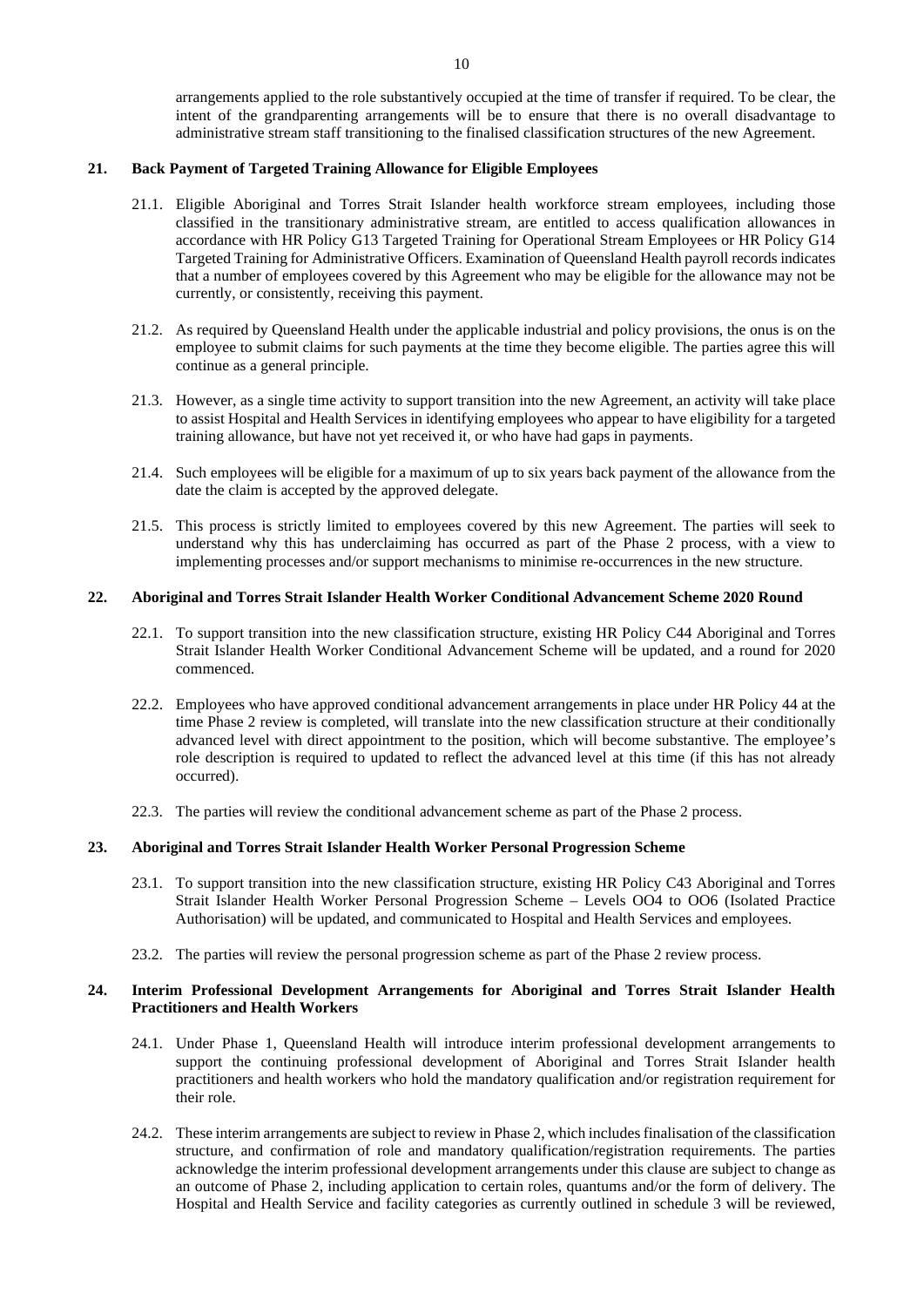with a view to ensuring consistency with the nursing and/or health practitioner streams, where appropriate. Examination of the appropriate professional development requirements and support for employees, particularly those in remote locations, will also occur. The parties agree to jointly identify and address potential barriers or issues in order to ensure eligible employees access continuing professional development as intended.

- 24.3. Guidance materials will be developed by the A&TSIHWCG to support implementation. Prior to accessing arrangements under this clause, employees are required to complete an updated performance appraisal and development plan (however titled) with their supervisor(s) confirming their continuing professional development plans.
- 24.4. Aboriginal and Torres Strait Islander health workers who do not yet have the required mandatory qualification for their role will continue to be supported by the employer in accordance with HR Policy G10 Study and Research Assistance Scheme (SARAS), or have the required support commence, to obtain the required qualification at the earliest opportunity.
- 24.5. The employer will provide quarterly reports to the A&TSIHWCG providing details of the uptake of professional development leave pursuant by employees. Reporting will be by classification.

#### <span id="page-11-0"></span>*Eligibility for Interim Professional Development Arrangements*

- 24.6. Aboriginal and Torres Strait Islander health practitioners and health workers working at least 15.2 hours per fortnight who are:
	- (a) Permanent, or temporary with more than 12 months continuous service, and
	- (b) Hold the required mandatory qualification and/or registration requirement for their role in accordance with the relevant approved career structure,

are entitled to access the interim professional development allowance and leave or any professional development arrangements which replace the interim arrangements at the completion of the Phase 2 review.

- <span id="page-11-1"></span>24.7. The interim professional development allowance and leave is provided on a two-level basis:
	- (a) **Level 1** applies to:
		- (i) Aboriginal and Torres Strait Islander health practitioners (all classification levels); and
		- (ii) Aboriginal and Torres Strait Islander health workers classified at OO5 and above.
	- (b) **Level 2** applies to Aboriginal and Torres Strait Islander health workers classified at OO4 and below.
- 24.8. As a further interim arrangement, Aboriginal and Torres Strait Islander health workers who are registered with the Aboriginal and Torres Strait Islander Health Practice Board, but not employed in Aboriginal and Torres Strait Islander health practitioner role, may access Level 1 allowance and leave. This is contingent on such employees complying with and maintaining this registration and does not alter the scope or duties of their health worker role.

#### *Interim Professional Development Allowance*

24.9. Subject to clauses [24.6](#page-11-0) and [24.7,](#page-11-1) eligible Aboriginal and Torres Strait Islander health practitioners and health workers are entitled to be paid the following interim professional development allowance on a *pro rata* basis in accordance with the categories of Hospital and Health Service facilities recorded in schedule 3:

| Level | Category   | From<br>1 September 2019 | From<br>1 September 2021 | From<br><b>1 March 2022</b> |
|-------|------------|--------------------------|--------------------------|-----------------------------|
|       | Category A | \$2,320                  | \$2,378                  | \$2,437                     |
|       | Category B | \$2,900                  | \$2,973                  | \$3,047                     |
|       | Category C | \$1,738                  | \$1,781                  | \$1,826                     |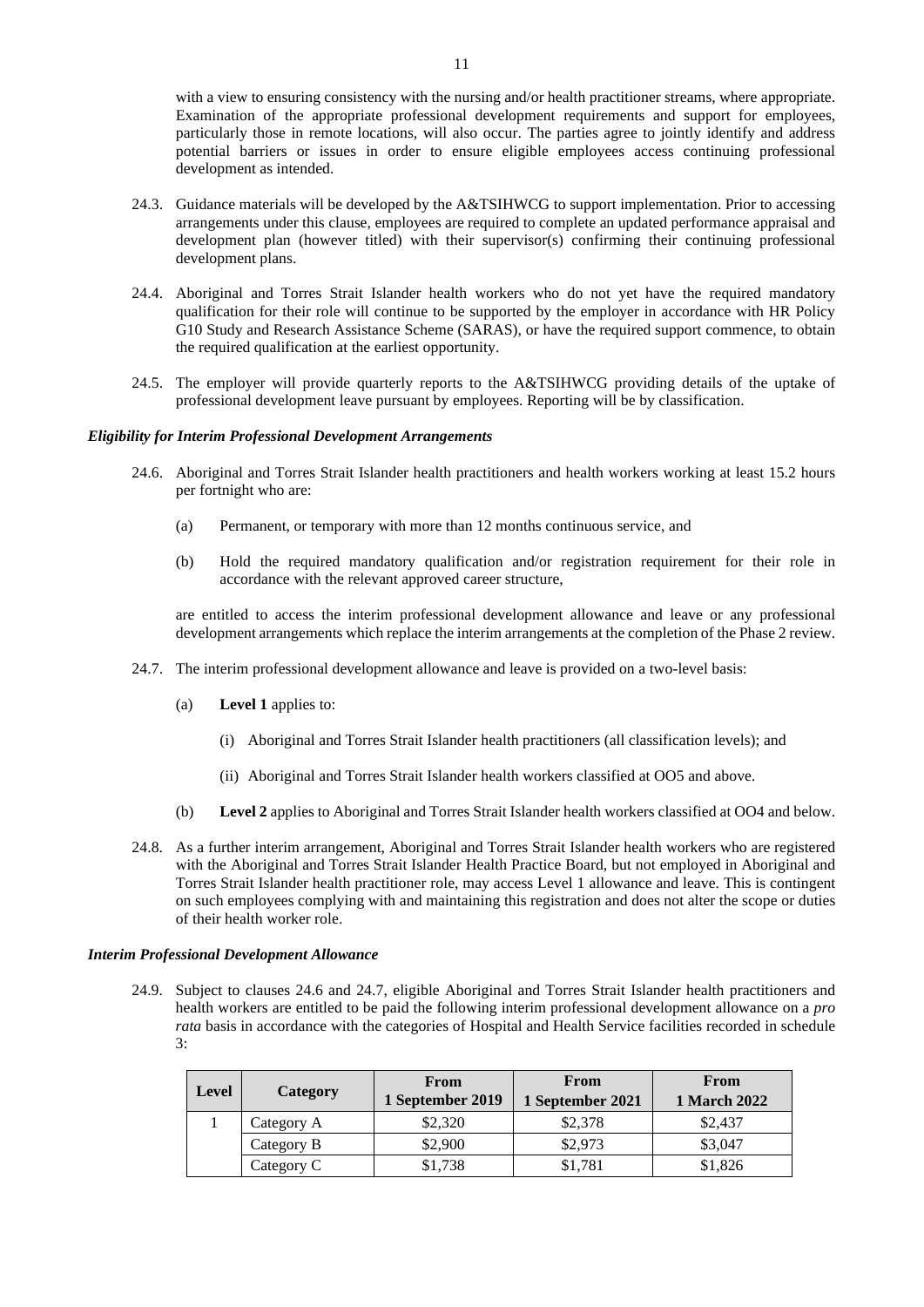| Level | Category   | From<br>1 September 2019 | <b>From</b><br>1 September 2021 | From<br><b>1 March 2022</b> |
|-------|------------|--------------------------|---------------------------------|-----------------------------|
|       | Category A | \$1,392                  | \$1.427                         | \$1,463                     |
|       | Category B | \$1.740                  | \$1.784                         | \$1,829                     |
|       | Category C | \$1,043                  | \$1,069                         | \$1,096                     |

- 24.10. The allowance is payable in respect of periods of paid leave, but is not payable for any other purpose of the Award (such as calculation of overtime, penalty payments, superannuation etc.).
- 24.11. The allowance shall be paid directly to eligible employees via the payroll system.

#### *Interim Professional Development Leave*

- 24.12. Subject to clauses [24.6](#page-11-0) and [24.7,](#page-11-1) eligible Aboriginal and Torres Strait Islander health practitioners and health workers will be granted paid leave, *pro rata* for part time, of the following amounts:
	- (a) **Level 1:** three days leave per year; or
	- (b) **Level 2:** two days leave per year.
- 24.13. The leave can be used to attend approved professional development activities relevant to Aboriginal and Torres Strait Islander health practice including:
	- (a) study support;
	- (b) short courses; and
	- (c) professional association events.
- 24.14. The leave will be paid at single time.
- 24.15. Professional development leave may be accumulated for two years. Any component of the leave entitlement not accessed after two years will be waived. The leave is not paid out on termination from employment, including resignation and retirement.
- 24.16. All reasonable travel time associated with accessing professional development leave is paid work time. Employees will not be disadvantaged by the requirement to travel to attend professional development. Travel to attend professional development will be paid at the ordinary rate for the day or days of travel.
- <span id="page-12-0"></span>24.17. Paid professional development leave is an entitlement over and above all current entitlements, assistance or obligations. That is, this leave will not be used as a substitute for mandatory training, maintenance of ongoing Aboriginal and Torres Strait Islander health practitioner or health worker skills necessary for an Aboriginal and Torres Strait Islander health practitioner or health worker to perform the normal duties and functions of their position or other training required by the employer.
- 24.18. Professional development leave is not a substitute for the assistance provided by HR Policy G10 Study and Research Assistance Scheme (SARAS).
- 24.19. Despite anything in this clause, HR Policy C50 Seminar and Conference Leave Within and Outside Australia as amended or replaced from time to time still applies.

# *Accessing the Interim Professional Development Arrangements*

- 24.20. The parties recognise the importance of professional development leave in supporting the participation of employees in professional development and encourage eligible employees to use their entitlement.
- 24.21. As part of the education package at clause [24](#page-10-3) of this Agreement, Aboriginal and Torres Strait Islander health practitioners and health workers will be provided with education on taking professional development leave, and adequately recording activities that qualify for continuing professional development points. Education will also be provided to line managers on the purpose of professional development leave and when it should be approved.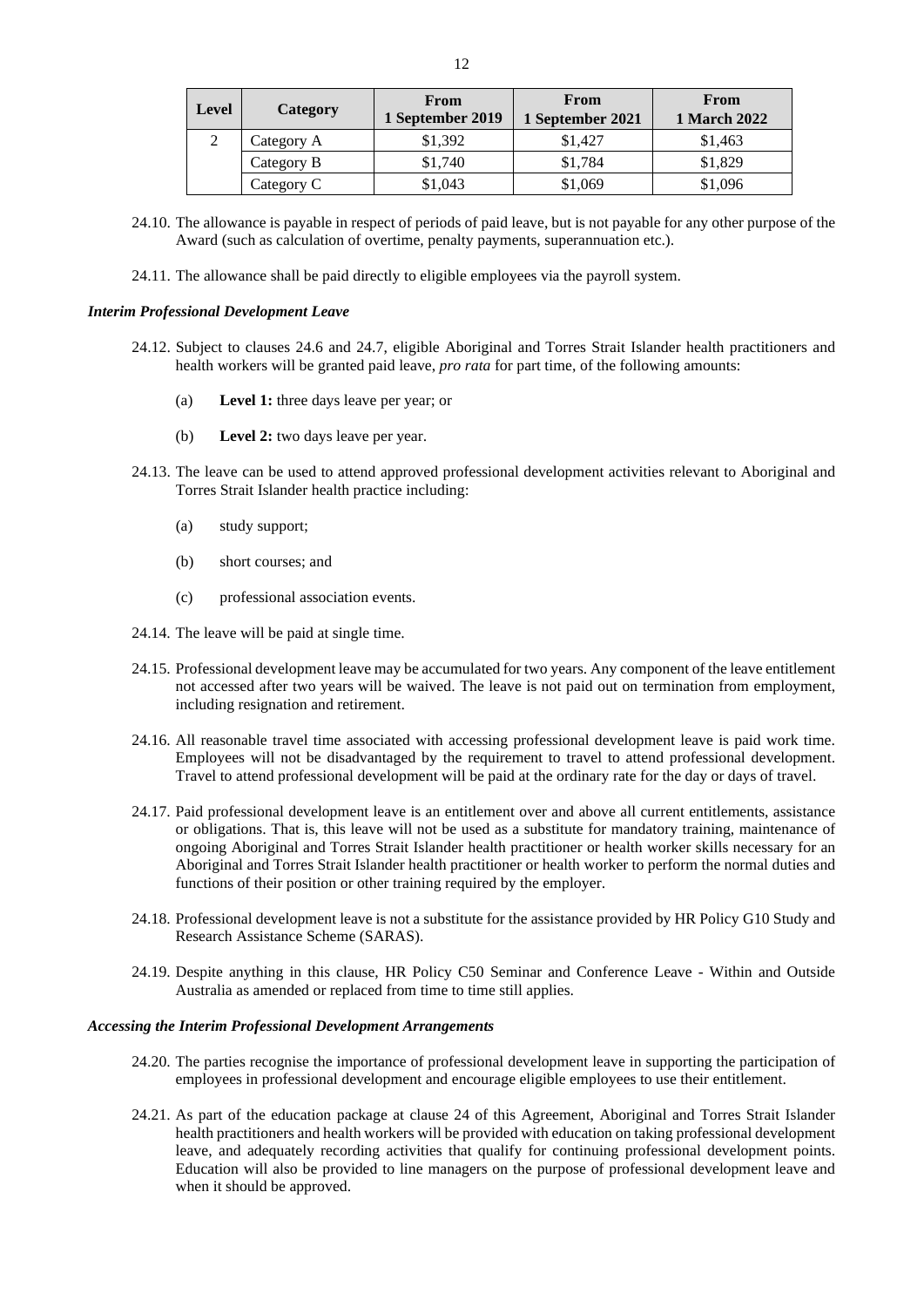24.22. For the purposes of clause [24.17,](#page-12-0) mandatory training means:

- (a) Compulsory training required to be delivered to all employees regardless of role or location. The training is mandated by relevant legislation, code of practice or regulation linked to legislation, directives, Queensland Health polices or service level agreements; and
- (b) Training deemed compulsory for specific groups of employees when relevant to their location, occupation, speciality requirements of their position or work unit or when based upon risk assessment processes.
- 24.23. Mandatory training is to be completed by employees during ordinary rostered hours. Employees will not be required to undertake mandatory training in unpaid time.

## <span id="page-13-0"></span>**25. Training Fund for Aboriginal and Torres Strait Islander Liaison Officers**

- 25.1. As part of Phase 1 of implementation of this Agreement, Queensland Health is creating a training fund for Aboriginal and Torres Strait Islander hospital liaison officers. These arrangements will be reviewed in accordance with the Phase 2 review.
- 25.2. These funds are available for Hospital and Health Services to be able to support Aboriginal and Torres Strait Islander liaison officers to attain an Australian Qualification Framework (AQF) certificate or diploma relevant to their role.
- 25.3. The process will involve the line manager and employee as part of the performance appraisal and process development (however so titled) identifying training suitable for developmental purposes. Funds will be provided to enable the backfilling of employees to attend day courses.
- 25.4. The number of eligible employees will be 20 places for the life of the Agreement. An amount of up to \$1,800 per qualification (including recognition of prior learning, recognition of current competency processes and any outstanding modules) is available for each approved applicant under this fund.
- 25.5. The A&TSIHWCG will receive reports monthly about progress of the application of the fund.

# <span id="page-13-1"></span>**PART 5 – PHASE 2**

#### <span id="page-13-2"></span>**26. Phase 2 Review**

- 26.1. Following the introduction of the interim Aboriginal and Torres Strait Islander health workforce stream in Phase 1, a review will be undertaken under Phase 2 to examine career structures and classification levels of roles, the management models within Aboriginal and Torres Strait Islander health workforce structures, governance for workers in these roles, and career pathways within the stream. The review will examine roles' remuneration, qualifications, education, training and experience, role descriptions, and professional development and professional supervision needs.
- 26.2. The objectives of the Phase 2 review will include reaching consensus on the following:
	- (a) Definitions of the classification stream and roles;
	- (b) Classification stream that confirms skill and knowledge requirements across the structure, recognition of qualifications and creation of appropriate career advancement pathways providing mechanisms for senior and advanced level practitioners across clinical, management, research, clinical and cultural education roles delivering culturally appropriate and safe health care;
	- (c) Mandatory qualifications and/or registration requirements;
	- (d) Movement between classification levels;
	- (e) Generic level statements, and if deemed required, other relevant level/role descriptors;
	- (f) Job evaluation methodology;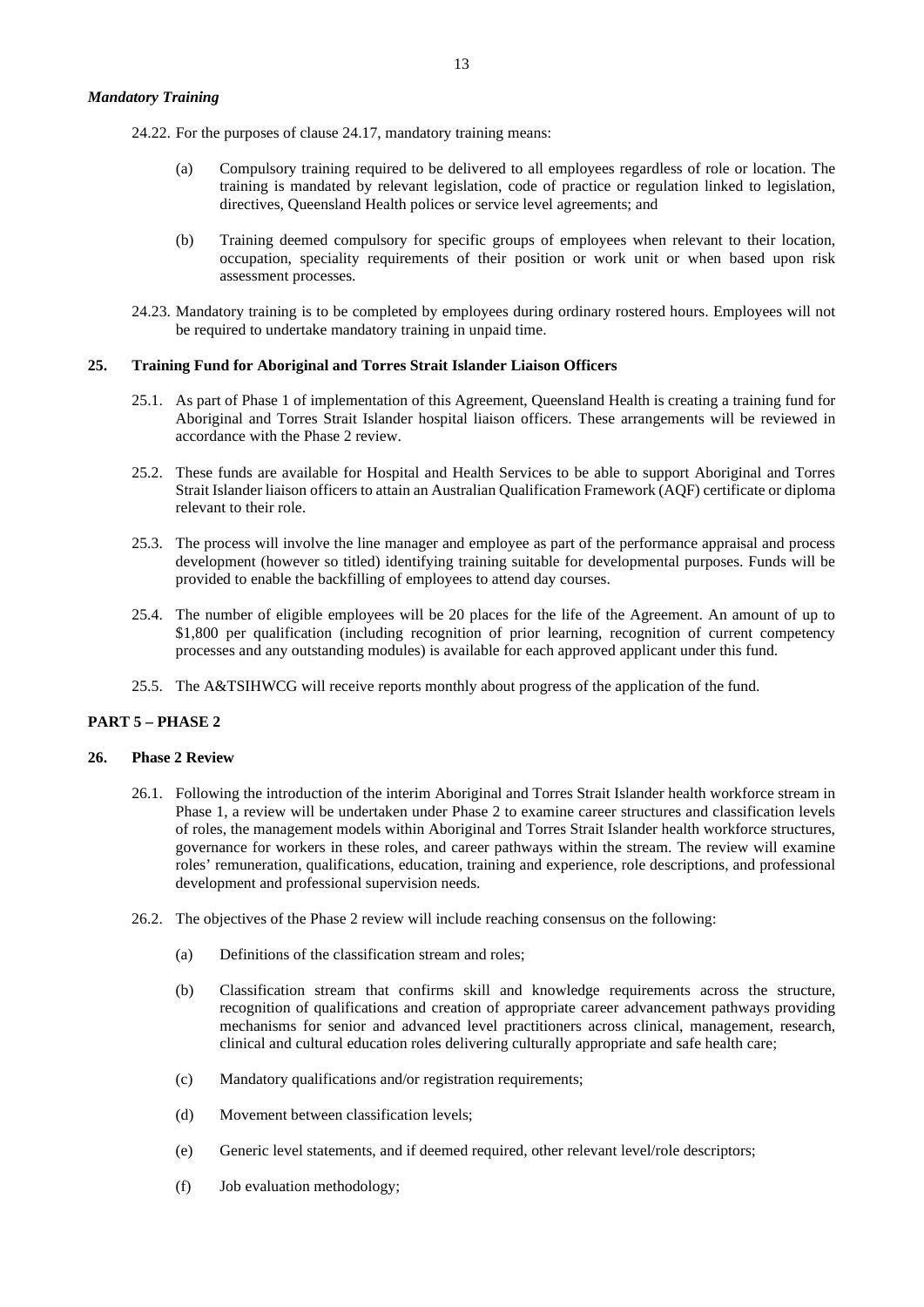- (g) Mandatory naming conventions;
- (h) Award coverage and requirements;
- (i) Incentive scheme for additional and/or higher education qualifications;
- (j) Finalised professional development and training arrangements; and
- (k) Potential application of 'priority on call' arrangements.
- 26.3. The below listed existing arrangements will also be examined in the Phase 2 process. The parties acknowledge some arrangements may be altered and/or ceased as an outcome of these reviews:
	- (a) HR Policy C43 Aboriginal and Torres Strait Islander Health Worker Personal Progression Scheme – Levels OO4 to OO6 (Isolated Practice Authorisation);
	- (b) HR Policy C44 Aboriginal and Torres Strait Islander Health Worker Conditional Advancement Scheme;
	- (c) Clause [42](#page-18-6) higher duties for employees HW2 to HW6 in supervisory roles;
	- (d) Clauses [52](#page-20-6) and [53](#page-21-0) targeted training allowances;
	- (e) Clause [54](#page-22-0) workplace assessor allowance; and
	- (f) Clause [59](#page-23-2) Aboriginal and Torres Strait Islander health workforce stream aged based recruitment.
- 26.4. The parties will use best endeavours to reach agreement on the proposed aspects of the Phase 2 review within 12 months of certification of the Agreement. Agreed recommendations will be implemented on completion of the review subject to the approval of the Director-General.
- 26.5. Where agreed, the parties may enter into subsidiary agreements in the form of Memoranda of Understanding or Joint Statements or seek to vary the Agreement by way of consent in the Queensland Industrial Relations Commission.

# <span id="page-14-0"></span>**27. Implementation Resources**

27.1. On the conclusion of Phase 2, a training package and tool kit will be developed for Aboriginal and Torres Strait Islander health workforce employees and their line managers to support them in understanding the new industrial relations framework, classification and career structure, and implementation of industrial entitlements.

## <span id="page-14-1"></span>**PART 6 – REVIEWS**

#### <span id="page-14-2"></span>**28. Review Administration**

28.1. The parties will agree on a terms of reference for the conduct of reviews provided for in the Agreement. A review working group will be formed for each review, with membership comprised of representatives from the Department of Health, Hospital and Health Services and unions, the number and composition relevant to the particular review being conducted.

#### <span id="page-14-3"></span>**29. Reviews to be Conducted Jointly with Other Consultative Groups**

- 29.1. The parties agree to undertake reviews by way of working groups, established jointly between the EB10 Implementation Group, Health Practitioners and Dental Officers Consultative Group and A&TSIHWCG, into the following matters:
	- (a) Establishment of a process to consider compassionate transfers (within 12 months after certification); and
	- (b) The workforce workload management kit supporting documents (within 12 months after certification).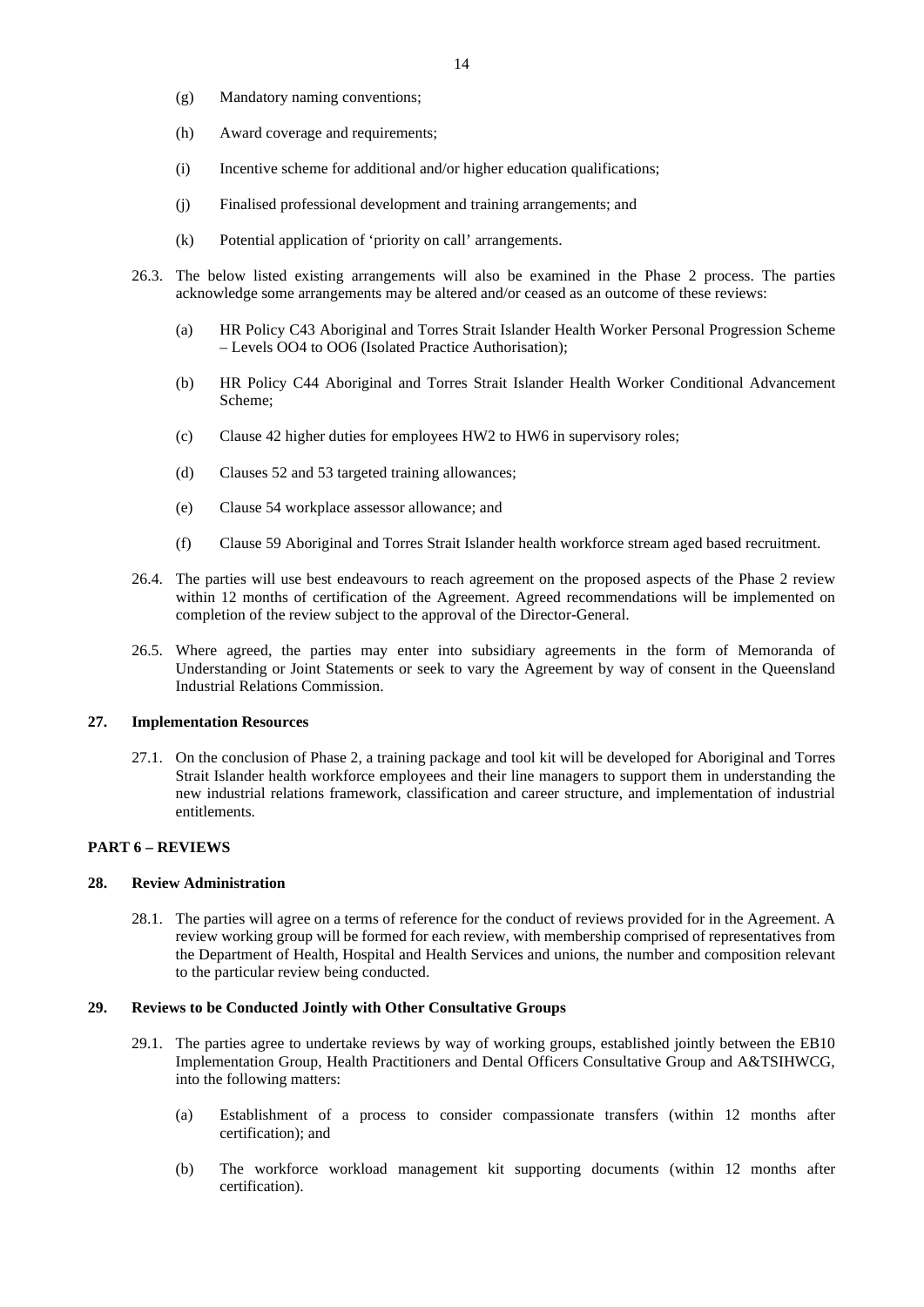29.2. For the purpose of clarity, reviews under this clause are not deemed to be part of Phase 2.

#### <span id="page-15-0"></span>**PART 7 – WAGE AND SALARY RELATED MATTERS**

# <span id="page-15-1"></span>**30. Wage Increases**

- 30.1. The wage rates for employees subject to this Agreement are prescribed in schedule 1, which incorporates the following increases:
	- (a) 2.5% from 1 September 2019;
	- (b) 2.5% from 1 September 2021;
	- (c) 2.5% from 1 March 2022.

#### <span id="page-15-2"></span>**31. Minimum Wage Adjustment**

- 31.1. It is a term of this Agreement that any State Wage Case increase will be compared with the increases in clause [30](#page-15-1) of this Agreement.
- 31.2. Provided that any annual State Wage Case increase which would provide a higher overall annual wage increase than in clause [30](#page-15-1) will be applied from the operative date of the State Wage Case.

# <span id="page-15-3"></span>**32. Award Maintenance**

- 32.1. The Queensland Industrial Relations Commission State Wage Case increases awarded during 2019 and the period up to, and including, the nominal expiry date of this Agreement will be absorbed into the wage increases provided in clause [30](#page-15-1) of this Agreement subject to clause [31.](#page-15-2)
- 32.2. It is a term of this Agreement that no person covered by this Agreement will receive a rate of pay which is less than the corresponding rate of pay in the Award.
- 32.3. The employer will support union applications to amend the relevant modern award to incorporate wage adjustments based upon the *Queensland Public Health Sector Certified Agreement (No. 9) 2016* (EB9) during the life of this Agreement.
- 32.4. The employer will consent to applications made after the nominal expiry date of EB9 to amend the parent award to incorporate wage adjustments based on EB9.

#### <span id="page-15-4"></span>**33. One-Off Payment**

- 33.1. The parties acknowledge that in reaching in-principle agreement for this Agreement, a one-off payment of \$1,250 (pro-rata for part-time and casual employees, based on their average ordinary hours over the preceding 12 months if this is higher than their appointed fraction, capped at \$1,250) was paid prior to certification of this Agreement to eligible employees in accordance with the terms of the in-principle agreement.
- 33.2. All classification levels under this Agreement were eligible for the payment.

#### <span id="page-15-6"></span><span id="page-15-5"></span>**34. Salary Sacrificing**

- 34.1. An employee may elect to sacrifice up to 50% of salary payable under this Agreement, and also where applicable the payments payable by the employer to the employee under the *Paid Parental Leave Act 2010* (Cth).
- 34.2. Despite clause [34.1,](#page-15-6) employees may sacrifice up to 100% of their salary for superannuation.
- 34.3. The individual salary sacrificing arrangements of any employee will remain confidential at all times. Proper audit procedures will be put in place which may include private and/or Auditor-General reviews. Authorised union officials will be entitled to inspect any record of the employer to ensure compliance with the salary sacrificing arrangements, subject to the relevant industrial legislation.
- 34.4. For the purposes of determining what remuneration may be sacrificed under this clause, 'salary' means the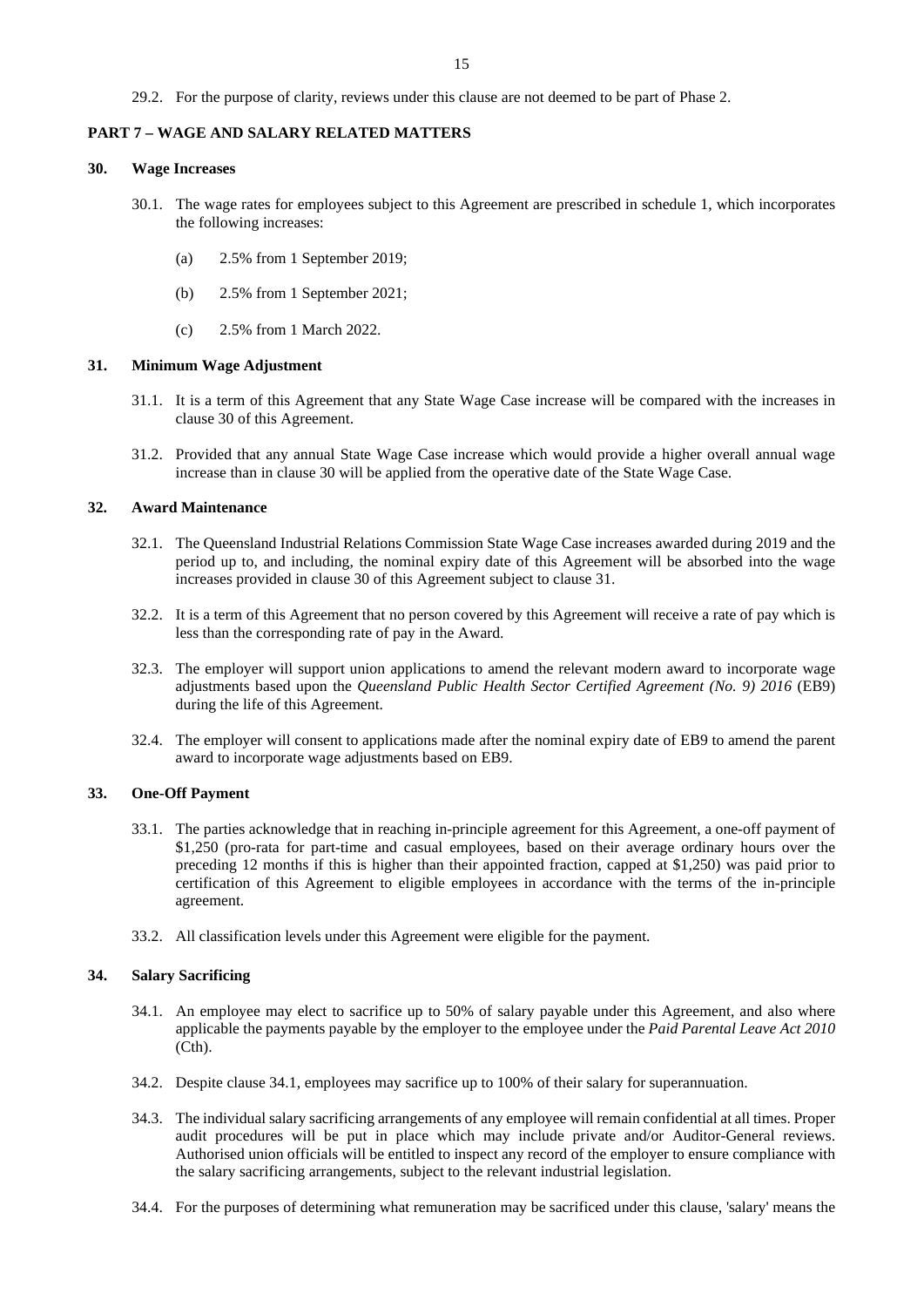salary payable under schedule 1 of this Agreement, and also where applicable the payments payable via the employer to the employee under the *Paid Parental Leave Act 2010* (Cth).

- 34.5. Salary sacrificing arrangements will be made available to the following employees covered by this Agreement in accordance with Public Sector Office of Industrial Relations (PSIR) Circular C1-18 and any other relevant PSIR circulars issued from time to time:
	- (a) permanent full-time and part-time employees;
	- (b) temporary full-time and part-time employees; and
	- (c) long-term casual employees as determined by the *Industrial Relations Act 2016*.
- 34.6. Fringe benefits tax (FBT) exemption cap: The FBT exemption cap is a tax concession under the *Fringe Benefits Tax Assessment Act 1986* (Cth) for limited categories of employers. The FBT exemption cap is not an employee entitlement. The manner of the application of the FBT exemption cap is determined by the employer in accordance with the FBT legislation. Under the FBT legislation, to be eligible for the FBT exemption cap at the time fringe benefits are provided, the duties of the employment of an employee must be exclusively performed in, or in connection with, a public hospital or predominantly involved in connection with public ambulance services.
- 34.7. Where an employee who is ineligible for the FBT exemption cap sacrifices benefits attracting FBT, the employee will be liable for such FBT.
- 34.8. Under the FBT legislation, the FBT exemption cap applies to all taxable fringe benefits provided by the employer, whether through the salary sacrifice arrangements or otherwise. Where an employee who is eligible for the FBT exemption cap sacrifices benefits attracting FBT, the employee will be liable for any FBT caused by the FBT exemption threshold amount being exceeded as a result of participation in the salary sacrifice arrangements. To remove any doubt, any benefits provided by the employer separate from the salary sacrifice arrangements take first priority in applying the FBT exemption cap.
- 34.9. Where the employee has elected to sacrifice a portion of the payable salary:
	- (a) subject to Australian Taxation Office (ATO) requirements, the sacrificed portion will reduce the salary subject to appropriate tax withholding deductions by the amount sacrificed;
	- (b) any allowance, penalty rate, overtime, weekly workers' compensation benefit, or other payment, to which an employee is entitled under their respective award, Act or Statute which is expressed to be determined by reference to the employee's salary, will be calculated by reference to the gross salary which the employee would receive if not taking part in salary sacrificing arrangements;
	- (c) salary sacrificing arrangements will be maintained during all periods of leave on full pay, including the maintenance of cash and non-cash benefits; and
	- (d) the employee's salary for superannuation purposes and severance and termination payments will be the gross salary which the employee would receive if not taking part in salary sacrificing arrangements.
- 34.10. The following principles will apply to employees who avail themselves of salary sacrificing:
	- (a) no cost to the employer, either directly or indirectly;
	- (b) as part of the salary sacrifice arrangements, the costs for administering the package via a salary sacrifice bureau service, and including any applicable FBT, will be met without delay by the participating employee;
	- (c) there will be no additional increase in superannuation costs or to FBT payments made by the employer that would not otherwise be payable had the employee not engaged in salary sacrifice arrangements;
	- (d) the employee may cancel any salary sacrificing arrangements by giving one month's notice of cancellation to the employer, and similarly the employer will give the employee one month's notice of termination;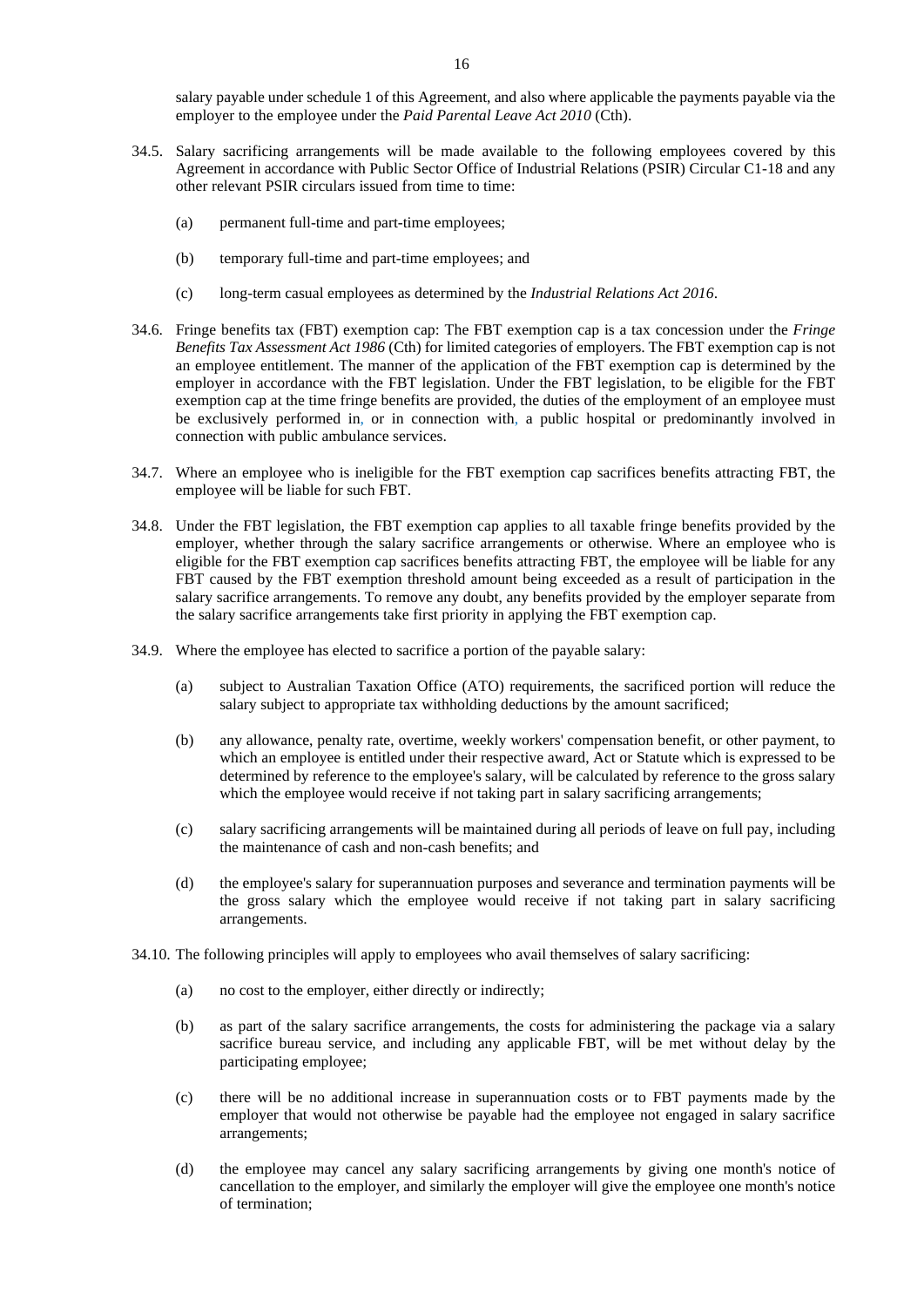- (e) employees should obtain independent financial advice prior to taking up salary sacrifice arrangements; and
- (f) there will be no significant additional administrative workload or other ongoing costs to the employer.

#### <span id="page-17-2"></span><span id="page-17-0"></span>**35. Superannuation**

- 35.1. Superannuation contributions will be made to a fund of the employee's choice, provided the chosen fund is a complying superannuation fund that will accept contributions from the employer and the employee.
- 35.2. Where an employee has not chosen a fund in accordance with clause [35.1,](#page-17-2) the employer must make superannuation contributions for the employee (including salary sacrifice contributions) to QSuper.
- 35.3. The choice must be made in a form determined by the employer or in any standard form released by the Australian Taxation Office. The employer must implement the employee's choice for superannuation contributions made at any time after 28 days from the date the employee's choice is received.
- 35.4. The employer must contribute to a superannuation fund for an employee the greater of:
	- (a) the charge percentage prescribed in the *Superannuation Guarantee (Administration) Act 1992* (Cth) (SGAA Act), of the "ordinary time earnings" of the employee as defined in the SGAA Act; and
	- (b) the percentage prescribed in the Superannuation (State Public Sector) Deed 1990 (QSuper Deed) of the salary of the employee as defined in the QSuper Deed, in respect of the employee, for the percentage of contribution paid by the employee (including by salary sacrifice).

#### <span id="page-17-1"></span>**36. Increases to Certain Allowances**

36.1. The following allowances will be increased by 2.5% per annum from 1 September 2019, 1 September 2021 and 1 March 2022:

| <b>Allowance</b>                                                                                 | <b>Authority</b>                                                                                               | <b>Payment</b><br>rate | From 1<br>September<br>2019 | From 1<br><b>September</b><br>2021 | From 1<br><b>March</b><br>2022 |
|--------------------------------------------------------------------------------------------------|----------------------------------------------------------------------------------------------------------------|------------------------|-----------------------------|------------------------------------|--------------------------------|
| Aboriginal and<br><b>Torres Strait</b><br><b>Islander Health</b><br>Workers special<br>allowance | HR Policy C31<br>Aboriginal and Torres<br>Strait Islander Health<br>Workers - Special<br>Allowance             | Fortnightly            | \$89.42                     | \$91.66                            | \$93.95                        |
| Environmental<br>allowance                                                                       | HR Policy C30<br>Environmental<br>Allowance – Mental<br>Health High Security and<br><b>Medium Secure Units</b> | Weekly                 | \$26.70                     | \$27.37                            | \$28.05                        |
| Foul linen<br>allowance                                                                          | Clause 13.3 of the Award                                                                                       | Daily                  | \$2.00                      | \$2.05                             | \$2.10                         |
| Mental health<br>allowance                                                                       | HR Policy C29 Mental<br>Health Allowance -<br>Administrative and<br><b>Operational Stream</b><br>Employees     | Fortnightly            | \$14.19                     | \$14.54                            | \$14.90                        |
| Uniforms<br>allowance – first<br>year                                                            | Clause 30 of the Award                                                                                         | Fortnightly            | \$11.21                     | \$11.49                            | \$11.78                        |
| Uniforms<br>allowance -<br>subsequent years                                                      | Clause 30 of the Award                                                                                         | Fortnightly            | \$5.57                      | \$5.71                             | \$5.85                         |
| X-ray allowance                                                                                  | HR Policy C15<br>Allowances                                                                                    | Weekly                 | \$11.87                     | \$12.17                            | \$12.47                        |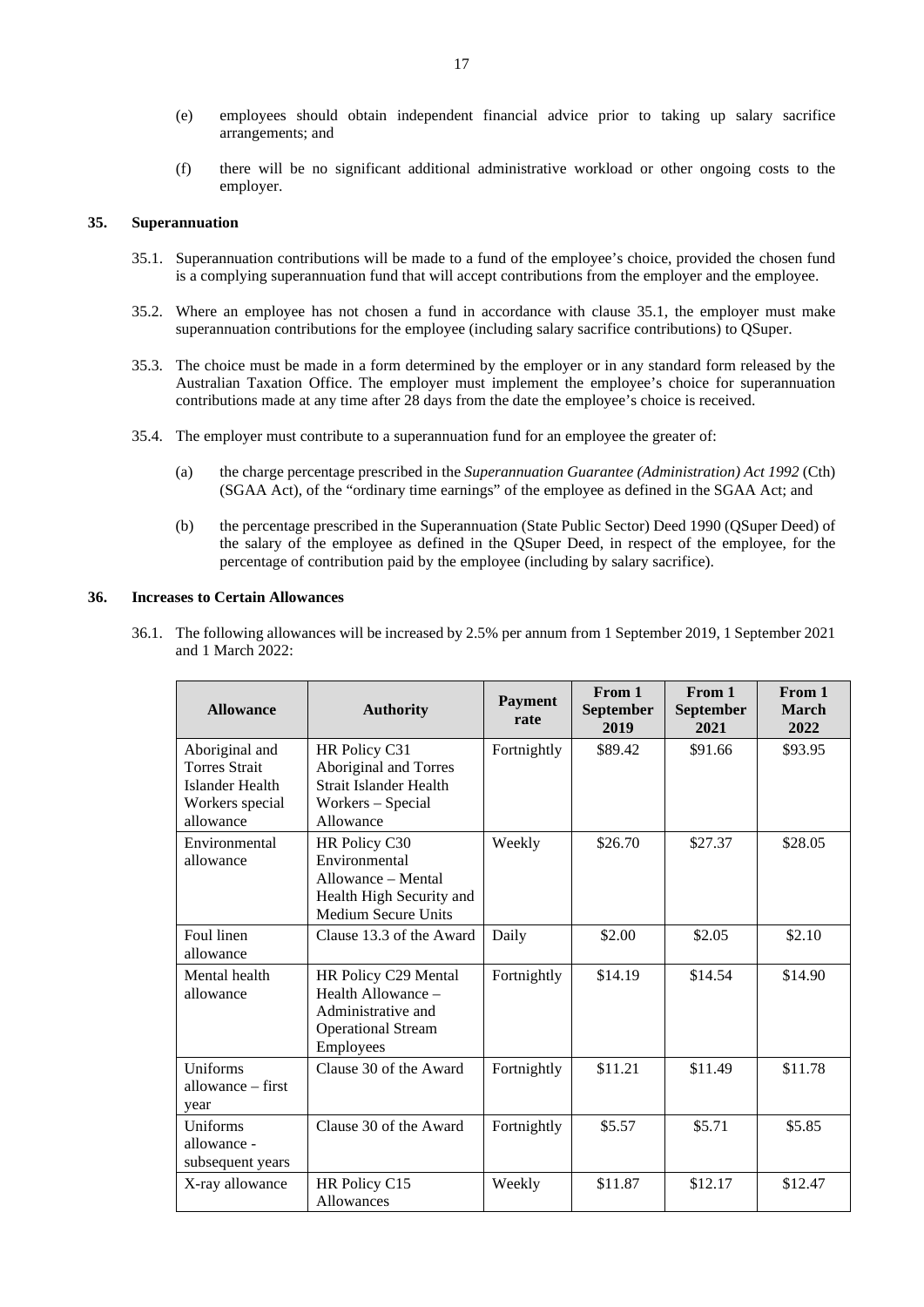#### <span id="page-18-8"></span><span id="page-18-0"></span>**37. Locality Allowance**

- 37.1. Public Service Directive 16/18 Locality Allowances applies to all employees working on Mornington Island, Palm Island and the Torres Strait Islands classified at:
	- (a) HW5 and below in the Aboriginal and Torres Strait Islander health workforce stream, and
	- (b) AO5 and below in the administrative stream.
- 37.2. Those eligible employees as defined in clause [37.1](#page-18-8) working on Boigu Island are to receive the applicable Directive 16/18 rate payable for Badu Island.
- 37.3. Those eligible employees as defined in clause [37.1](#page-18-8) working on Horn Island are to receive the applicable Directive 16/18 rate payable for Thursday Island.

#### <span id="page-18-9"></span><span id="page-18-1"></span>**38. Maximum of Twelve Ordinary Hours per Day**

- 38.1. Clause 15.1(e) of the *Hospital and Health Service General Employees Award - State 2015* limits the ordinary hours of work to a maximum of 10 hours per day.
- 38.2. The parties agree ordinary hours of duty per day limits in clause [38.1](#page-18-9) are increased to a maximum of 12 ordinary hours of duty per day for the life of this Agreement.

# <span id="page-18-2"></span>**PART 8– EMPLOYMENT CONDITIONS**

#### <span id="page-18-3"></span>**39. Uniform and Laundry Allowance**

- 39.1. The parties agree in principle that employees not required to wear uniforms should not be entitled to uniform or laundry allowances.
- 39.2. The A&TSIHWCG may consider whether, having regard to the merits of the case, it is reasonable for an identified group who is not required to wear uniforms to be paid a uniform or laundry allowance.

# <span id="page-18-4"></span>**40. Access to Computers**

40.1. The employer is committed to ensuring employees have reasonable access to computers for work related matters. Access to computers may also include suitable portable devices.

# <span id="page-18-5"></span>**41. Parental Leave**

41.1. Eligible employees will be entitled to 14 weeks paid parental leave which may be taken at half pay for double the period of time and 14 weeks paid adoption leave for the primary carer of the adopted child which may be taken at half pay for double the period of time. This provision is in addition to the Commonwealth paid parental leave scheme. HR Policy C26 Parental Leave outlines parental leave entitlements and conditions.

#### <span id="page-18-6"></span>**42. Higher Duties for Employees HW2 to HW6 in Supervisory Roles**

- 42.1. Aboriginal and Torres Strait Islander health workforce stream employees (including HW2 employees) acting in higher duties in respect to supervisory roles, in the classifications of HW3 to HW6 will be entitled to higher duties if undertaking the role for more than four hours in any one day.
- 42.2. The parties agree the ongoing application of this clause will be reviewed as part of the Phase 2 classification structure review in clause [26.](#page-13-2)

#### <span id="page-18-7"></span>**43. Accrued Days Off for Aboriginal and Torres Strait Islander Health Workforce Stream Employees**

- 43.1. The parties agree that any removal of accrued day off arrangements provided by clause 15.1(g) of the *Hospital and Health Service General Employees (Queensland Health) Award – State 2015*, requires a vote of affected employees.
- 43.2. The parties also agree that any vote to remove accrued days off arrangements shall be limited to permanent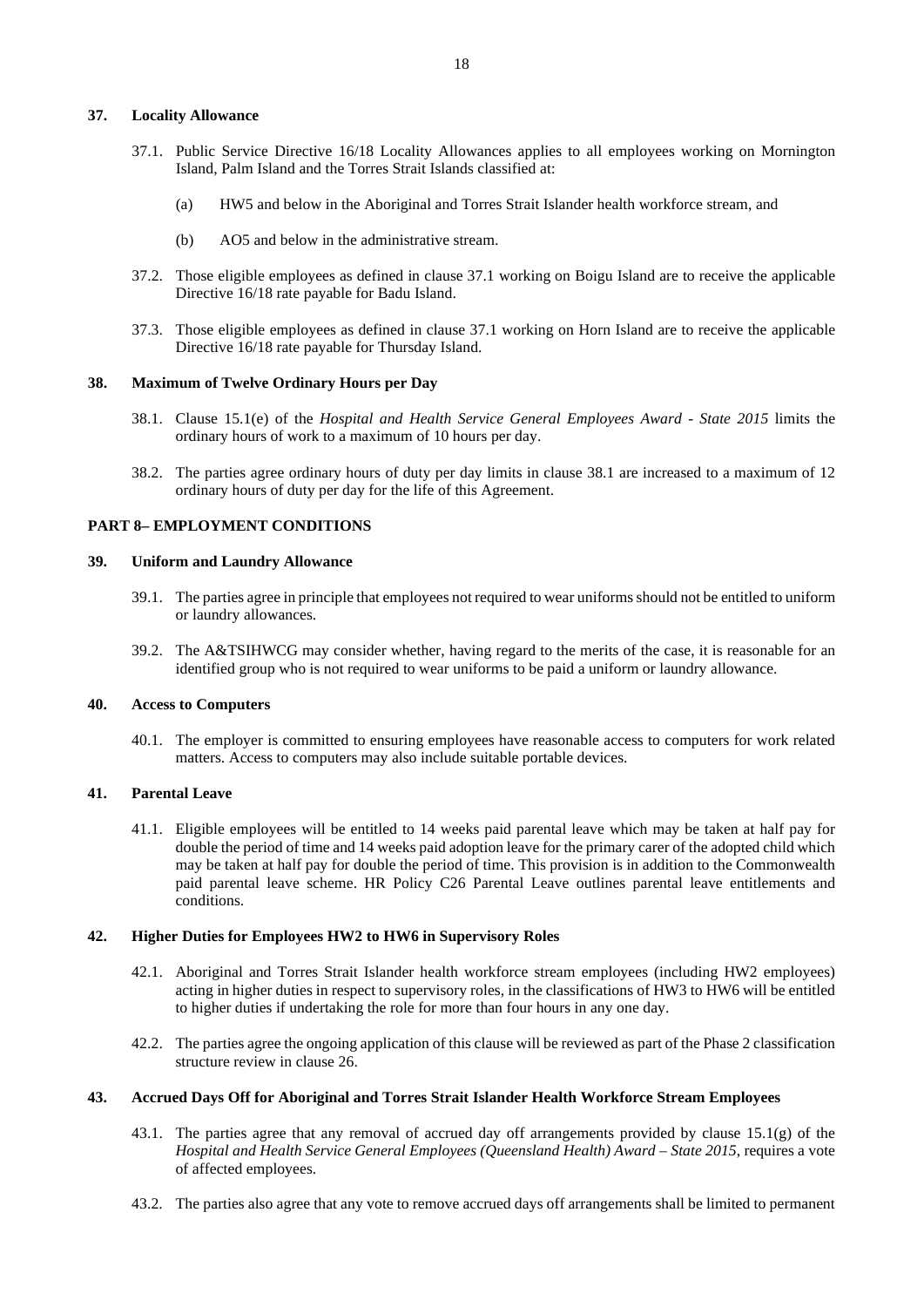employees.

43.3. The parties agree that prior to any vote to remove accrued days off arrangements, consultation will occur with the affected employees and the relevant union/s, so that those affected by the change are well informed before any vote is taken.

#### <span id="page-19-0"></span>**44. Domestic and Family Violence**

- 44.1. The employer is strongly committed to providing a healthy and safe working environment for all employees. It is recognised that employees sometimes face difficult situations in their work and personal life, such as domestic and family violence, that may affect their attendance, performance at work or safety.
- 44.2. Domestic and family violence occurs when one person in a relevant relationship uses violence and abuse to maintain power and control over the other person. This can include behaviour that is physically, sexually, emotionally, psychologically or economically abusive, threatening, coercive or aimed at controlling or dominating the other person through fear. Domestic and family violence can affect people of all cultures, religions, ages, genders, sexual orientations, educational backgrounds and income levels.
- 44.3. Managers, supervisors and all employees are committed to making their workplaces a great place to work. The workplace can make a significant difference to employees affected by domestic and family violence by providing appropriate safety and support measures. For the purpose of this Agreement 'domestic violence' and 'relevant relationship' is defined under division 2 and division 3 of the *Domestic and Family Violence Protection Act 2012*.
- 44.4. The parties recognise that employees have the right to choose whether, when and to whom they disclose information about being affected by domestic and family violence. Managers and employees will sensitively communicate with employees and colleagues affected by domestic and family violence.
- 44.5. The employer will continue to promote its commitment to supporting victims of domestic and family violence via their employee orientation and promote the 'Recognise, Respond, Refer' domestic and family violence online training.
- 44.6. Support for employees affected by domestic and family violence is provided for in the Public Service Directive 03/20 Support for Employees Affected by Domestic and Family Violence.
- 44.7. In accordance with the *Industrial Relations Act 2016* an employee, other than a casual employee, is entitled to 10 days of domestic and family violence leave on a full pay in a year if –
	- (a) The employee has experienced domestic violence; and
	- (b) The employee needs to take domestic and family violence leave as a result of domestic violence.
- 44.8. This entitlement, including provision for long and short term casual employees, will be administered in accordance with section 52 of the *Industrial Relations Act 2016*.
- 44.9. Queensland Health Employee Assistance offers a range of support services and programs. Employees can access information about available support service through line managers or their local human resource services.

#### <span id="page-19-1"></span>**45. Recreation Leave - Half-Pay**

- 45.1. Subject to service delivery requirements and financial considerations, the employer may approve an application to take recreation leave at half pay for double the period of time.
- 45.2. The employer may refuse the application only on reasonable grounds. Where an application is refused, the employer is to outline the grounds why the application was refused.

#### <span id="page-19-2"></span>**46. Purchased Leave**

46.1. Purchased leave is an option whereby an employee can purchase an agreed net dollar amount of leave. Employees are able to access between one and six weeks unpaid leave per annum in a minimum one-week block, in addition to paid annual leave and other entitlements. The absence for this leave is treated as leave without pay but is paid at the net rate.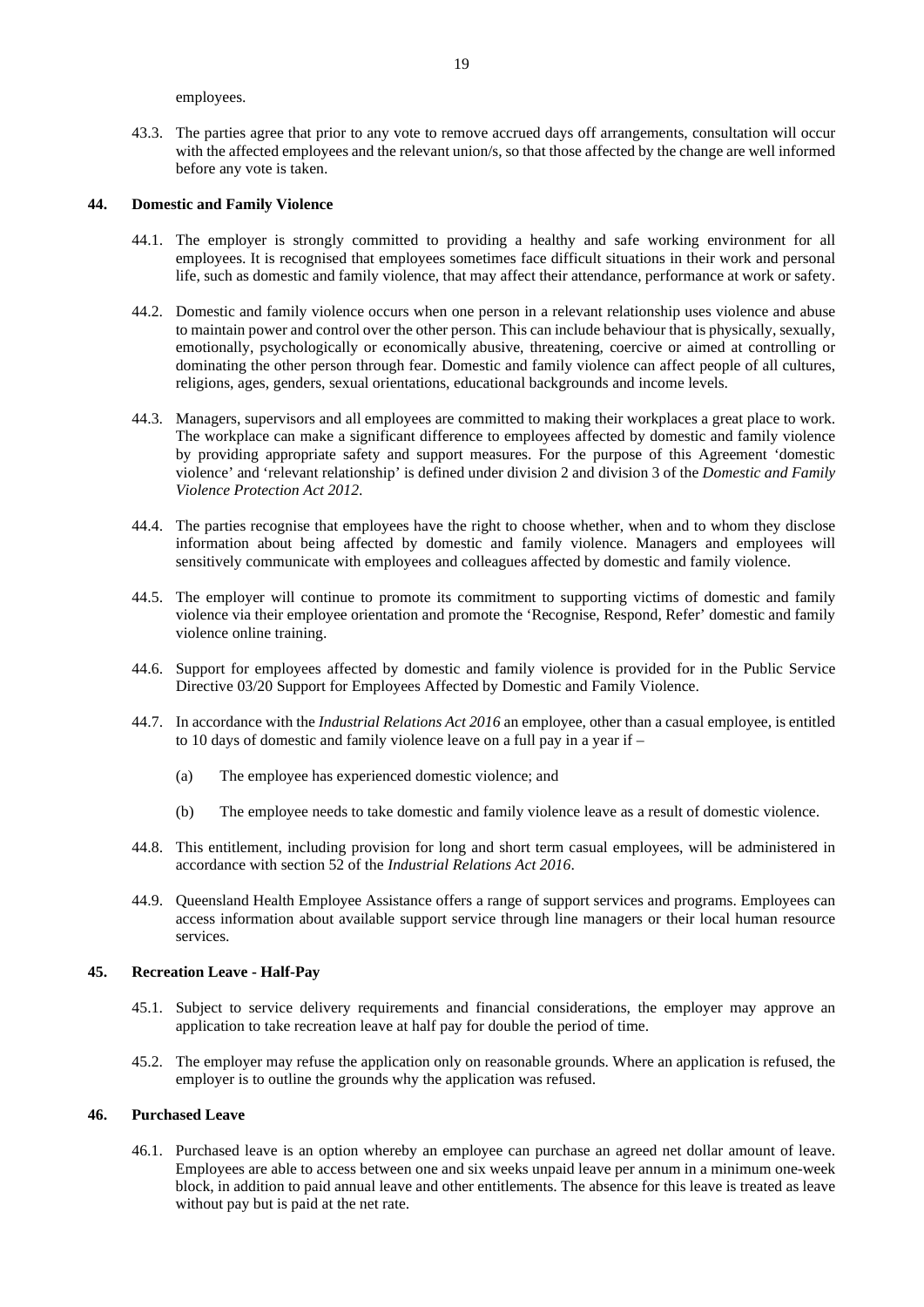46.2. The employee enters into an agreement to have an amount deducted from their net pay for the agreement period of 12 months, which is held by the employer, to be paid back to the employee when the related leave is taken. Requests for purchased leave will be genuinely and reasonably considered. The employer may refuse the application only on reasonable grounds. Where an application is refused, the employer is to outline the grounds why the application was refused.

## <span id="page-20-0"></span>**47. No Loss of Show Day**

47.1. Where an employee is required to perform work duties (including training) at an alternative location to their usual place of work on a day where the show day holiday falls upon their usual place of work location, such employee will be given a day off in lieu.

*Example: Sam's usual place of work is at the Royal Brisbane and Women's Hospital. On 21 August he is in Cairns on work related business. The day of 21 August is the Royal Queensland Show Day (EKKA) for the greater Brisbane area. Sam is therefore entitled to a day off in lieu.*

# <span id="page-20-1"></span>**48. Rostering of Accumulated Days Off**

48.1. Accumulated days off (ADO) must not coincide with a public holiday or weekend (Saturday or Sunday) unless requested by the employee and agreed to by the employer. Where this occurs, another day determined by mutual agreement between the employer and employee will be taken in lieu. This day is to be within the same four weekly work cycle where possible.

# <span id="page-20-2"></span>**49. Long Service Leave**

- 49.1. Employees will be entitled to long service leave:
	- (a) For the taking of leave on a pro rata basis after seven years' continuous service;
	- (b) For the taking of long service leave at half pay for double the period of time. The minimum period of long service leave which may be taken at half pay is one week's leave.
- 49.2. Where an employee voluntarily reverts to a lower classification, the employee shall be entitled to leave accrued as at the date of the reversion at the salary applicable at the date of the reversion. The employee is not compelled to take accrued long service leave at the date of voluntary reversion to a lower classification.
- 49.3. Subject to relevant approval and other procedures, casual employees' entitlements to long service leave are as follows:

| Date                         | Entitlement                                                                                        |
|------------------------------|----------------------------------------------------------------------------------------------------|
| Prior to 23 June 1990        | No entitlement – service does not count.                                                           |
| 23 June 1990 – 30 March 1994 | Service counts provided at least 32 hours are worked<br>every four weeks.                          |
| From 30 March 1994 onwards   | Service counts provided there is no break between<br>casual engagements of more than three months. |

#### <span id="page-20-3"></span>**50. Recognition of Higher Duties Service**

50.1. All periods of service acting in higher duties will be recognised for the purpose of pay increments at the higher duties rate provided there has been no break in excess of six years.

# <span id="page-20-4"></span>**51. Public Service Directive 05/17 Special Leave**

51.1. The parties agree Public Service Directive 05/17 Special Leave applies to employees covered by this Agreement.

# <span id="page-20-5"></span>**PART 9 –TRAINING AND DEVELOPMENT**

#### <span id="page-20-6"></span>**52. Targeted Training**

52.1. The parties are committed to professional development and training opportunities for employees of this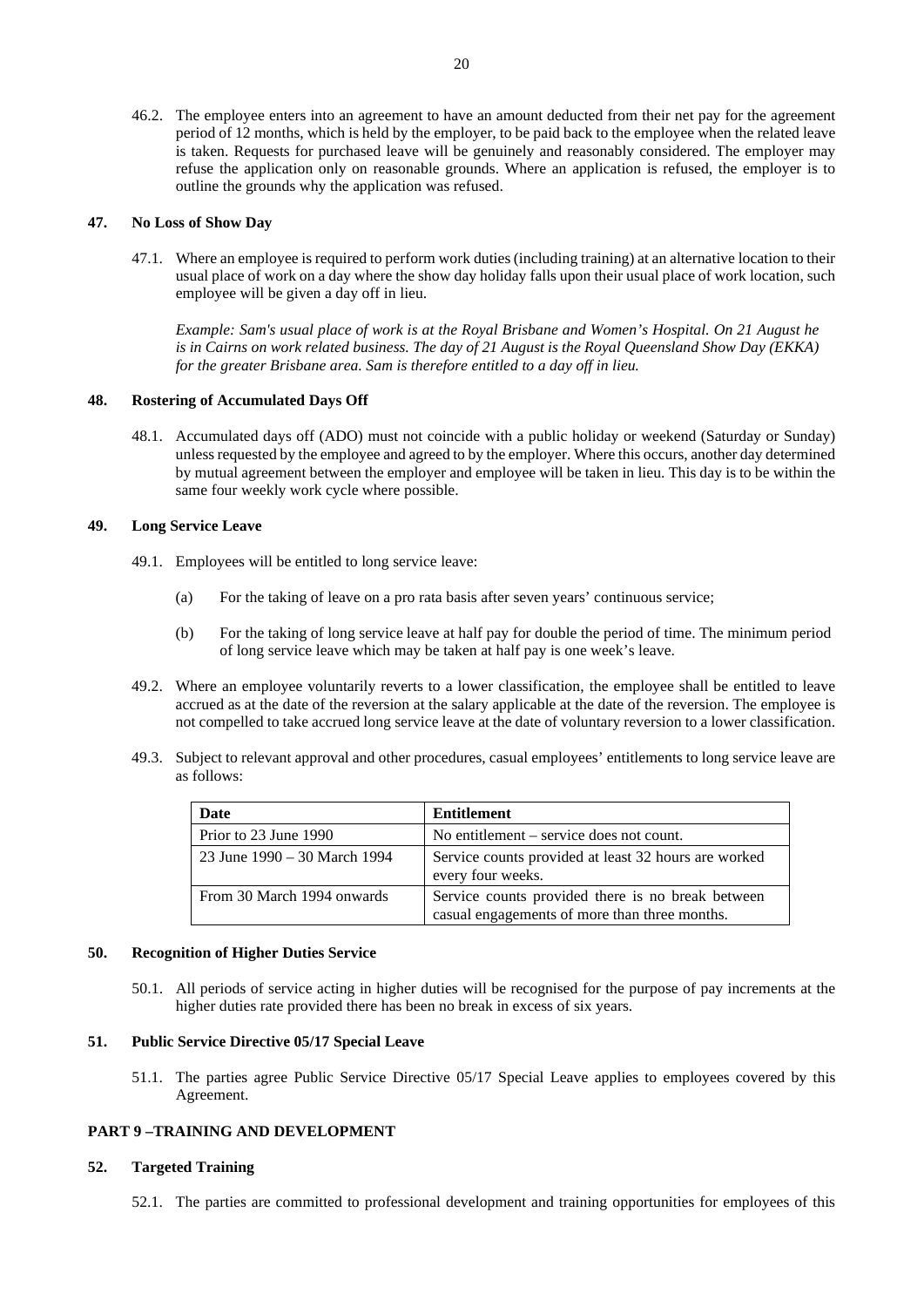Agreement.

- 52.2. The parties acknowledge that the Phase 2 review outlined in clause [26](#page-13-2) will determine the finalised package of professional development and qualification incentives available to employees of this Agreement.
- 52.3. Until such time as these reviews are completed, and a different arrangement approved, the employer will continue to implement targeted training as outlined in HR Policies G13 and G14, as if they applied to employees of this Agreement. Specifically, this means that upon completion of a relevant qualification, employees at certain classification levels may be eligible for payment of the relevant targeted training allowance.
- 52.4. The parties acknowledge that applicable employees should receive recognition and credit for their knowledge and skills through the recognition of current competencies (RCC) or the recognition of prior learning (RPL). This assessment of competencies may include skills from:
	- (a) work experience (including both work that is paid and unpaid);
	- (b) life experience (for example leisure pursuits or voluntary work); and
	- (c) previous study (including training programs at work, courses at school or college, and through adult education classes).

# <span id="page-21-0"></span>**53. Targeted Training Allowances**

- 53.1. It is acknowledged that the provisions of this clause may be altered by the Phase 2 reviews outlined in clause [26.](#page-13-2)
- 53.2. The parties are committed to recognising the skill and knowledge of employees of this Agreement through the payment of a targeted training allowance. To meet this commitment, the employer will continue to implement HR Policy G13 Targeted Training for Operational Stream Employees, or HR Policy G14 Targeted Training for Administration Stream Employees, in terms of the allowance only. HR Policy G13 is to be read as if Aboriginal and Torres Strait Islander health workforce stream employees were classified as operational stream officers.
- 53.3. A targeted training allowance is available for Aboriginal and Torres Strait Islander health workforce stream employees levels HW3 and HW4, and administrative stream employees levels AO2 to AO4, who meet the following requirements:
	- (a) possess a higher competency-based qualification which is relevant to the Aboriginal and Torres Strait Islander health workforce stream or administrative stream including any Australian university degree level qualification, in accordance with the table at clause [53.5;](#page-21-1)
	- (b) have reached the maximum paypoint of the specified classification level; and
	- (c) spent one calendar year (or equivalent) on the maximum paypoint.
- 53.4. The allowances will be increased by 2.5% per annum from 1 September 2019, 1 September 2021 and 1 March 2022.
- <span id="page-21-1"></span>53.5. The following targeted training allowance shall be paid to Aboriginal and Torres Strait Islander health workforce stream, or administrative stream employees, who meet the targeted training requirements outlined in HR Policy G13 or HR Policy G14, as applicable:

| <b>Classification</b><br>level | Qualification                     | <b>From</b><br>1 September<br>2019 | <b>From</b><br>1 September<br>2021 | From<br>1 March<br>2022 |
|--------------------------------|-----------------------------------|------------------------------------|------------------------------------|-------------------------|
| HW3 (OO3)                      | Certificate III (AQF III)         | \$41.68                            | \$42.72                            | \$43.79                 |
|                                | Certificate IV (AQF IV) or higher | \$68.45                            | \$70.16                            | \$71.91                 |
| HW4 (OO4)                      | Certificate IV (AQF IV)           | \$32.99                            | \$33.81                            | \$34.66                 |
|                                | Diploma (AQF V) or higher         | \$71.42                            | \$73.21                            | \$75.04                 |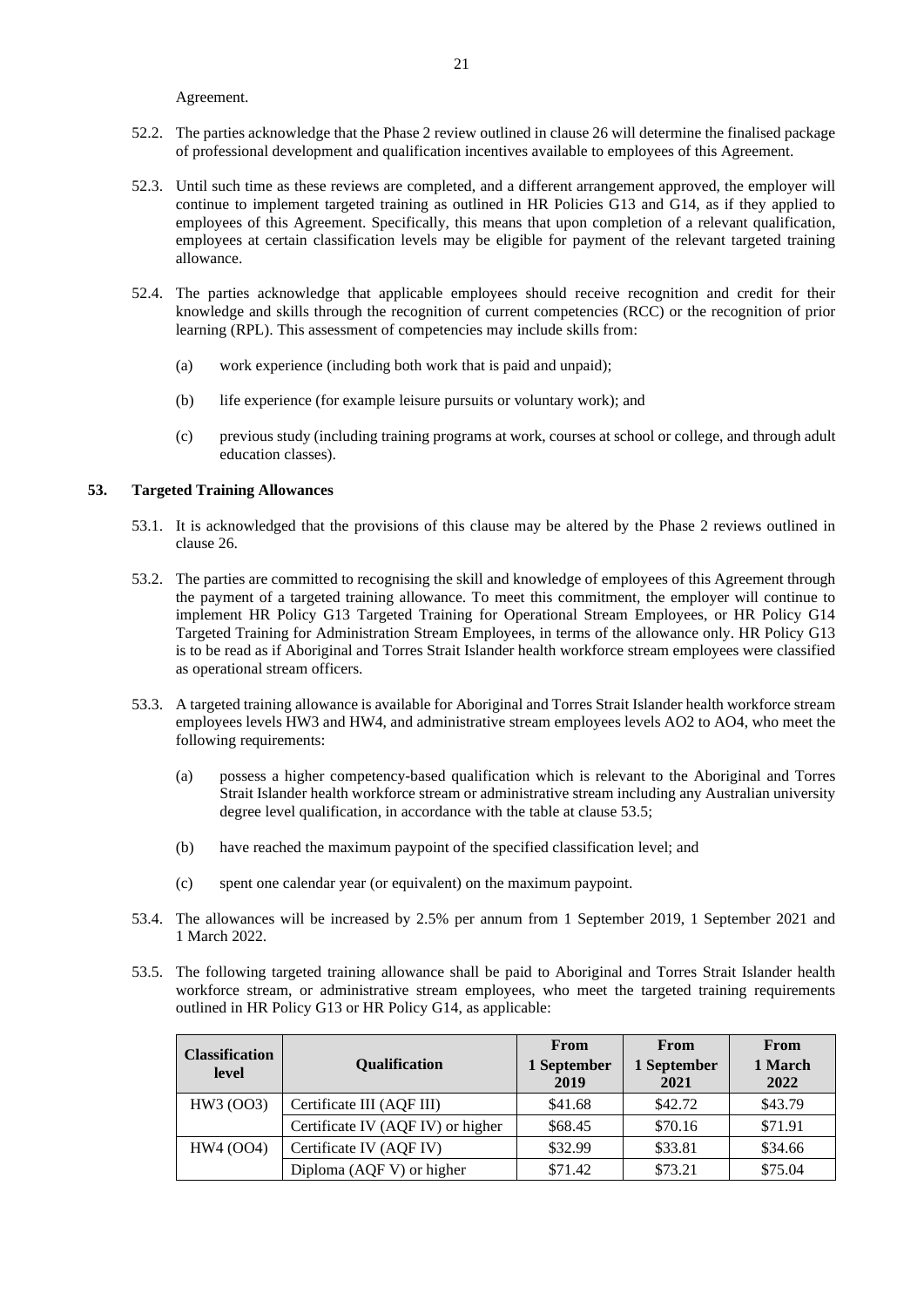| <b>Classification</b><br>level | <b>Oualification</b>                | From<br>1 September<br>2019 | From<br>1 September<br>2021 | From<br>1 March<br>2022 |
|--------------------------------|-------------------------------------|-----------------------------|-----------------------------|-------------------------|
| AO <sub>2</sub>                | Certificate III (AQF III) or higher | \$66.45                     | \$68.11                     | \$69.81                 |
| AO3                            | Certificate IV (AQF IV) or higher   | \$68.45                     | \$70.16                     | \$71.91                 |
| AO4                            | Diploma (AQF V) or higher           | \$71.42                     | \$73.21                     | \$75.04                 |

#### <span id="page-22-0"></span>**54. Workplace Assessors Allowance**

- 54.1. Aboriginal and Torres Strait Islander health workforce stream employees that are not eligible to receive the targeted training allowance in accordance with HR Policy G13 Targeted Training for Operational Stream Employees, but possess the Certificate IV in Workplace Assessment, will receive an all purpose allowance of \$2.15 per hour while undertaking approved assessment/s. This allowance will not be payable once the employee becomes eligible to receive the HR Policy G13 targeted training allowance.
- 54.2. The ongoing application of this allowance will be subject to review in Phase 2 in accordance with clause [26.](#page-13-2)

# <span id="page-22-1"></span>**PART 10 – ABORIGINAL AND TORRES STRAIT ISLANDER HEALTH WORKFORCE OPTIMISATION**

## <span id="page-22-2"></span>**55. Creation of Aboriginal and Torres Strait Islander Health Practitioner Roles**

- 55.1. The parties recognise the important role of registered Aboriginal and Torres Strait Islander health practitioners in providing culturally safe and appropriate health care.
- 55.2. Queensland Health will create 5 FTE of new Aboriginal and Torres Strait Islander health practitioner positions in the third year of the Agreement.
- 55.3. The distribution of roles between Hospital and Health Services will be determined where the Executive Director Aboriginal and Torres Strait Islander Health (or equivalent position) identifies the opportunity to enhance the model of care to be inclusive of Aboriginal and Torres Strait Islander health practitioner positions; and there is capacity within the local workforce to deliver this enhanced model.
- 55.4. Queensland Health will report to the A&TSIHWCG on details of the number of roles created and appointed to.

# <span id="page-22-3"></span>**56. Workforce Models of Care and Service Reform**

- 56.1. The employer will commence a workforce models of care and service reform initiative. This initiative is intended to improve patient centred care, service effectiveness and efficiency in the delivery of culturally appropriate healthcare to Aboriginal and Torres Strait Islander communities through reduced waiting times and improved access to care; reduced duplication and improved integration of services; and improved patient outcomes and satisfaction.
- 56.2. This dedicated program of work encompasses patient-centred new and/or improved models of care and workforce redesign and cultural scope of practice initiatives that are locally based and aim to ensure full scope of practice, advanced/extended scope of practice in multidisciplinary team environments, including support staff to integrate health service across the continuum of care.
- 56.3. The framework for the management and implementation of the workforce models of care and service reform initiative will be developed centrally by Queensland Health, in consultation with the A&TSIHWCG.

# <span id="page-22-4"></span>**57. Research Capacity**

57.1. The employer will appoint a researcher in the third year of the agreement. The researcher will undertake research and develop a report and recommendations to establish a governance framework and program of work for the establishment of a research package. The research package is intended to build research capacity and capability in the Aboriginal and Torres Strait Islander health workforce and facilitate the implementation of evidence based clinical and cultural services.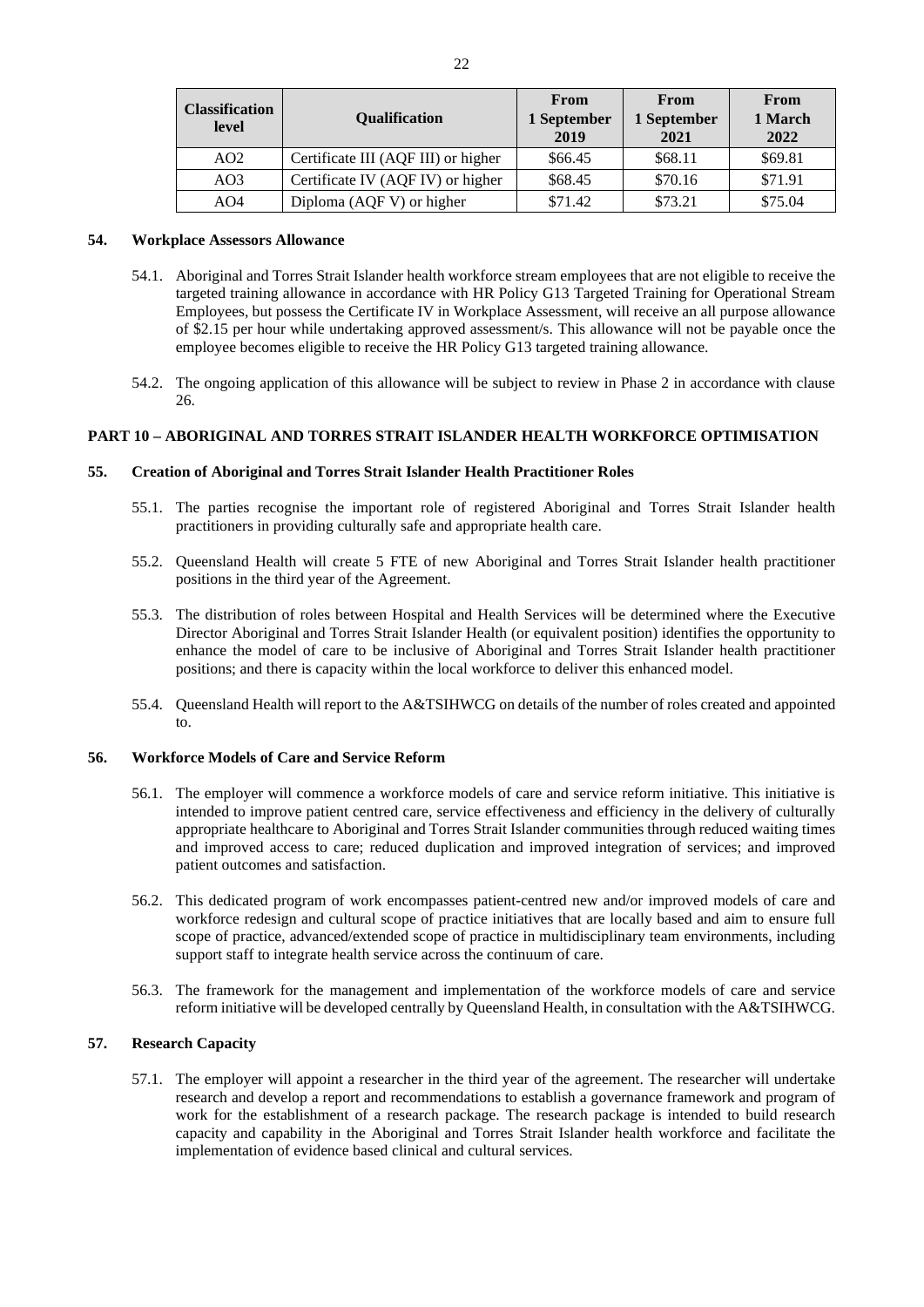#### <span id="page-23-0"></span>**58. Training Pathway Initiatives**

- 58.1. The trainee placement program supports early career employees through training program pathways into Aboriginal and Torres Strait Islander health worker or health practitioner roles. This initiative involves screening, training and evaluating trainees, and placing them on a supported path that leads to success in the workforce.
- 58.2. Funding will be provided, over the life of the Agreement, for the training program and will be managed by the Workforce Strategy Branch.
- 58.3. The outcomes of the trainee placement program will be monitored and reported annually to the A&TSIHWCG.

#### <span id="page-23-1"></span>**PART 11 - RECRUITMENT AND RETENTION**

#### <span id="page-23-2"></span>**59. Aboriginal and Torres Strait Islander Health Workforce Stream Aged Based Recruitment**

59.1. Employees aged 18 years of age and over will commence at the HW2 level.

### <span id="page-23-3"></span>**60. Closed Merit Selection Process for Filling Vacancies**

- 60.1. The provisions in this clause are not impacted by, nor do they impact the conversion of casual and temporary employees to permanent employment provisions in clauses 74 and 75 of this Agreement. Those provisions relate to the commitment of the Queensland Government to maximise permanent employment.
- <span id="page-23-5"></span>60.2. The parties to this Agreement agree to fill vacant full-time roles by offering such to those permanent parttime employees working in the work unit, who seek to work full-time.
- <span id="page-23-6"></span>60.3. If there are any vacant hours remaining after the process in clause [60.2](#page-23-5) has been conducted, the remaining vacant hours will then be offered to those permanent part-time employees working in the work unit, who seek to work additional ordinary hours on a permanent basis up to 64 hours per fortnight, or full-time.
- 60.4. The offering of full-time roles and additional part-time hours outlined in clauses [60.2](#page-23-5) and [60.3](#page-23-6) may occur as a single process with preference first given to those part-time employees seeking full-time work.
- <span id="page-23-7"></span>60.5. If vacant hours still remain unfilled, the remaining vacant hours will be offered by a closed merit process, restricted to those casual and temporary employees working at the site (for example, a hospital) who have two years or more continuous service for base grade or non-base grade roles. Preference for base grade roles will be given to those employees with more than four years continuous service.
- 60.6. Where a casual or temporary employee is unsuccessful in being offered vacant hours via the closed merit selection process in clause [60.5,](#page-23-7) the employer will establish an order of merit. The order of merit will be used by the employer to offer vacant hours to those casual and temporary employees when the process for offering vacant hours to casual and temporary employees as per clause [60.5](#page-23-7) is next available.

#### <span id="page-23-4"></span>**61. Replacement of Existing Staff**

- 61.1. This clause will not have application in instances where organisational change is occurring in accordance with the provisions relating to organisational change and restructuring at clause 70 of this Agreement.
- 61.2. There is no intention that there will be a net reduction of Department of Health and the Hospital and Health Services staffing during the life of this Agreement. However, the parties recognise that the employer does not maintain fixed establishment numbers.
- <span id="page-23-8"></span>61.3. Having regard to workload management issues, the parties agree that where a permanent employee leaves due to retirement, resignation, termination, transfer or promotion they will be replaced by a permanent employee as follows:
	- (a) **Base grade staff** commence process to replace staff within three days of retirement, resignation, termination, transfer or promotion or within three days of notice given (whichever is sooner) and will be completed within one month; and/or
	- (b) **Other than base grade staff** commence process to replace staff within 14 days of retirement,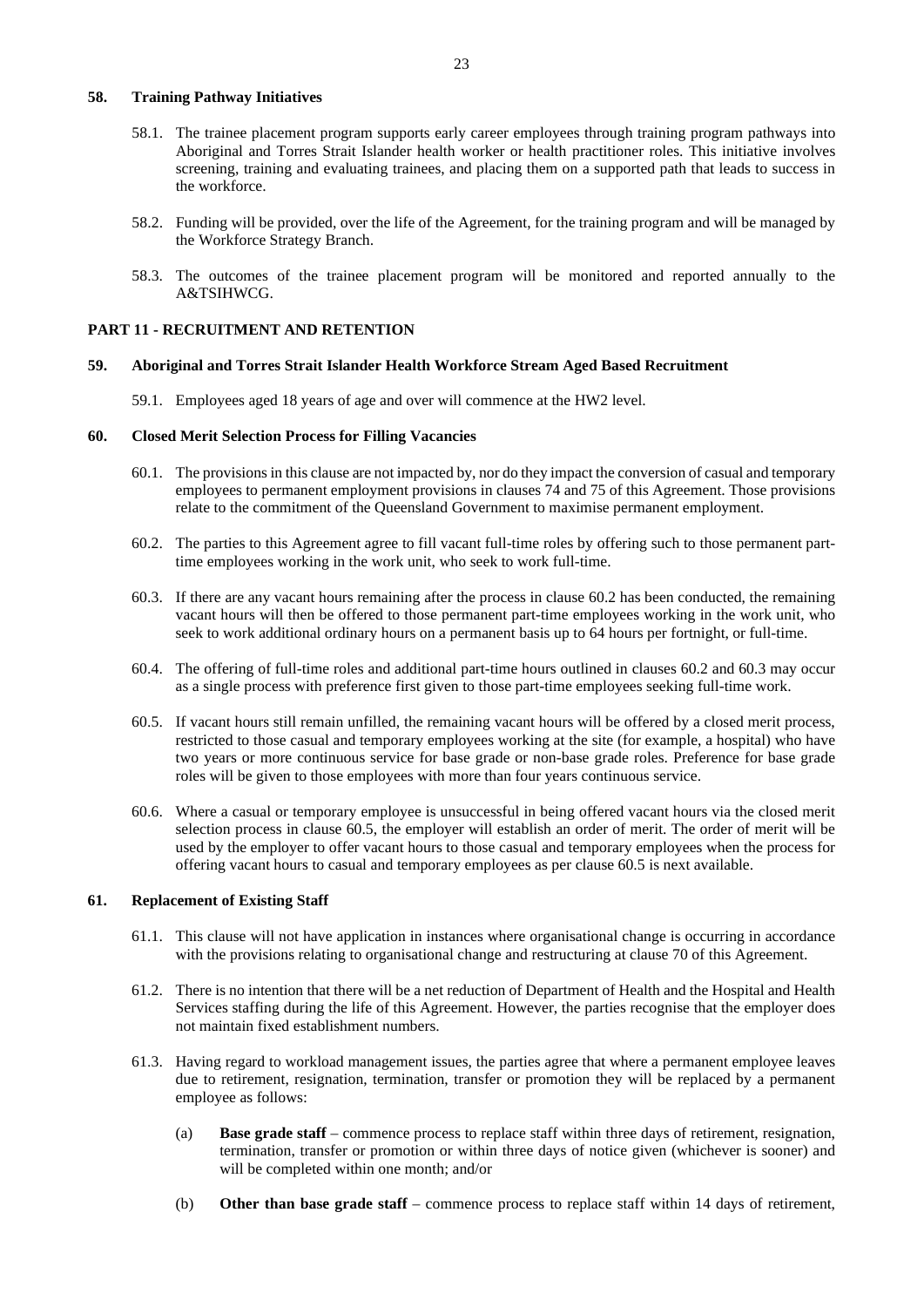resignation, termination, transfer or promotion or within 14 days of notice given (whichever is sooner). This process will be completed as soon as practicable and the parties expect this to take no longer than three months. It is recognised that consideration will be given to the timeframes for appeal mechanisms for other than base grade staff.

61.4. Where an issue that can legitimately extend the time to fill arrangements set out above, for example, genuine demonstrated reductions in workload, or seasonal issues (for example, Christmas/New Year closure period), a proposal from management to extend the replacement period, or postpone the replacement, will be forwarded to the relevant union/s for agreement, ahead of the timeframes outlined in clause [61.3.](#page-23-8) The matter will be noted at the next Health Consultative Forum.

# <span id="page-24-0"></span>**62. Attraction and Retention Incentives**

- 62.1. Queensland Health recognises the need to respond to demonstrable supply and skills shortages and current or emerging employee attraction and retention issues.
- <span id="page-24-4"></span>62.2. Queensland Health supports the payment of attraction and retention payments incentives of up to 10% of the employee's base rate where it is necessary to address:
	- (a) supply and skills shortages;
	- (b) interstate and private sector market wages rates and demand; and
	- (c) the ability to maintain critical service delivery requirements.
- <span id="page-24-5"></span>62.3. A Health Service Chief Executive or the Director-General, at their discretion in accordance with clause [62.2,](#page-24-4) may offer an attraction and retention incentive of up to 10% of the employee's base rate.
- 62.4. Discretionary attraction and retention incentive payments made in accordance with clause [62.3](#page-24-5) are inclusive of any other attraction and retention payments, including the below listed items, and will not result in an overall reduction of attraction and retention payments to the employee:

| <b>Provision</b>                             | <b>Source</b>                                       |
|----------------------------------------------|-----------------------------------------------------|
| Aboriginal and Torres Strait Islander health | HR Policy C31 Aboriginal and Torres Strait Islander |
| worker special allowance                     | Health Workers - Special Allowance                  |
| Locality allowances                          | Clause 37 of this Agreement                         |
| Section $66(4)$ arrangements approved by the | Section 66(4) of the Hospital and Health Boards Act |
| Director-General                             | 2011                                                |

- 62.5. Discretionary attraction and retention incentive payments are for a pre-determined period including periods of paid leave and are not for the purpose of providing performance-based rewards. Management will review each attraction and retention incentive payment in consultation with the employee within three months of any pre-determined period end date.
- 62.6. The Hospital and Health Services will report to unions annually of the number of employees who received the attraction and retention incentive payments was made in the preceding financial year.

#### <span id="page-24-1"></span>**63. Recruitment Outcomes**

63.1. Where an order of merit is established for a recurring vacancy, an employee may request to be notified where in the order they may have placed and that they meet the key attributes and are considered suitable for future appointment within 12 months (subject to delegate consideration of using the previous order of merit).

# <span id="page-24-2"></span>**PART 12 – INDUSTRIAL RELATIONS MATTERS AND CONSULTATION**

# <span id="page-24-3"></span>**64. Collective Industrial Relations**

- 64.1. The employer is committed to collective agreements with unions and does not support non–union agreements.
- 64.2. The parties to this Agreement acknowledge that structured, collective industrial relations will continue as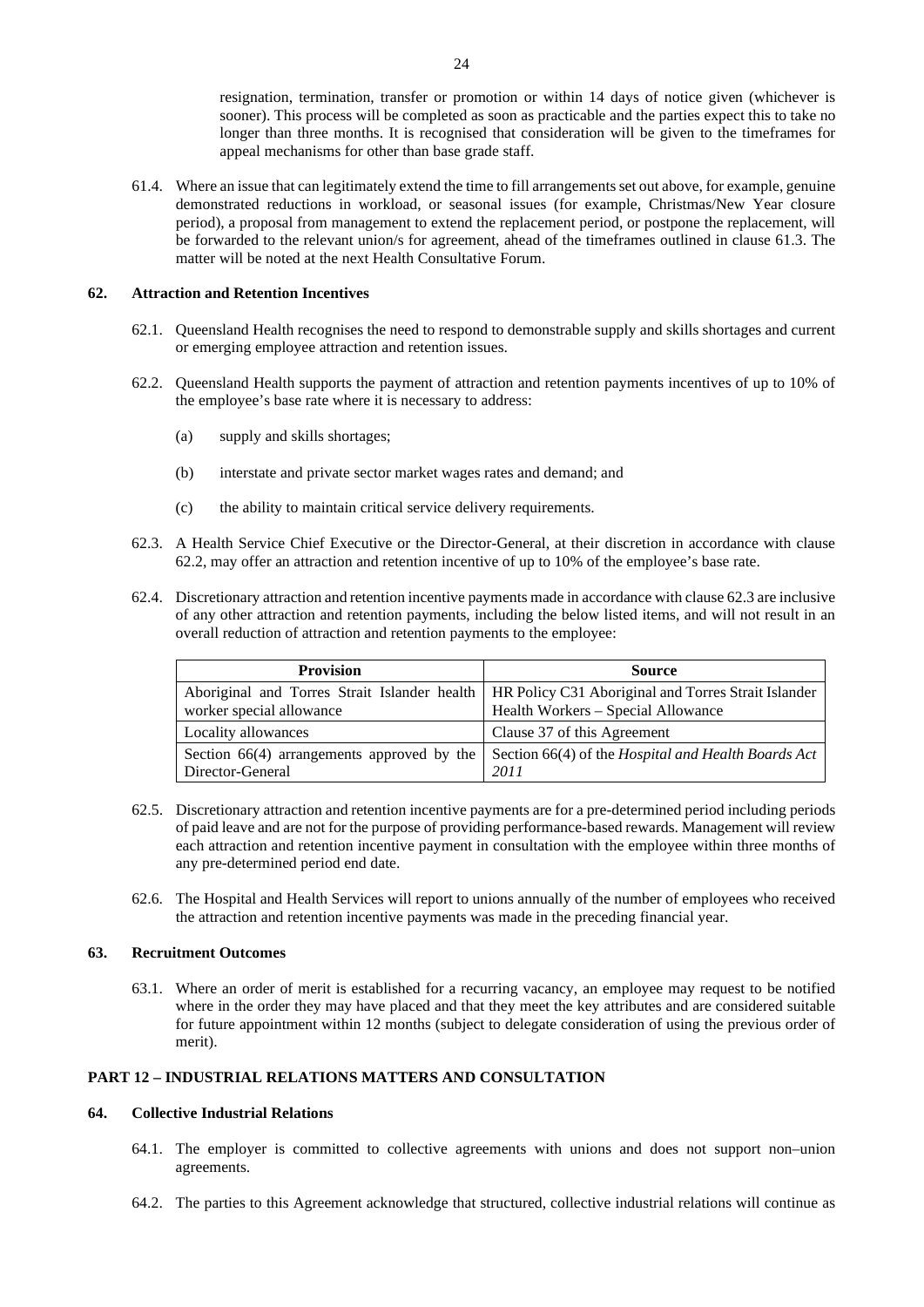a fundamental principle. The principle recognises the important role of unions in the workplace and the traditionally high levels of union membership in the workplaces subject to this Agreement.

- 64.3. The parties to this Agreement support constructive relations between the parties and recognise the need to work co-operatively in an open and accountable way.
- 64.4. Additional arrangements regarding union encouragement are contained in HR Policy F4 Union Encouragement as listed in schedule 2 of this Agreement.
- 64.5. Employees will be given full access to union delegates/officials during working hours to discuss any employment matter or seek union advice, provided that service delivery is not disrupted and work requirements are not unduly affected. As part of Queensland Health's commitment to the Union Encouragement Policy, unions will be provided with dedicated time to present to the new starters during orientation programs. Provided that service delivery and work requirements are not unduly affected, delegates will be provided convenient access to facilities for the purpose of undertaking union activities.
- 64.6. Reliable facilities available for delegate use includes: telephone, computer, internet, email, photocopier, facsimile machine, storage facilities, meeting rooms and notice boards. It is expected that management and delegates will take a reasonable approach to the responsible use of such facilities. Furthermore, management will respect the privacy of delegates during the use of such facilities.

# <span id="page-25-0"></span>**65. Commitment to Consultation**

- 65.1. The parties to this Agreement recognise that for the Agreement to be successful, the initiatives contained within this Agreement need to be implemented through an open and consultative process between the parties.
- 65.2. The parties to this Agreement are committed to involving employees and their union representatives in the decision-making processes that may affect the workplace. Employees will be encouraged to participate in the consultation processes by being allowed adequate time to understand, analyse, seek appropriate advice from their union and respond to such information.
- 65.3. "The requirement of consultation is never to be treated perfunctorily or as a mere formality" (*Port Louis Corporation v. Attorney-General of Mauritius* (1965) AC 1111 at 1124).
- 65.4. "Consultation" involves more than a mere exchange of information. For consultation to be effective, the participants must be contributing to the decision-making process not only in appearance, but in fact. [Commissioner Smith (Australian Industrial Relations Commission), Melbourne, 12 March 1993].
- 65.5. The consultation process requires the exchange of timely information relevant to the issues at hand so that the parties have an actual and genuine opportunity to influence the outcome, before a final decision is made. Except where otherwise provided within this Agreement, the parties also recognise that the consultation process does not remove the rights of management to make the final decision in matters that may affect the workplace.

#### <span id="page-25-1"></span>**66. Health Consultative Forums**

- 66.1. The Health Consultative Forums (HCFs) (or their equivalent) will continue in accordance with the terms of reference agreed by the Reform Consultative Group. The terms of reference of each HCF will be amended to include the tabling of new or amended employment policies/guidelines.
- 66.2. The Reform Consultative Group will evaluate the effectiveness of, and modify where necessary, all consultative forums during the life of this Agreement. Each HCF shall have 'organisational change' and 'contracting' as standing agenda items.
- 66.3. Management will provide the HCF (or equivalent) a contracting report on a quarterly basis detailing the:
	- (a) Contract title;
	- (b) Contract supplier;
	- (c) Services provided;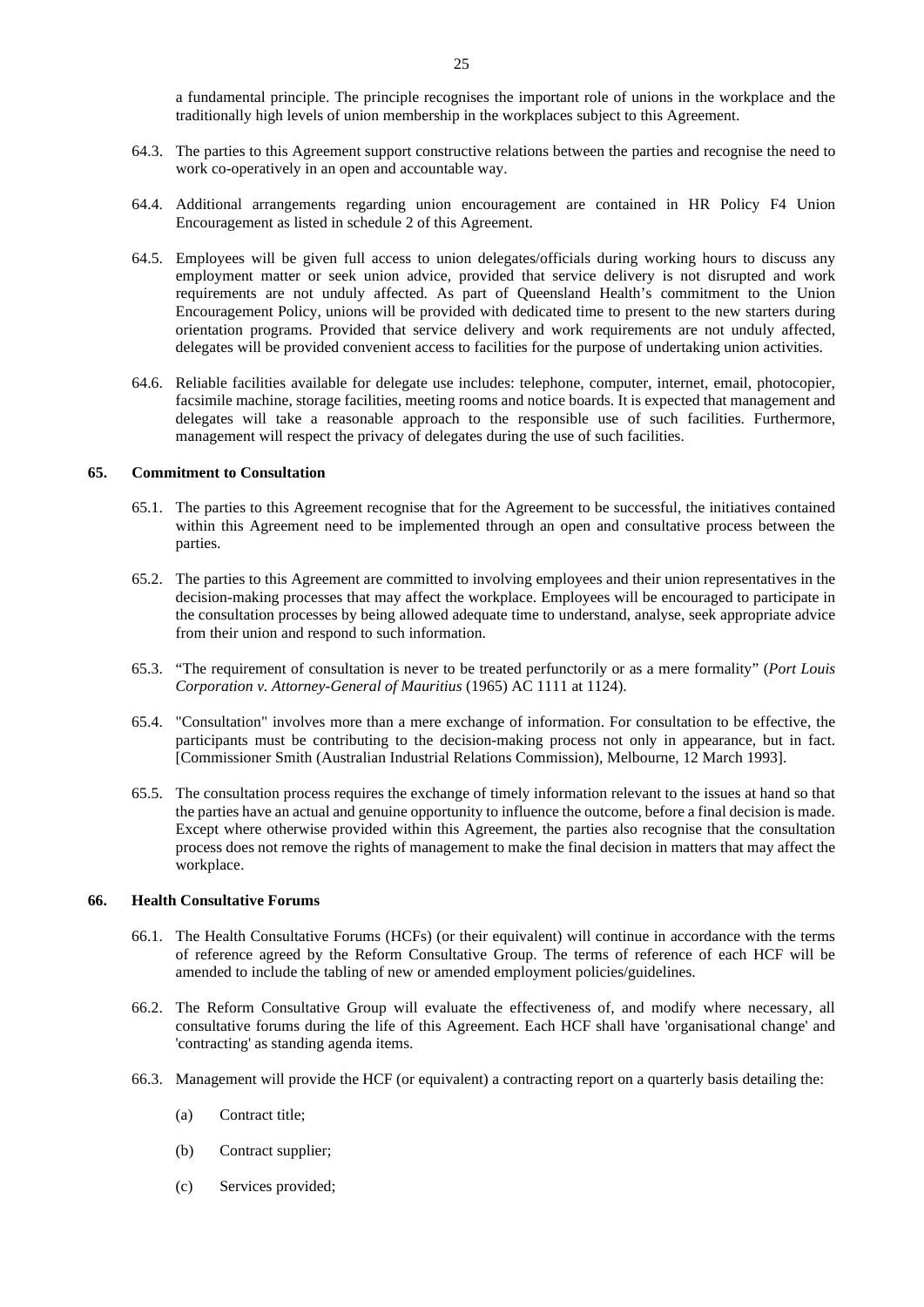- (d) Location services provided;
- (e) Contract end date;
- (f) Contract extension Y/N;
- (g) Review date (if known).

#### <span id="page-26-0"></span>**67. Reporting**

67.1. The Department of Health will provide electronic reports on a quarterly basis to relevant unions detailing:

| <b>Report</b>                                   | <b>Detail</b>                              |
|-------------------------------------------------|--------------------------------------------|
| <b>Types of employment</b>                      | Name                                       |
| Permanent employees                             | Job title                                  |
| Temporary employees                             | Stream employed                            |
| Casual employees                                | Work location                              |
| New starters                                    | Work email                                 |
|                                                 | When commenced employment                  |
|                                                 | Reasons for the employee's engagement<br>٠ |
|                                                 | (temporary employees only)                 |
| <b>Permanent positions not filled with:</b>     | Job title                                  |
| One month for base grade vacancies; or          | Work location                              |
| Three months for non-base grade vacancies       |                                            |
| <b>Resignations</b>                             | Job title                                  |
|                                                 | Work location                              |
|                                                 | Date of separation                         |
| <b>Equal Employment Opportunity reporting</b>   | Stream employed<br>٠                       |
| Non English-speaking background employees       | Number of employees (FTE)<br>٠             |
| Aboriginal and Torres Strait Islander employees | Percentage by stream<br>٠                  |
| Employees with disabilities                     |                                            |

- 67.2. The provision of all staff information to relevant unions shall be consistent with the principles outlined at section 350 of the *Industrial Relations Act 2016*.
- 67.3. Issues of concern in relation to the filling of permanent positions in work units should be raised at the HCF (or equivalent) as necessary. Nothing in this provision restricts a union from utilising the disputes procedure in relation to non-compliance in relation to the filling of permanent positions in work units.
- 67.4. The local organiser/delegate may request from relevant local Human Resources/line manager and will be provided a report of relevant employee resignations to assist in monitoring of timeframes within three days.

# <span id="page-26-1"></span>**68. Union Briefing**

68.1. The Department will brief unions at least twice a year in respect of the budget situation of the Department and each Hospital and Health Service and report on employee numbers in the Department and each Hospital and Health Service by stream.

# <span id="page-26-2"></span>**69. Whole of Government Commitments**

- 69.1. The parties agree that the following whole of government policies, as amended from time to time, apply:
	- (a) Employment Security Policy; and
	- (b) Queensland Government Commitment to Union Encouragement.
- 69.2. The parties anticipate that whole of government policy may be amended over the life of this Agreement including through reviews and initiatives driven by the Public Service Commission. Queensland Health is committed to honouring improvements in employee entitlements with respect to gender equity in accordance with changes to whole of government policy, where there is no diminution of entitlements. Amendments could include, but are not limited to, parental leave, annual progressions regardless of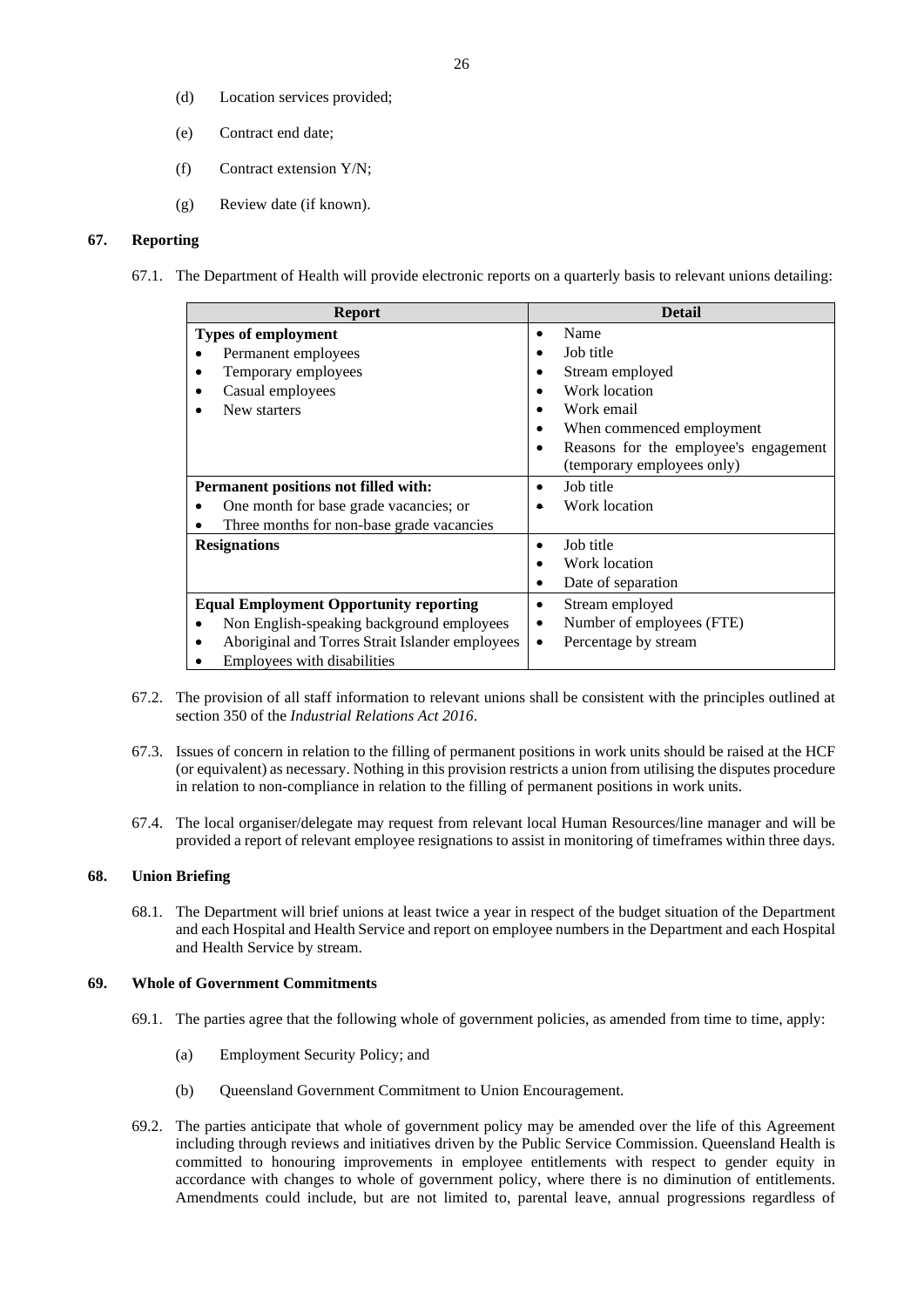#### employment fraction, and employment security.

# <span id="page-27-0"></span>**PART 13 – ORGANISATIONAL CHANGE AND RESTRUCTURING**

## <span id="page-27-1"></span>**70. Organisational Change and Restructuring**

- 70.1. Prior to implementation, all organisational change will need to demonstrate clear benefits such as enhanced service delivery to the community, improved efficiency and effectiveness and will follow the agreed change management processes as outlined in the Queensland Health Change Management Guidelines. While ensuring the spirit of the guidelines is maintained in applying the document, the parties acknowledge that it has been designed as guidelines to be applied according to the circumstances.
- 70.2. When it is decided to conduct a review, union representatives will be advised as soon as practicable and consulted from the outset. All parties will participate in a constructive manner.
- 70.3. Furthermore, details will be included that provide for encouraging employees to participate in the consultative processes by allowing adequate time to understand, analyse and respond to various information that would be needed to inform employees and their unions.
- 70.4. All significant organisational change and/or restructuring that will impact on the workforce (e.g. job reductions, deployment to new locations, major alterations to current service delivery arrangements) will be subject to the employer establishing such benefits in a business case which will be tabled for the purposes of consultation at the Health Consultative Forum (or equivalent). A business case is not required for minor changes or minor restructuring.
- 70.5. There will be no downgrading of positions during the life of the Agreement other than through organisational change processes.
- 70.6. It is acknowledged that management has a right to implement changes to ensure the effective delivery of health care services. The consultation process will not be used to frustrate or delay the changes but rather ensure that all viable options are considered. If this process cannot be resolved at the Hospital or Health Service level (or equivalent) in a timely manner either party may refer the matter to the A&TSIHWCG for resolution.
- 70.7. The employer commits to provide a just transition for workers who will be impacted by the introduction of new technology. The employer will ensure early identification and engagement of employees likely to be affected by the future introduction of technology, prepare workers for the change, and provide appropriate support to workers who are likely to be impacted. This support may include planning with workers to transition to new roles in Queensland Health.
- 70.8. For organisational change the emphasis will be on minimum disruption to the workforce and maximum placement of affected staff within employers. It is not in the best interest for employees to undergo constant change, therefore, the employer will minimise the duration and complexity of organisational change where possible. Organisational restructuring should not result in a large scale 'spilling' of jobs.
- 70.9. Subject to the above, the parties acknowledge that where the implementation of workplace change results in fewer employees being required in some organisational units, appropriate job reduction strategies will be developed in consultation with relevant unions.
- 70.10. Prior to the implementation of any decision in relation to workplace change likely to affect security and certainty of employment of employees, such changes will be subject to consultation with the relevant union/s. The objective of such consultation will be to minimise any adverse impact on security and certainty of employment.
- 70.11. After such discussions have occurred and it is determined that fewer employees are required, appropriate job reduction strategies will be developed that may include non-replacement of resignees and retirees and the deployment/redeployment and retraining of excess employees which will have regard to the circumstances of the individual employee/s affected. This will occur in a reasonable manner.
- 70.12. Where individuals unreasonably refuse to participate or cooperate in deployment/redeployment and retraining processes, the full provisions for managing redundancies will be followed. No employee will be redeployed against their will. In those cases where the offering of Voluntary Early Retirements (VERs) to selected employees is necessary, this will occur in full consultation with the relevant union/s.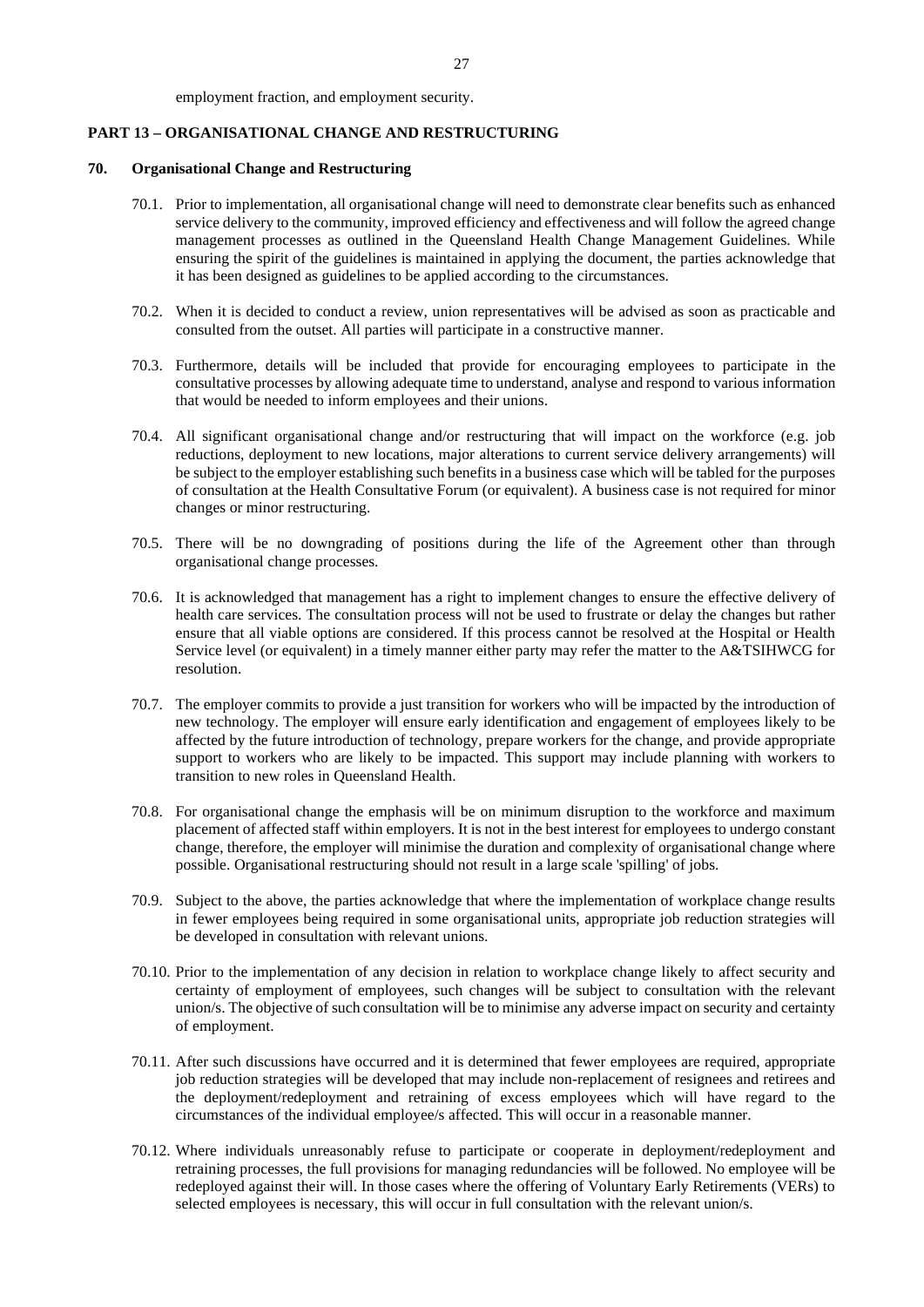- 70.13. Consultative arrangements required to be followed in the management of any organisational change and restructuring proposal will be in accordance with the Queensland Health Change Management Guidelines which includes consultation with all relevant unions.
- 70.14. In addition, any changes to hours of operation will be subject to consultation.
- 70.15. Industrial entitlements and award entitlements, including, but not limited to, shift work allowances, penalty rates, overtime and breaks will continue to apply in the event of a change to hours of operation.

# <span id="page-28-0"></span>**PART 14 - WORKLOAD MANAGEMENT**

#### <span id="page-28-1"></span>**71. Workload Management**

- 71.1. The parties acknowledge the importance of workload management as a critical issue in the workplace. The parties acknowledge the importance of determining role allocations, hours of work, overtime and higher duties in a fair and reasonable manner, taking into account operational requirements and workload implications.
- 71.2. The employer acknowledges the duty of care to both staff and patients to provide a safe environment for the delivery of health services and is therefore committed to the maintenance of staffing levels to ensure the delivery of quality health services.
- 71.3. Management will actively balance the reasonable workload of staff and the effective and efficient delivery of health services.
- 71.4. The parties agree that appropriate strategies, work practices and staffing levels (including backfilling of staff) will minimise the effects of excessive workloads and/or case loads.
- 71.5. The parties agree to use the workforce workload management kit developed during the life of the *Queensland Public Health Sector Certified Agreement (No. 9) 2016* to raise, investigate, resolve and monitor workload concerns.
- 71.6. The parties will also work collaboratively to review the workload management supporting documents during the first 12 months of the Agreement.
- 71.7. The parties further agree that a sub-committee of the A&TSIHWCG will be established to address issues of workload management of a state-wide nature and/or workload management issues that cannot be resolved at a local level.
- 71.8. The Health Consultative Forum (or equivalent) will have workload management issues as a regular agenda item. Where one of the parties consider workload management issues need investigation, the workload management tool will be utilised by a HCF subgroup that will be established to research the issues and formulate a recommendation for consideration of the HCF, and if appropriate, subsequent implementation. If agreement cannot be reached, the issues will be referred by either party to A&TSIHWCG for consideration and resolution.
- 71.9. Best practice models for workload management identified through these processes will be promulgated through the employer's facilities.

# <span id="page-28-2"></span>**PART 15 – EMPLOYMENT SECURITY AND CONTRACTING**

# <span id="page-28-3"></span>**72. Employment Security**

- 72.1. The employer is committed to job security for its permanent employees. This clause is to be read in conjunction with the Queensland Government's Employment Security Policy.
- 72.2. The parties acknowledge that job security for employees assists in ensuring workforce stability, cohesion and motivation and hence is central to achieving the objectives of this Agreement.
- 72.3. Job reductions by forced retrenchments will not occur. There will be no downgrading of positions during the life of the Agreement other than through organisational change processes.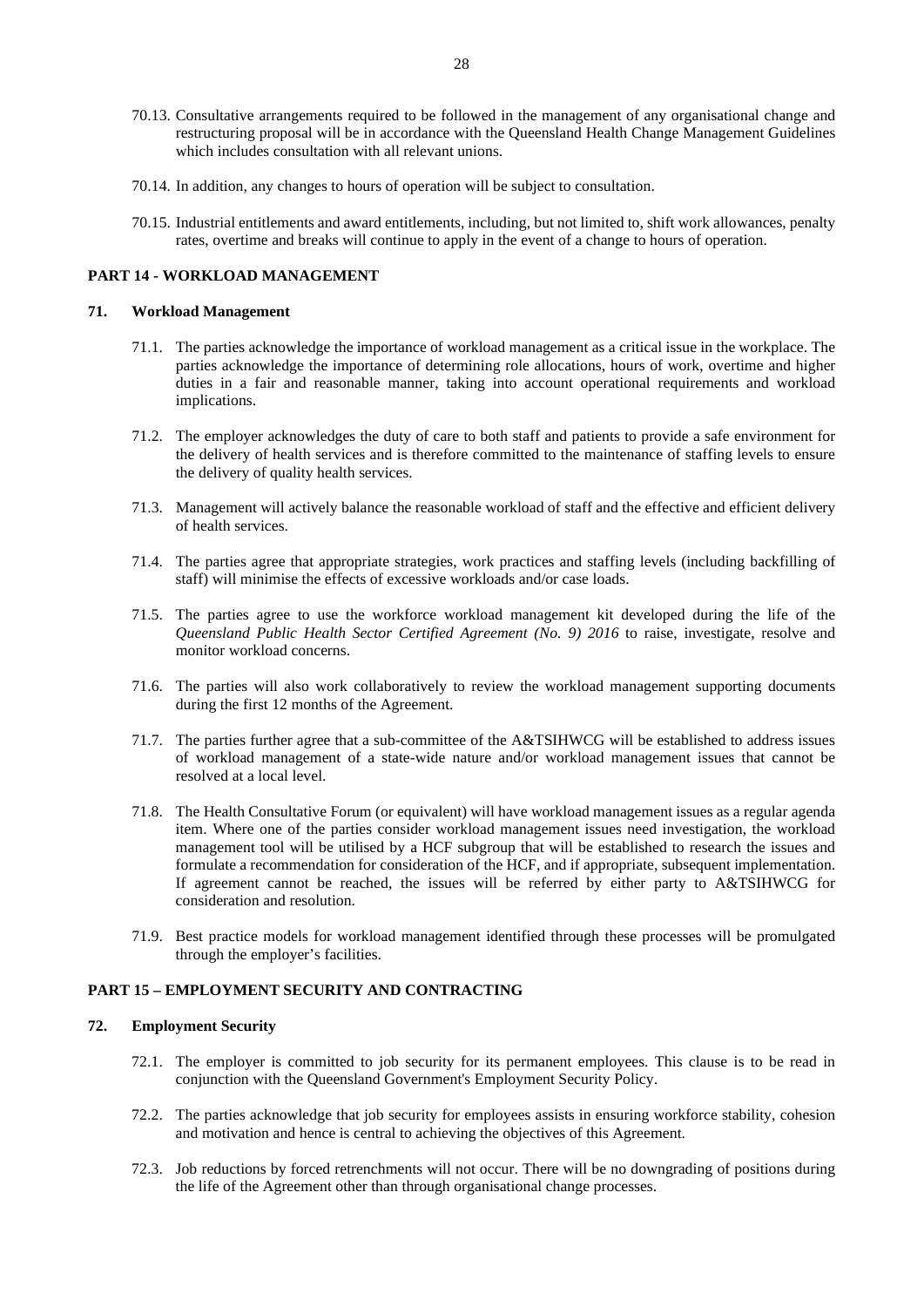- 72.4. Volunteers, other unpaid persons or trainees will not be used to fill funded vacant positions.
- 72.5. Queensland Health is the preferred providers of public health services for the Government and the community.
- 72.6. The employer supports the accepted industrial principle that temporary and casual employees have the right to raise concerns with their employer in relation to their employment status or any other work related matters without fear of victimisation. Unions may refer instances of alleged victimisation directly to the A&TSIHWCG for attention.
- 72.7. The employer acknowledges that long term casual employees have rights to unfair dismissal entitlements in accordance with the provisions of the relevant legislation.
- 72.8. Nothing in this Agreement will prevent the provision of public health clinical services being provided by the private sector because they are not able to be provided by the public sector.

# <span id="page-29-0"></span>**73. Permanent Employment**

- 73.1. The parties recognise that permanent employment is the preferred type of engagement under this Agreement and are committed to maximising permanent employment where possible. Casual or temporary forms of employment should only be utilised where permanent employment is not viable or appropriate. The employer will utilise workforce planning and management strategies to assist in determining the appropriate workforce mix for current and future needs.
- 73.2. Where employees are engaged on a temporary basis, contracts of employment should reflect the actual duration of the engagement and the reason for the engagement being temporary. Recruitment of temporary employees is to be in accordance with HR Policies B1 Recruitment and Selection, B24 Appointments – Permanent and/or Temporary – Commonwealth and/or State Funded Programs, B25 Temporary Employment and B52 Conversion of Temporary Employees to Permanent Status*.*
- 73.3. Where employees are engaged on a casual basis, the engagement should be in accordance with clause 7.1 of HR Policy B26 Casual Employment. Casual employees are defined as:
	- (a) an employee whose casual employment history is informal, irregular and uncertain with no continuing relationship between the employer and the employee, i.e. less than 12 months employment with no expectation of permanent employment, is to be defined as a short-term casual employee;
	- (b) an employee with features of casual employment such as employment on a regular and systematic basis for several periods of employment (including fixed-term temporary engagements) during a period of at least one year and with an ongoing expectation of continuing engagements is to be defined as a long-term casual employee.

# <span id="page-29-1"></span>**74. Permanent Employment for Long Term Temporary and Casual Employees**

- 74.1. The parties are committed to maximising permanent employment opportunities for long term temporary employees. The parties agree to implement the conversion of temporary employees consistent with legislative provisions and whole-of-government policy.
- 74.2. The parties are committed to maximising permanent employment opportunities for long term casual employees. The parties agree to implement the whole-of-government Directive which implements section 149A of the *Public Service Act 2008*.
- 74.3. Where a casual employee is engaged on a regular and systematic basis, consideration may be given by the employer as to providing permanent employment where appropriate.
- 74.4. Queensland Health is committed to the implementation of the conversion of casual employees to permanent employment and temporary to permanent conversion guidance materials.

#### <span id="page-29-2"></span>**75. Temporary and Casual Conversion Panel Review Process**

75.1. A temporary and casual conversion panel internal review process (Internal Review Process) applies where: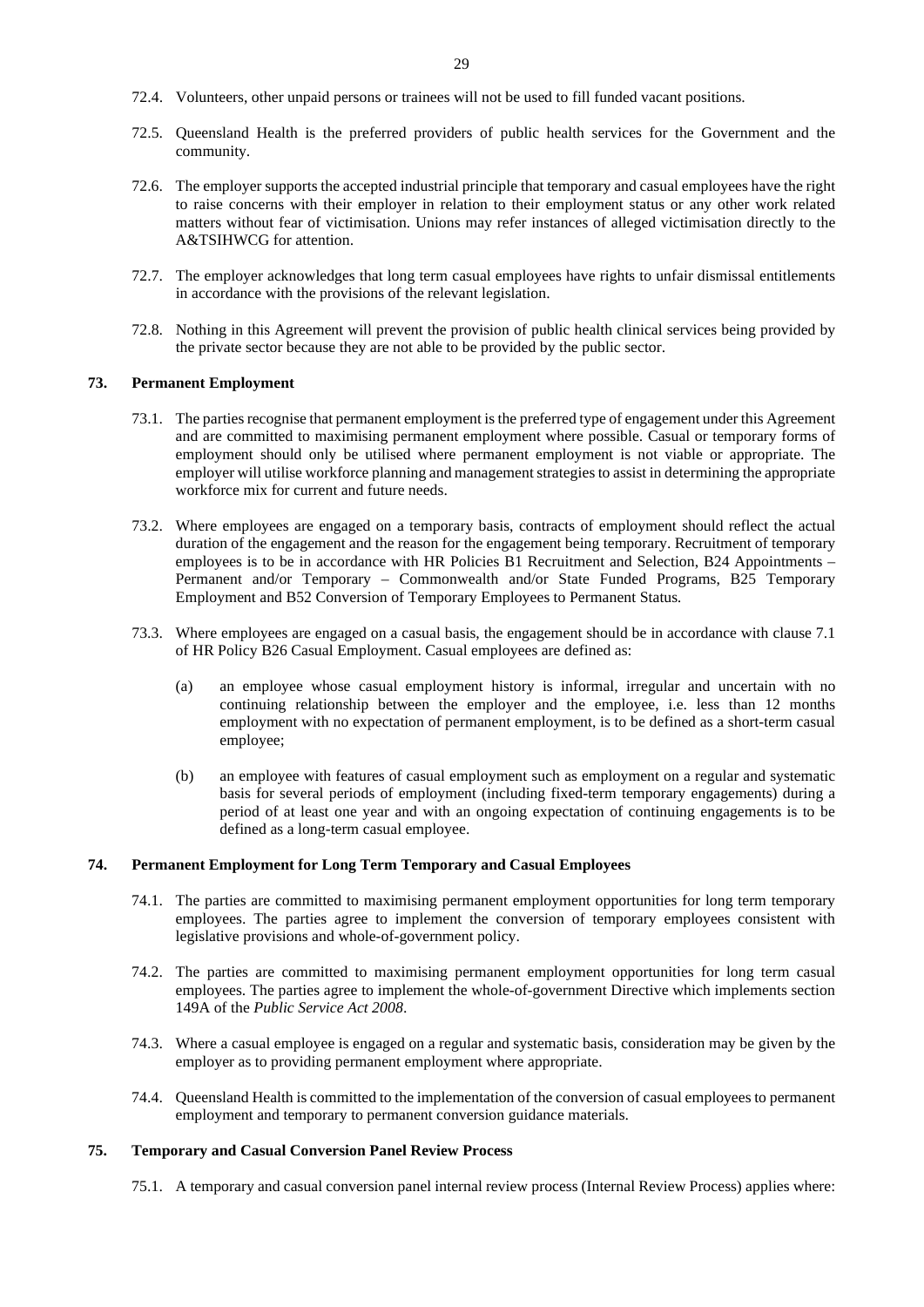- (a) there has been an outcome of a review of status of employment by decision maker in accordance with either the Temporary Employment Directive (08/17) or the Conversion of Casual Employees to Permanent Employment Directive (01/17);
- (b) the outcome of the review decision has been notified to the employee in accordance with sections  $149(1)(a)$  or (b);
- (c) an appeal under sections 194(1) or 194(ea) of the *Public Service Act 2008* has not been made; and
- (d) employee's union representative or the employee (each "the notifier") are of the view the decision maker has made an incorrect decision in accordance with the applicable directive.
- <span id="page-30-1"></span>75.2. The notifier may, within seven days of the employee being notified of a decision, inform the decision maker that the decision is not accepted, and on this basis request an Internal Review Process is conducted. In which case the temporary employee review outcome becomes a preliminary decision.
- 75.3. Within 14 days of receiving the request under clause [75.2,](#page-30-1) the nominated Department of Health Human Resources Branch (HR Branch) representative must hold a conference for the purposes of conducting a review of the preliminary decision. The members for the purposes of conference will comprise of the HHS or Division representative(s); the Department of Health; and the notifier.
- 75.4. The notifier and HHS or Division representative will provide all relevant materials of the preliminary decision to the nominated HR Branch representative in advance of the conference.
- 75.5. The purpose of the conference is to attempt to reach consensus on the preliminary decision to convert or not to convert.
- 75.6. If at the conference consensus is reached to overturn the preliminary decision, the revised decision will be communicated in writing to the notifier and to the decision maker in order to implement the decision.
- 75.7. If at the conference consensus cannot be reached between the parties, the HR Branch, having regard to requirements of the relevant directive, may arrive at a decision contrary to the original decision maker and decide to overturn the preliminary decision. Where the outcome of the review decision is overturned, the new decision will be communicated in writing to the notifier and to the original decision maker in order to implement the new decision.
- 75.8. Where consensus cannot be reached between the parties or HR Branch does not overturn the preliminary decision, it will become the final decision with the effective date being the day the employee receives the notice not to overturn the preliminary decision.
- 75.9. Where a notifier withdraws their request for an Internal Panel Review Process or where the notifier commences an appeal under sections 194(1) or 194(ea) of the *Public Service Act 2008* prior the conference being held, this process is taken to be terminated.
- 75.10. The employer will provide reports on the conversion of temporary and casual employees that contain classification stream and occupational type for employees covered by this Agreement to the A&TSIHWCG on a quarterly basis.
- 75.11. The parties will review the effectiveness of the activities associated with this clause, 12 months from certification of this Agreement. The parties will attempt to minimise disputes about the operation of this clause. Any disputes about the operation of this clause that cannot be resolved may be referred to the Queensland Industrial Relations Commission for assistance.

# <span id="page-30-0"></span>**76. Additional Permanent Hours for Part-Time Employees**

- 76.1. Part-time employees, following approval, may work more than their substantive (contracted hours) on an ad-hoc or temporary basis. Where an employee works more than their substantive (contracted hours) on a regular basis over a 12 month period, the employee may request an amendment to their substantive parttime hours to reflect the increased hours worked. Such requests should not be unreasonably refused.
- 76.2. Any agreed permanent increase to an employee's substantive part-time hours is limited to a maximum of 64 hours per fortnight.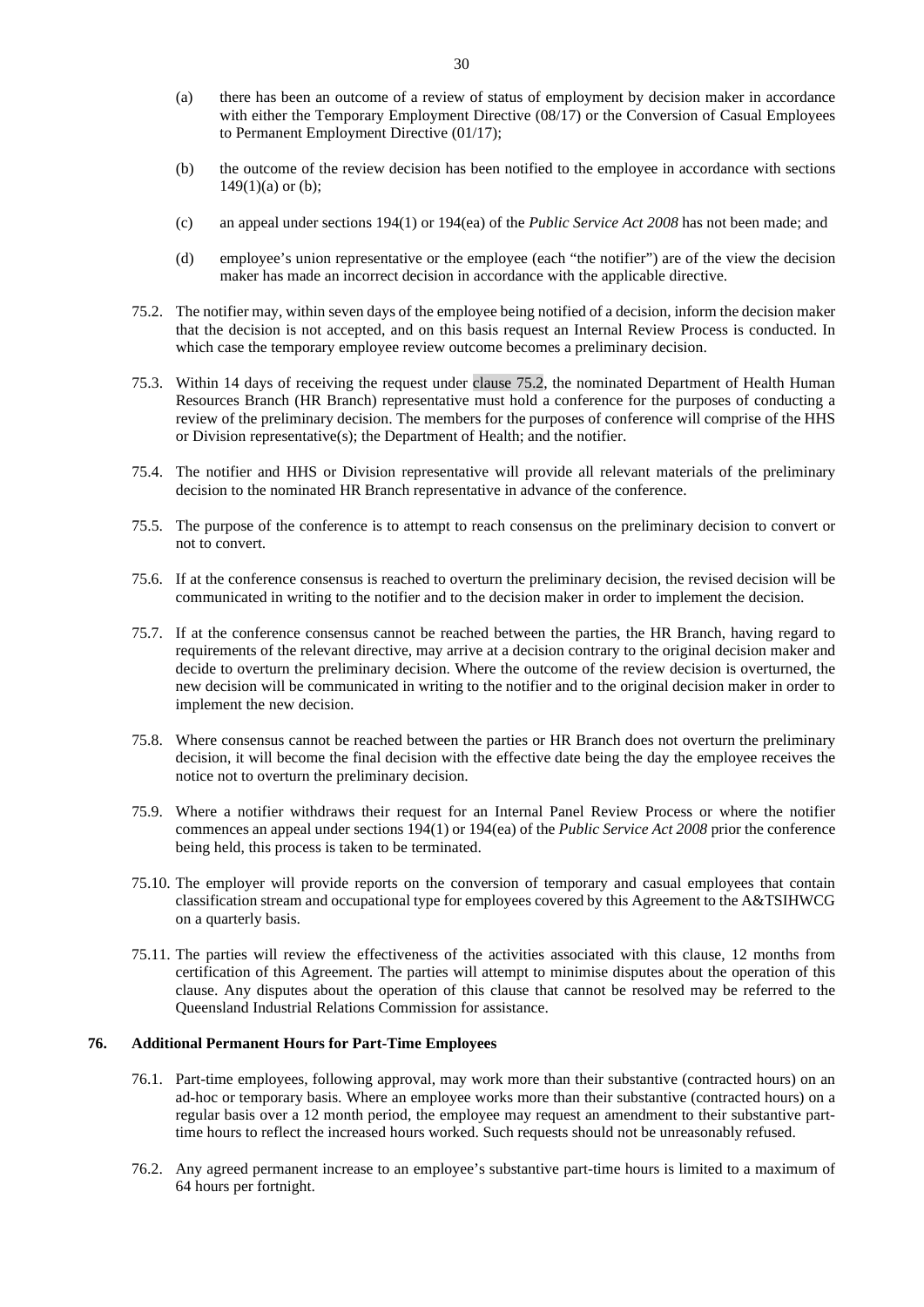# <span id="page-31-0"></span>**77. Contracting Out**

- 77.1. It is the clear policy of the employer not to contract out or to lease current services. The parties are committed to maximising permanent employment where possible.
- 77.2. There will be no contracting out, outsourcing or leasing of services currently provided by the employees engaged and covered under the Aboriginal and Torres Strait Islander health workforce classification stream during the life of the Agreement.
- 77.3. For employees of other streams, there will be no contracting out or leasing of services currently provided by the employer except in the following circumstances:
	- (a) in the event of critical shortages of skilled staff;
	- (b) the lack of available infrastructure capital and the cost of providing technology;
	- (c) extraordinary or unforeseen circumstances; or
	- (d) it can be clearly demonstrated that it is in the public interest that such services should be contracted out.
- 77.4. In the circumstances where:
	- (a) there is a lack of available infrastructure capital and the cost of providing technology; or
	- (b) where it can be clearly demonstrated that it is in the public interest that such services should be contracted out,

contracting out cannot occur until agreement is obtained at the A&TSIHWCG, provided that such agreement will not unreasonably be withheld.

- 77.5. Where the employer seeks to contract out or lease current services, the following general consultation process will be followed:
	- (a) The relevant union/s will be consulted as early as possible. Discussions will take place before any steps are taken to call tenders or enter into any otherwise binding legal arrangement for the provision of services by an external provider. For the purpose of consultation the relevant union/s will be given relevant documents. The employer will ensure that all relevant union/s is/are aware of any proposals to contract out or lease current services. It is the responsibility of the relevant union/s to participate fully in discussions on any proposals to contract out or lease current services.
	- (b) If, after full consultation as outlined above, employees are affected by the necessity to contract out or lease current services, the employer will:
		- (i) negotiate with relevant union/s employment arrangements to assist employees to move to employment with the contractor;
		- (ii) ensure that employees are given the option to take up employment with the contractor;
		- (iii) ensure that employees are given the option to accept deployment/redeployment with the employer; and
		- (iv) ensure that, as a last resort, employees are given the option of accepting voluntary early retirement.
- 77.6. In emergent circumstances, where the employer seeks to contract out or lease current services, the following consultation process will be followed:
	- (a) The employer can contract out or lease current services without reference to the A&TSIHWCG in cases where any delay would cause immediate risks to patients and/or detriment to the delivery of public health services to the Queensland public.
	- (b) In all cases information must be provided to the next A&TSIHWCG meeting for review in relation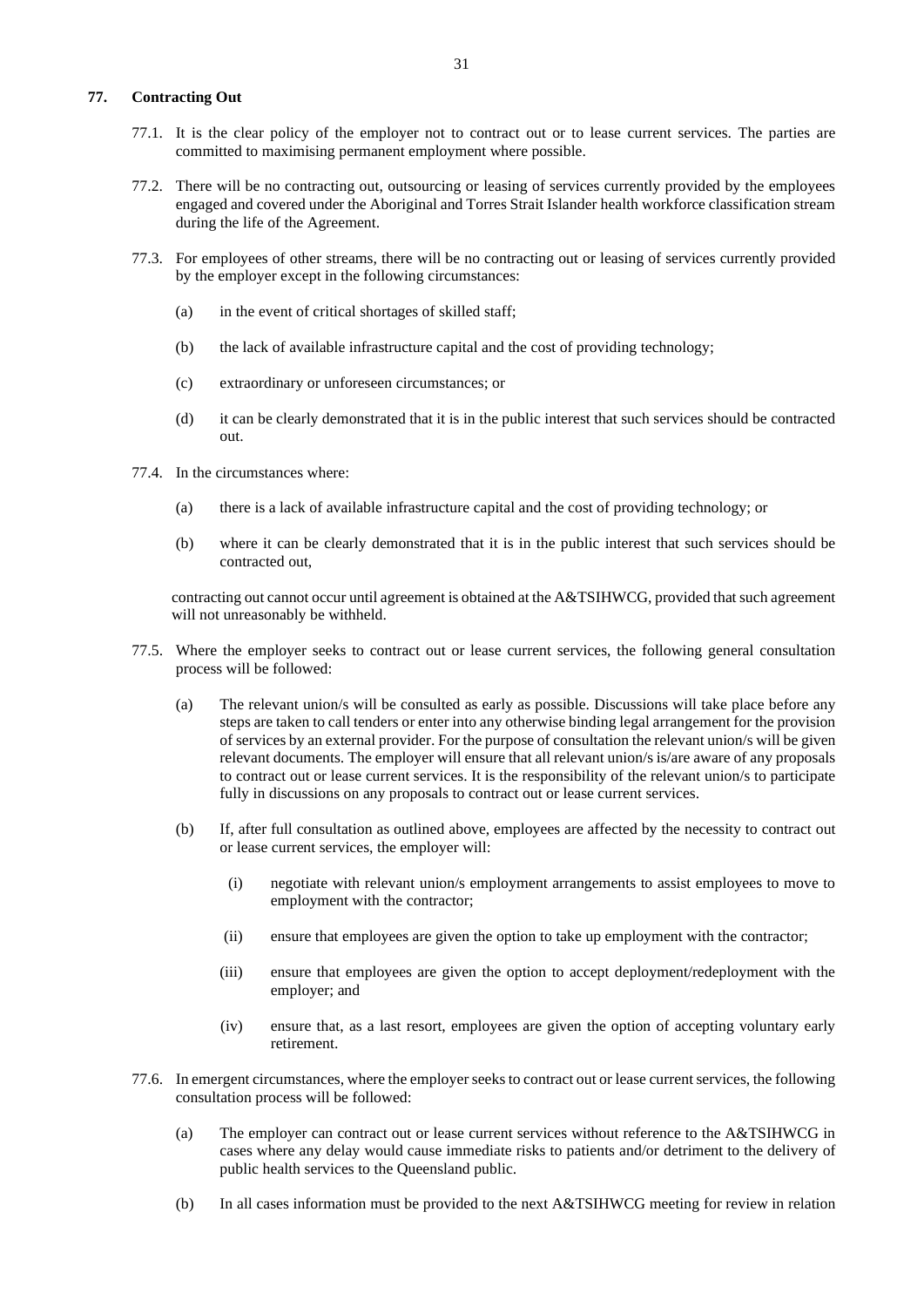to these cases and to assist in determining strategies to resolve any issues that arise. These circumstances would include:

- (i) in the event of critical shortages of skilled staff; or
- (ii) extraordinary or unforeseen circumstances.
- 77.7. Any dispute between the parties arising out of this clause will be dealt with in accordance with clause [13](#page-8-0) of this Agreement.

#### <span id="page-32-0"></span>**78. Contracting In**

- 78.1. The parties are committed to maximising permanent employment where possible. The employer commits to continue the current process of insourcing work currently outsourced in co-operation with the relevant union/s by identifying all currently outsourced work.
- 78.2. Organisational units will bid for work currently out-sourced to contractors, unless otherwise agreed between the parties and subject to any legislative requirements. Each Health Consultative Forum shall have 'contracting' as a standing agenda item.
- 78.3. In-sourcing will be undertaken where it can be demonstrated that work is competitive on an overall basis, including quality and the cost of purchase and maintenance of any capital equipment required to perform the work. Where the employer requires that in-sourced work is performed by work units which specify industry accepted standards of accreditation or minimum qualifications for their performance, these requirements must also be met by external bidders. At the expiry of existing contracts, the employer commits to in-source work unless the cost of in-sourcing the work is demonstrated to be greater than five percent higher than outsourced arrangements once cost comparisons between direct and contract labour have been made. This will not prevent the use of contract extension clauses while this process continues.
- 78.4. Training for managers to undertake costings and bids will be provided on an ongoing basis.
- 78.5. Special consideration will be given in circumstances where appropriate deployees are available to provide a service. In these cases, latitude will exist in relation to price competitiveness. This latitude will be quantified and agreed between the parties at the A&TSIHWCG.
- 78.6. Subject to this clause, existing contract arrangements will not be extended to new or replacement facilities. Opportunity will be given for in-house staff to undertake the work as outlined above. It is acknowledged that new or replacement facilities are not to be treated as greenfield sites.
- 78.7. The parties agree that the following process will be utilised to assist the employers staff to compete equally for work that is currently contracted out:
	- (a) ensure that offer documents include key performance and quality criteria to be addressed by all bidders/tenderers;
	- (b) provide independent in-house advice and assistance to in-house staff in the preparation of business cases;
	- (c) ensure that offers are evaluated on the basis of cost which includes the contractor basing their price on a minimum rates of pay for comparable *Queensland Public Health Sector Certified Agreement (No. 9) 2016* employees as at 1 September 2018, quality, timeliness and ability to maintain specified key performance criteria;
	- (d) include a mechanism for monitoring and continuous improvement; and
	- (e) ensure that these mechanisms are relevant and appropriate.
- 78.8. Once a decision has been made by the employer the appropriate outcome will be implemented. Neither party will seek to disrupt or delay the implementation of the approved outcome. Should the relevant union consider that a fair comparison has not been made then the matter should be referred to the A&TSIHWCG for resolution. This must occur in a timely manner.
- 78.9. The employers preferred policy position is to in-source the maintenance of its technology after the expiry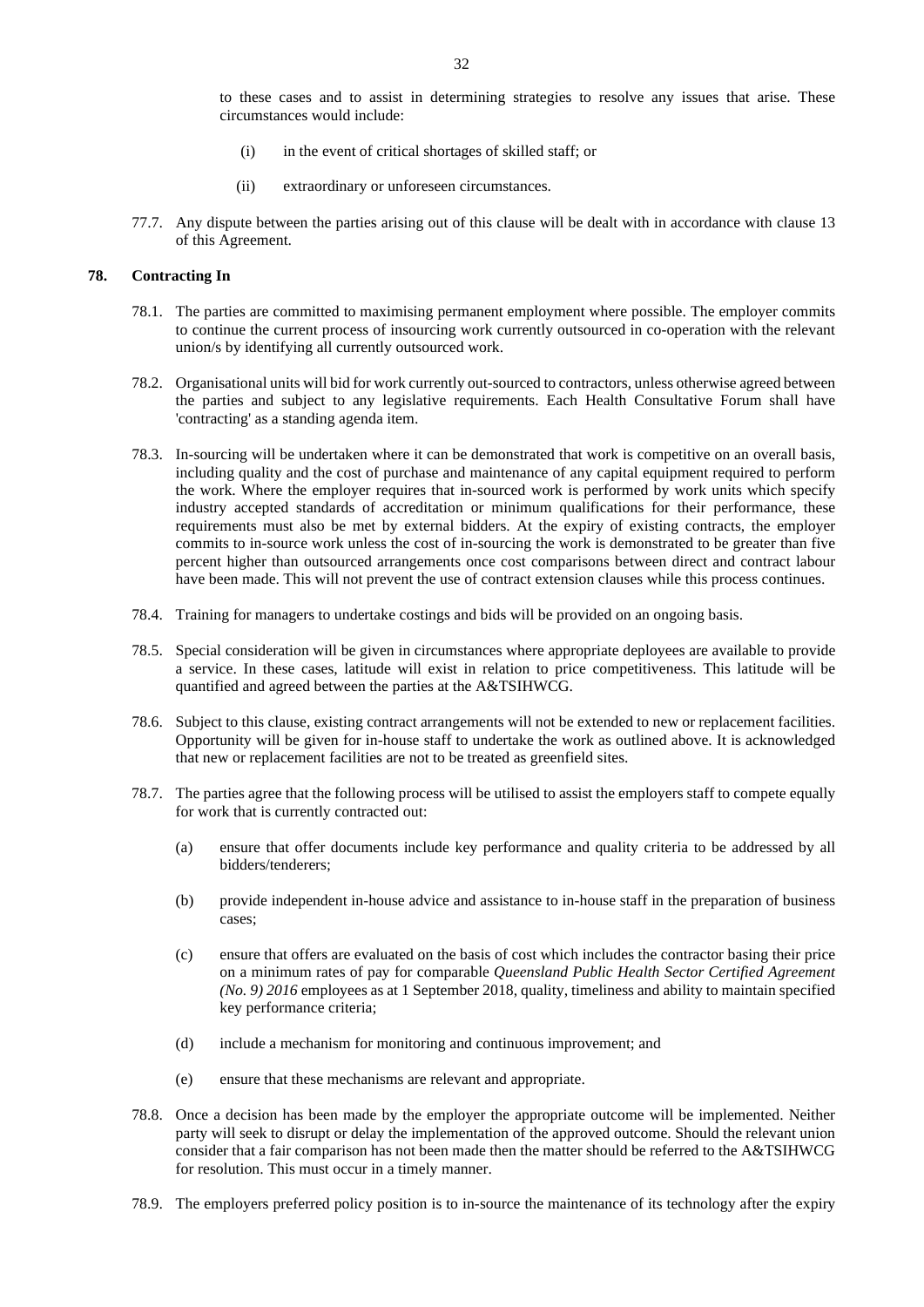of the standard manufacturer's warranty where feasible. There will be no extension of warranties in those circumstances where appropriate in-house maintenance is available.

- 78.10. The employer will ensure that, where possible, contracts for the supply or warranty of technology include a component of training to ensure in-house maintenance remains possible. The parties acknowledge that external maintenance of certain complex technology will occur where in-house maintenance is not feasible.
- 78.11. This clause will not apply to services funded through the Statewide Health and Community Services Branch.

#### <span id="page-33-0"></span>**79. Colocation**

- 79.1. Colocation of public and private health services will not result in the diminution of public health service or public sector industrial relations standards in Queensland. Colocation agreements will not diminish existing arrangements for provision of public health services by the employer on a collocated site. This will not prevent the public sector providing services to the private hospitals.
- 79.2. Industrial representation arrangements are not a matter intrinsic to colocation agreements and thus will not be affected by these agreements. Consultative processes have been established at Queensland Department of Health and Hospital and Health Service levels to facilitate information and consultation on appropriate issues with health unions on colocation issues. These processes will continue. If it is intended that there are further colocations of public and private health services, full consultation will occur at the outset with the relevant union/s.

# <span id="page-33-1"></span>**PART 16 – EQUITY AND FLEXIBLE WORKING ARRANGEMENTS**

#### <span id="page-33-2"></span>**80. Equity**

- 80.1. The parties are committed to the principles of equity and merit and thereby to the objectives of the *Public Service Act 2008*, the *Anti-Discrimination Act 1991* and the Equal Remuneration Principle (QIRC Statement of Policy 2002) and other anti-discrimination legislation.
- 80.2. The employer will meet its statutory obligations under the *Public Service Act 2008* (Qld) to consult with relevant unions by agreed consultative mechanisms.
- 80.3. Statewide consideration relating to employment equity can be managed through referral to the statewide consultative forum known as the Reform Consultative Group, comprising of representatives from Queensland Department of Health, Hospital and Health Services and relevant unions.
- 80.4. It is the intention of the parties to prevent unlawful discrimination or vilification in the workplace. Employees are also required to ensure that they do not engage in any action that could be considered as sexual harassment.
- 80.5. The parties acknowledge that achievement of equity outcomes is largely contingent upon commitment of management to equity outcomes. This will be demonstrated by management practices, the provision of ongoing Equal Employment Opportunity training for managers and employees, the maintenance of Equal Employment Opportunity networks throughout the Department and Hospital and Health Services and the commitment to achieve agreed equity outcomes at the facility and corporate office level.

#### <span id="page-33-3"></span>**81. Flexible Working Arrangements**

- 81.1. The Flexible Working Arrangements Guideline has been developed for the purpose of achieving work life balance. Queensland Health is committed to implementing all strategies and performance indicators as agreed.
- 81.2. In accordance with the *Industrial Relations Act 2016* an employee including temporary and casual employees may ask the employer for a change in the way the employee works, including – the employee's ordinary hours of work, an example of such a request could include the request to work a nine-day fortnight.
- 81.3. Further, in accordance with the *Industrial Relations Act 2016* the request must:
	- (a) be in writing; and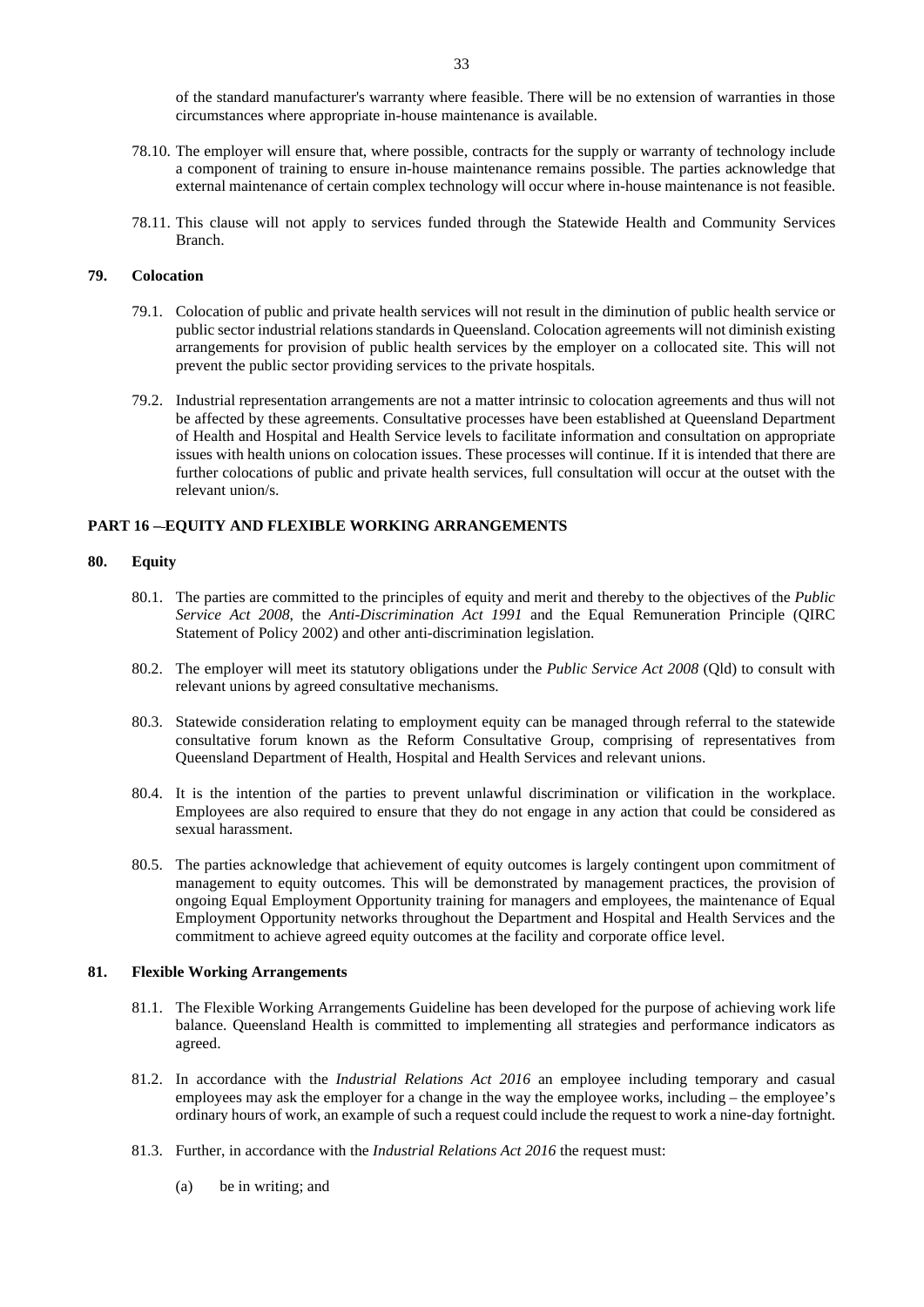- (b) state the change in the way the employee works in sufficient detail to allow the employer to make a decision about the request; and
- (c) state the reasons for the change.
- 81.4. The employer may decide to grant the request or grant the request in part or subject to conditions; or refuse the request. The employer may grant the request in part or subject to conditions, or refuse the request, only on reasonable grounds.
- 81.5. The employer must give the employee written notice about its decision within 21 days after receiving the request. If the employer decides to grant the request in part or subject to conditions or to refuse the request, the written notice about the decision must state the reasons for the decision, outlining the reasonable grounds for granting the request in part or subject to conditions or for the refusal.
- 81.6. The parties acknowledge that increased flexibility and improvements in working arrangements can further the aims of efficiency, effectiveness and equity.

## <span id="page-34-0"></span>**82. Work/Life Balance and Allocation of Duties**

- 82.1. The parties acknowledge that the fair treatment of workers improves productivity and reduces turnover. Where a manager is allocating conditions and/or responsibilities such as rostered hours of work, overtime, higher duties, role allocations and workload, this allocation will be fair and reasonable taking into account operational requirements for workers that express their interest.
- 82.2. The parties are committed to ensuring that work/life balance policies are promoted. This includes the promotion of transition to retirement initiatives.
- 82.3. The employer is committed to workplace practices that improve the balance between work and family for its employees whilst ensuring safe and adequate patient care. The parties commit to ensuring work life balance is genuinely considered when developing rosters.

# <span id="page-34-1"></span>**83. Child Care**

- 83.1. The parties to this Agreement recognise the importance of access to affordable and appropriate childcare for employees. Given that the employer is a major public sector employer with a workforce comprising of a high percentage of female employees required to work non-standard hours, access to childcare is an important issue. The parties acknowledge that the availability of appropriate childcare services assists with the recruitment and retention of staff, enhances productivity and improves staff morale. The employer acknowledges the importance of childcare as an employment equity issue.
- 83.2. The Reform Consultative Group may consider formulating policy recommendations and childcare options that will consider, but not be limited to, the following:
	- (a) feasibility of facility based childcare centres;
	- (b) outside school hours care;
	- (c) provision of breastfeeding facilities;
	- (d) priority access in community based or private childcare centres;
	- (e) priority access in family day care, adjunct care and emergency care (including care for sick children);
	- (f) childcare information; and
	- (g) referral service.
- 83.3. When an employer considers facilitation of childcare options, such initiatives will be discussed at the HCF or their equivalent. Where a childcare service is to be provided at a facility operated by the employer, the options for providing this service will include that such employees are public sector employees.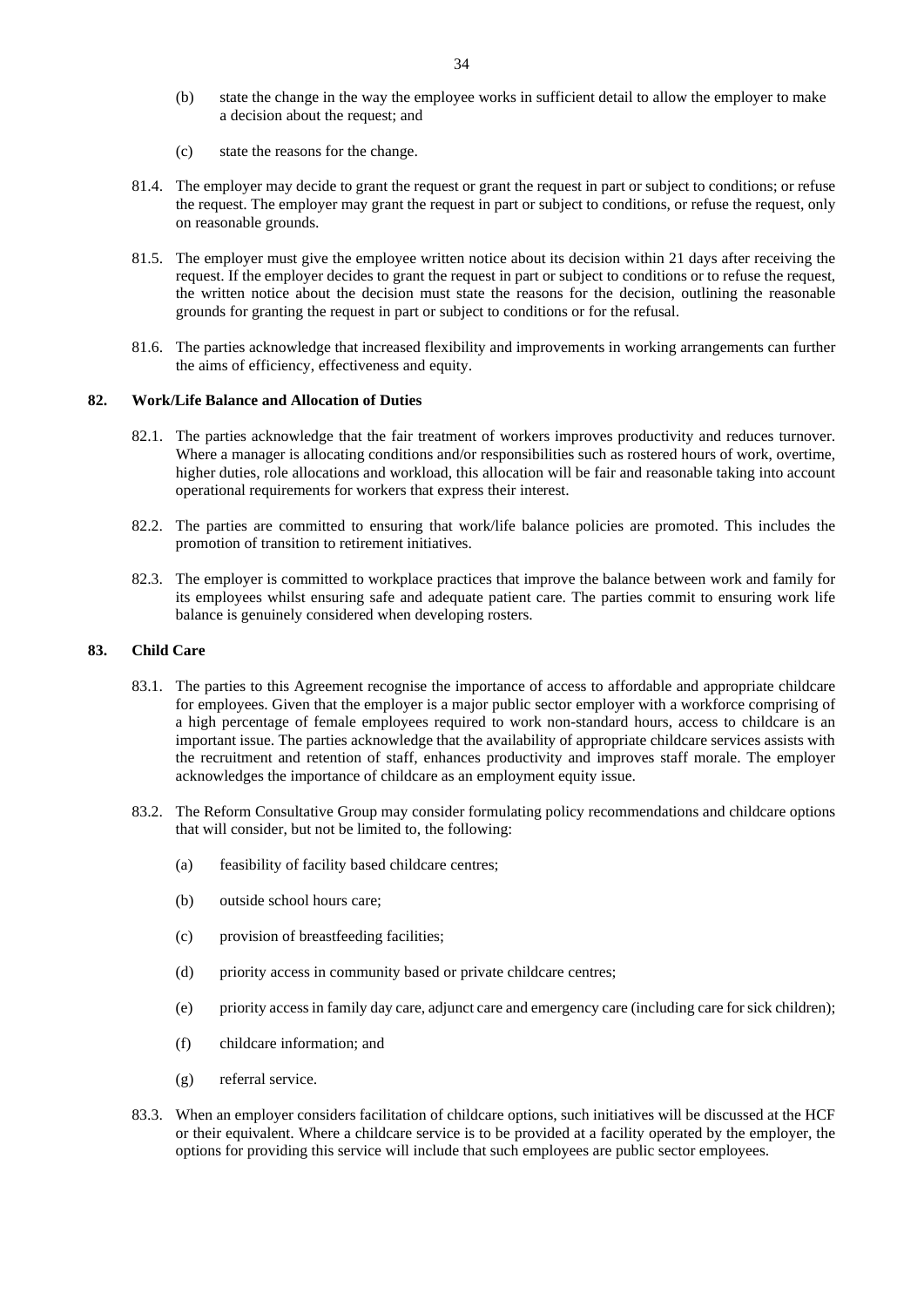# <span id="page-35-0"></span>**84. Workplace Behaviour**

- 84.1. The employer recognises that workplace bullying is a serious workplace issue which is not acceptable and must be eliminated.
- 84.2. All employees have the right to be treated fairly and with dignity in an environment free from adverse behaviours such as intimidation, humiliation, harassment, victimisation, discrimination and bullying.
- 84.3. The employer recognises that adverse behaviours such as these are serious workplace issues, which are not acceptable and must be eliminated from the workplace.
- 84.4. The Code of Conduct for the Queensland Public Service applies to all employees covered by this Agreement. If it is substantiated that an employee is found to have been involved in the above adverse behaviours, this may be a breach of the Code of Conduct and they may be subject to a disciplinary process.
- 84.5. The employer supports the accepted industrial principle that all employees have the right to raise concerns with their employer about issues of bullying or workplace behaviour without fear of victimisation. Unions may refer instances of alleged victimisation directly to the A&TSIHWCG for attention.
- 84.6. The parties will review and develop relevant policies during the life of the Agreement.
- 84.7. The employer is committed to protecting and improving the health and wellbeing of all employees and their immediate family by providing employee assistance.

#### <span id="page-35-1"></span>**85. Breastfeeding and Work**

- 85.1. Queensland Health is committed to the application of the Public Service Commission Breastfeeding and Work Policy and to a supportive work environment for employees who choose to breastfeed. Decisions made regarding requests for lactation breaks and flexible work options must be fair, transparent, and capable of review.
- 85.2. Lactation breaks are to be made available to employees to breastfeed or express breast milk during work hours. Where possible, lactation breaks are to be provided as time off without debit. All Queensland Health employees are entitled to a total of one hour paid lactation break/s for every eight hours worked. For employees requiring more than one hour for combined lactation break/s during a standard working day, flexible work or leave arrangements may be implemented to cover the time in excess of that hour.
- 85.3. Workplace facilities should be provided, where practicable, for employees who choose to express breast milk or breast feed their child during work hours.
- 85.4. An appropriate workplace facility would include, where practicable;
	- (a) A private, clean and hygienic space which is suitably signed and lockable;
	- (b) Appropriate seating with a table or bench to support breastfeeding equipment;
	- (c) Access to a refrigerator and microwave;
	- (d) An appropriate receptacle for rubbish and nappy disposal;
	- (e) A powerpoint suitable for the operation of a breast pump;
	- (f) Access to facilities for nappy changing, washing and drying of hands, and equipment; and
	- (g) Facilities for storing breast feeding equipment (for example, a cupboard or locker).
- 85.5. Where suitable workplace facilities are not available on-site, the employee should discuss suitable alternatives and agree on the most appropriate arrangement with their line manager.
- 85.6. Employees who choose to breastfeed should be supported in that choice and treated with dignity and respect in the workplace.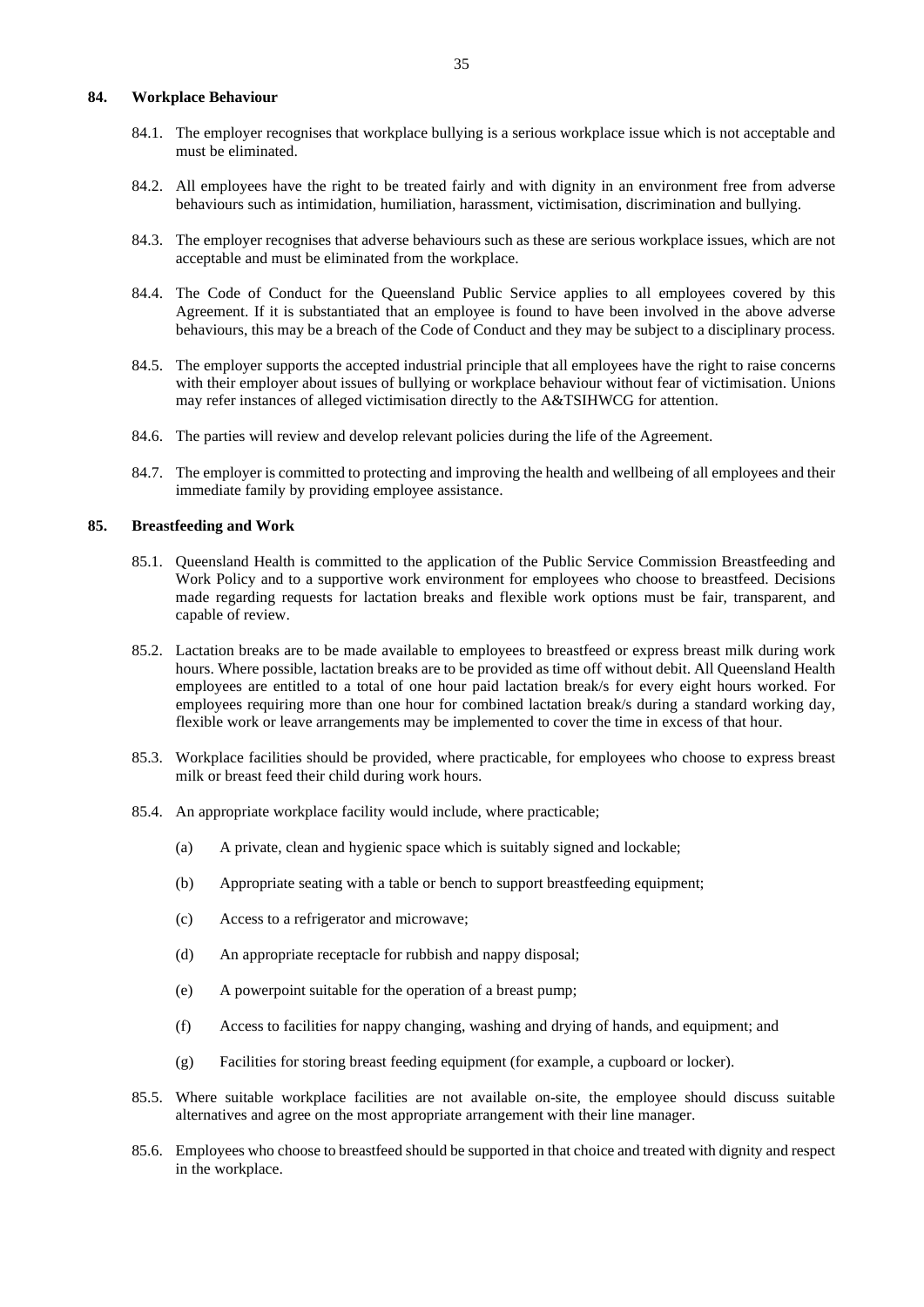### <span id="page-36-0"></span>**PART 17 - WORKPLACE HEALTH AND SAFETY**

# <span id="page-36-1"></span>**86. Workplace Health and Safety**

- 86.1. Nothing in this clause will limit the right of authorised union officials to address workplace health and safety issues, including inspections, on behalf of members. These inspections are separate from inspections by elected Health and Safety Representatives under section 68 of the *Work Health and Safety Act 2011*.
- 86.2. The parties to this Agreement are committed to continuous improvement in work health and safety outcomes through the implementation of an organisational framework which involves all parties in preventing injuries and illness at the workplace by promoting a safe and healthy working environment. All employees will be assisted in understanding and fulfilling their responsibilities in maintaining a safe working environment.
- 86.3. The Queensland Health Workplace Health and Safety Advisory Committee, comprising representatives of the Queensland Department of Health, Hospital and Health Services and the public health sector unions, will continue to oversight progress on work health and safety issues. The safety advisory committee will receive regular reports on the status of reported safety issues.
- 86.4. Workplace health and safety disputes that are unresolved at the local level in accordance with claus[e 13.2](#page-8-4)[\(b\)](#page-8-6) may be escalated to the Queensland Health Workplace Health and Safety Advisory Committee for resolution.
- 86.5. Further, without limiting the issues which may be included, the parties agree to address the following issues:
	- (a) aggressive behaviour management;
	- (b) guidelines for work arrangements (including hours of work);
	- (c) guidelines on security for health care establishments;
	- (d) injured workers to have the opportunity to be re-trained in alternative areas/departments;
	- (e) injury management;
	- (f) management of ill or injured employees;
	- (g) personal protective equipment;
	- (h) psychosocial issues;
	- (i) workers' compensation;
	- (j) working off-site; and
	- (k) workplace bullying.
- 86.6. The employer is committed to the establishment of safety committees in accordance with the *Work Health and Safety Act 2011*.
- 86.7. Workplace bullying will be a standing agenda item for safety committees.
- 86.8. The parties commit to working collaboratively to promote and implement the Workplace Health and Safety Queensland *Work Health and Safety Consultation*, *Cooperation and Coordination Code of Practice 2011.*
- 86.9. The parties acknowledge that fatigue management is a health and safety issue and will manage it in accordance with legislative health and safety obligations.
- 86.10. The parties commit to ensure that appropriate feedback is provided to employees who raise workplace health and safety matters.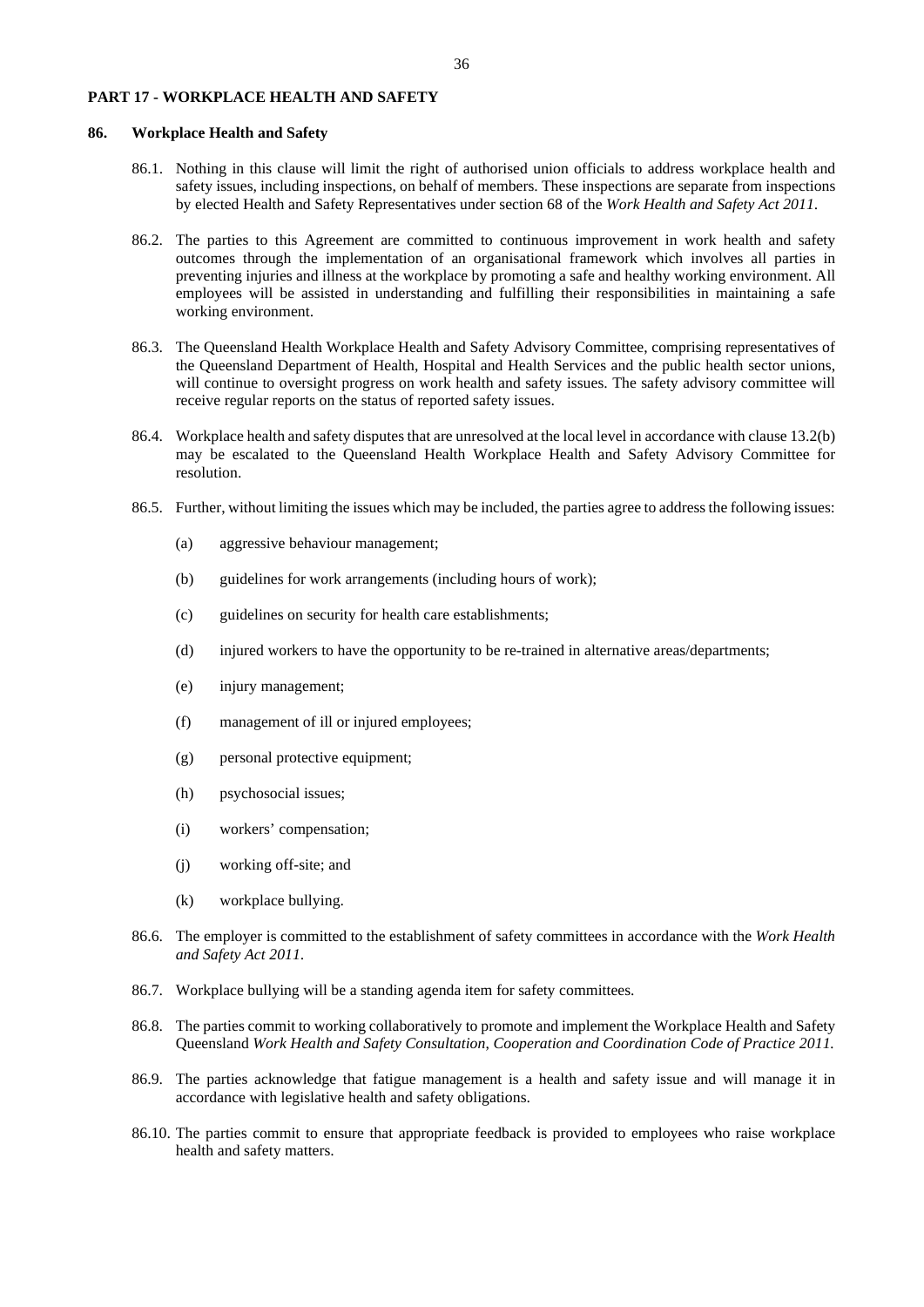# <span id="page-37-0"></span>**87. Client Aggression**

87.1. Violence and aggression against staff is not acceptable and will not be tolerated. It is not an inevitable part of the job.

# <span id="page-37-1"></span>**PART 18 – NO FURTHER CLAIMS**

#### <span id="page-37-3"></span><span id="page-37-2"></span>**88. No Further Claims**

- 88.1. This Agreement is in full and final settlement of all parties' claims for its duration. It is a term of this Agreement that no party will pursue any further claims relating to wages or conditions of employment whether dealt with in this Agreement or not. This Agreement covers all matters or claims that could otherwise be subject to protected industrial action.
- 88.2. Notwithstanding clause [88.1,](#page-37-3) any changes resulting from the reviews contemplated at Part 5 under Phase 2, or additional Aboriginal and Torres Strait Islander health workforce stream roles added in accordance with clause [4.4,](#page-5-6) may occur during the life of the Agreement.
- 88.3. It is agreed that the following changes may be made to employees' rights and entitlements during the life of this Agreement:
	- (a) General Rulings and Statements of Policy issued by the Queensland Industrial Relations Commission that provide conditions that are not less favourable than current conditions;
	- (b) decisions, government policy, or directives under the *Hospital and Health Boards Act 2011* or *Public Service Act 2008* where applied through regulation, that provide conditions that are not less favourable than current conditions;
	- (c) any improvements in conditions that are determined on a whole-of-government basis that provide conditions that are not less favourable than current conditions;
	- (d) reclassifications resulting from the approved outcomes of the Phase 2 review.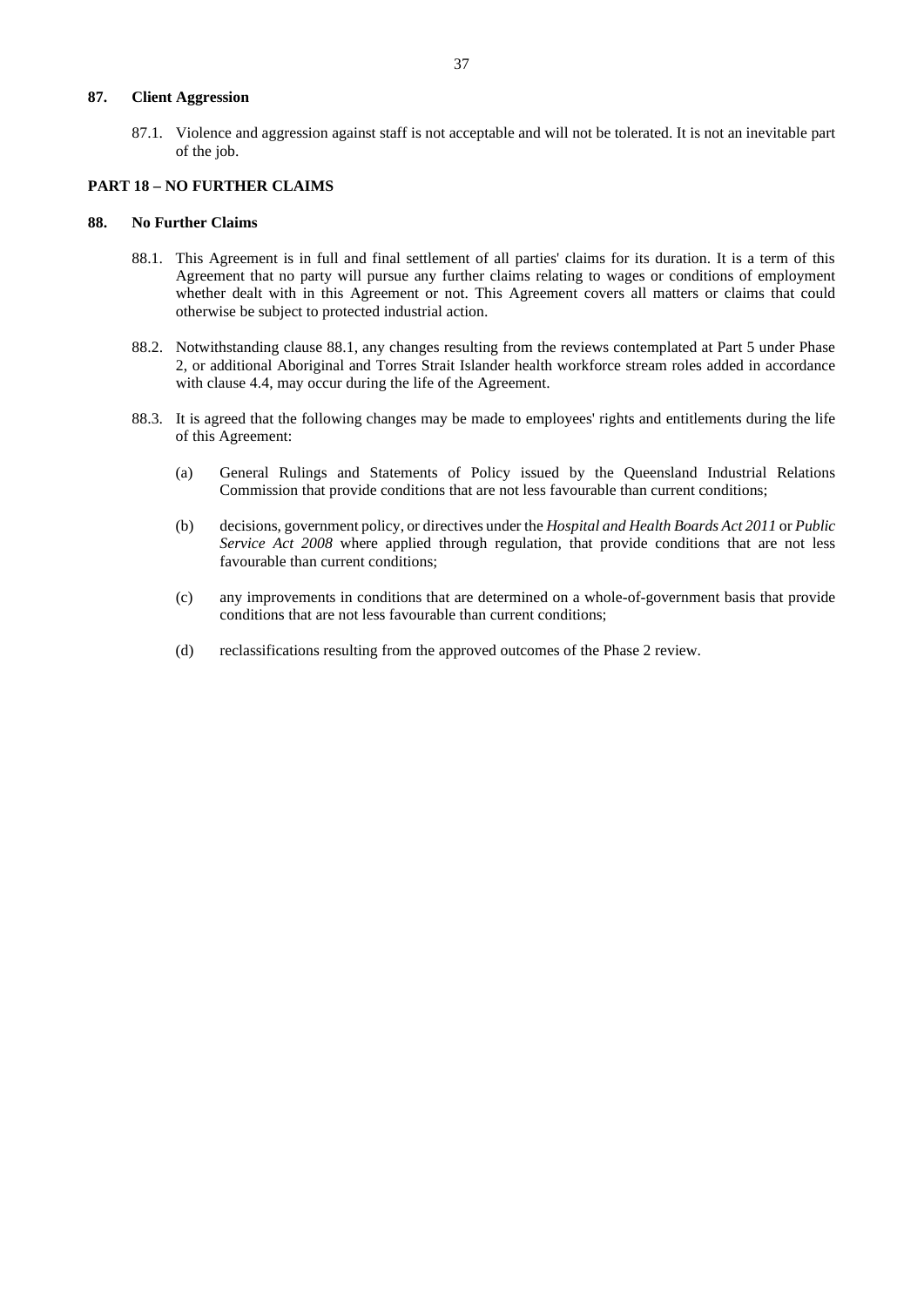# **SCHEDULE 1 – WAGE RATES**

# **ABORIGINAL AND TORRES STRAIT ISLANDER HEALTH WORKFORCE STREAM WAGE RATES**

<span id="page-38-0"></span>

|                       | Wage rates payable from 1 September 2019 |                  |                     | Wage rates payable from 1 September 2021 |                           |                  |              | Wage rates payable from 1 March 2022 |                           |                  |              |                       |                           |
|-----------------------|------------------------------------------|------------------|---------------------|------------------------------------------|---------------------------|------------------|--------------|--------------------------------------|---------------------------|------------------|--------------|-----------------------|---------------------------|
| <b>Classification</b> | Pay<br>point                             | Per<br>fortnight | <b>Per</b><br>annum | <b>Hourly</b><br>rate                    | <b>Casual</b><br>per hour | Per<br>fortnight | Per<br>annum | <b>Hourly</b><br>rate                | <b>Casual</b><br>per hour | Per<br>fortnight | Per<br>annum | <b>Hourly</b><br>rate | <b>Casual</b><br>per hour |
|                       |                                          | \$1,533.20       | \$40,000            | \$20.1737                                | \$24.8137                 | \$1,571.50       | \$40,999     | \$20.6776                            | \$25.4334                 | \$1,610.80       | \$42,025     | \$21.1947             | \$26.0695                 |
|                       | 2                                        | \$1,629.00       | \$42,500            | \$21.4342                                | \$26.3641                 | \$1,669.70       | \$43,561     | \$21.9697                            | \$27.0227                 | \$1,711.40       | \$44,649     | \$22.5184             | \$27.6976                 |
| HW1                   | 3                                        | \$1,724.80       | \$45,000            | \$22.6947                                | \$27.9145                 | \$1,767.90       | \$46,123     | \$23.2618                            | \$28.6120                 | \$1,812.10       | \$47,276     | \$23.8434             | \$29.3274                 |
|                       | $\overline{4}$                           | \$1,820.70       | \$47,500            | \$23.9566                                | \$29.4666                 | \$1,866.20       | \$48,688     | \$24.5553                            | \$30.2030                 | \$1,912.90       | \$49,906     | \$25.1697             | \$30.9587                 |
|                       | 5                                        | \$1,916.50       | \$50,000            | \$25.2171                                | \$31.0170                 | \$1,964.40       | \$51,250     | \$25.8474                            | \$31.7923                 | \$2,013.50       | \$52,531     | \$26.4934             | \$32.5869                 |
|                       | 6                                        | \$2,012.30       | \$52,500            | \$26.4776                                | \$32.5674                 | \$2,062.60       | \$53,812     | \$27.1395                            | \$33.3816                 | \$2,114.20       | \$55,158     | \$27.8184             | \$34.2166                 |
|                       |                                          | \$2,050.70       | \$53,500            | \$26.9829                                | \$33.1890                 | \$2,102.00       | \$54,840     | \$27.6579                            | \$34.0192                 | \$2,154.60       | \$56,212     | \$28.3500             | \$34.8705                 |
|                       | 2                                        | \$2,089.00       | \$54,500            | \$27.4868                                | \$33.8088                 | \$2,141.20       | \$55,862     | \$28.1737                            | \$34.6537                 | \$2,194.70       | \$57,258     | \$28.8776             | \$35.5194                 |
| HW2                   | 3                                        | \$2,127.30       | \$55,500            | \$27.9908                                | \$34.4287                 | \$2,180.50       | \$56,888     | \$28.6908                            | \$35.2897                 | \$2,235.00       | \$58,310     | \$29.4079             | \$36.1717                 |
|                       | $\overline{4}$                           | \$2,165.60       | \$56,500            | \$28.4947                                | \$35.0485                 | \$2,219.70       | \$57,910     | \$29.2066                            | \$35.9241                 | \$2,275.20       | \$59,358     | \$29.9368             | \$36.8223                 |
|                       | 5                                        | \$2,204.00       | \$57,500            | \$29.0000                                | \$35.6700                 | \$2,259.10       | \$58,938     | \$29.7250                            | \$36.5618                 | \$2,315.60       | \$60,412     | \$30.4684             | \$37.4761                 |
|                       |                                          | \$2,242.30       | \$58,500            | \$29.5039                                | \$36.2898                 | \$2,298.40       | \$59,964     | \$30.2421                            | \$37.1978                 | \$2,355.90       | \$61,464     | \$30.9987             | \$38.1284                 |
| HW3                   | $\overline{2}$                           | \$2,280.60       | \$59,500            | \$30.0079                                | \$36.9097                 | \$2,337.60       | \$60,986     | \$30.7579                            | \$37.8322                 | \$2,396.00       | \$62,510     | \$31.5263             | \$38.7773                 |
|                       | 3                                        | \$2,319.00       | \$60,500            | \$30.5132                                | \$37.5312                 | \$2,377.00       | \$62,014     | \$31.2763                            | \$38.4698                 | \$2,436.40       | \$63,564     | \$32.0579             | \$39.4312                 |
|                       | $\overline{4}$                           | \$2,357.30       | \$61,500            | \$31.0171                                | \$38.1510                 | \$2,416.20       | \$63,037     | \$31.7921                            | \$39.1043                 | \$2,476.60       | \$64,613     | \$32.5868             | \$40.0818                 |
|                       |                                          | \$2,491.40       | \$65,000            | \$32.7816                                | \$40.3214                 | \$2,553.70       | \$66,624     | \$33.6013                            | \$41.3296                 | \$2,617.50       | \$68,289     | \$34.4408             | \$42.3622                 |
| HW4                   | $\overline{2}$                           | \$2,548.90       | \$66,500            | \$33.5382                                | \$41.2520                 | \$2,612.60       | \$68,161     | \$34.3763                            | \$42.2828                 | \$2,677.90       | \$69,864     | \$35.2355             | \$43.3397                 |
|                       | 3                                        | \$2,606.40       | \$68,000            | \$34.2947                                | \$42.1825                 | \$2,671.60       | \$69,700     | \$35.1526                            | \$43.2377                 | \$2,738.40       | \$71,443     | \$36.0316             | \$44.3189                 |
|                       | $\overline{4}$                           | \$2,663.90       | \$69,500            | \$35.0513                                | \$43.1131                 | \$2,730.50       | \$71,237     | \$35.9276                            | \$44.1909                 | \$2,798.80       | \$73,019     | \$36.8263             | \$45.2963                 |
|                       |                                          | \$2,817.20       | \$73,500            | \$37.0684                                | \$45.5941                 | \$2,887.60       | \$75,335     | \$37.9947                            | \$46.7335                 | \$2,959.80       | \$77,219     | \$38.9447             | \$47.9020                 |
| HW <sub>5</sub>       | 2                                        | \$2,874.70       | \$75,000            | \$37.8250                                | \$46.5248                 | \$2,946.60       | \$76,875     | \$38.7711                            | \$47.6885                 | \$3,020.30       | \$78,797     | \$39.7408             | \$48.8812                 |
|                       | $\overline{3}$                           | \$2,932.20       | \$76,500            | \$38.5816                                | \$47.4554                 | \$3,005.50       | \$78,411     | \$39.5461                            | \$48.6417                 | \$3,080.60       | \$80,371     | \$40.5342             | \$49.8571                 |
|                       | $\overline{4}$                           | \$2,989.70       | \$78,000            | \$39.3382                                | \$48.3860                 | \$3,064.40       | \$79,948     | \$40.3211                            | \$49.5950                 | \$3,141.00       | \$81,946     | \$41.3289             | \$50.8345                 |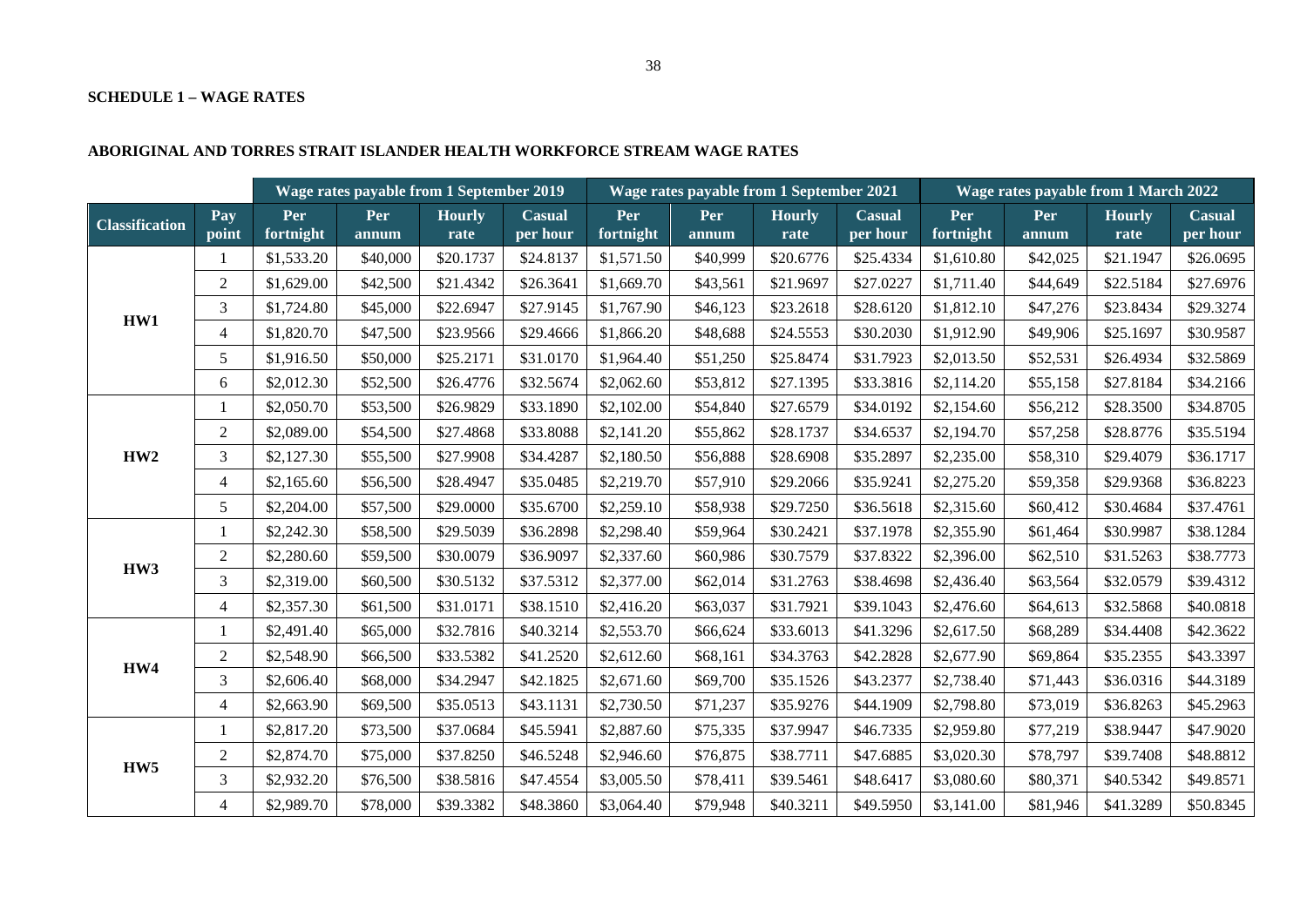|                       |              |                  | Wage rates payable from 1 September 2019 |                       |                    |                  | Wage rates payable from 1 September 2021 |                       |                           |                  | Wage rates payable from 1 March 2022 |                       |                           |
|-----------------------|--------------|------------------|------------------------------------------|-----------------------|--------------------|------------------|------------------------------------------|-----------------------|---------------------------|------------------|--------------------------------------|-----------------------|---------------------------|
| <b>Classification</b> | Pay<br>point | Per<br>fortnight | <b>Per</b><br>annum                      | <b>Hourly</b><br>rate | Casual<br>per hour | Per<br>fortnight | Per<br>annum                             | <b>Hourly</b><br>rate | <b>Casual</b><br>per hour | Per<br>fortnight | Per<br>annum                         | <b>Hourly</b><br>rate | <b>Casual</b><br>per hour |
|                       |              | \$3,143.10       | \$82,000                                 | \$41.3566             | \$50.8686          | \$3,221.70       | \$84,052                                 | \$42.3908             | \$52.1407                 | \$3,302.20       | \$86,152                             | \$43.4500             | \$53.4435                 |
| HW6                   | 2            | \$3,229.30       | \$84,250                                 | \$42.4908             | \$52.2637          | \$3,310.00       | \$86,356                                 | \$43.5526             | \$53.5697                 | \$3,392.80       | \$88,516                             | \$44.6421             | \$54.9098                 |
|                       | 3            | \$3,315.50       | \$86,500                                 | \$43.6250             | \$53.6588          | \$3,398.40       | \$88,662                                 | \$44.7158             | \$55.0004                 | \$3,483.40       | \$90,879                             | \$45.8342             | \$56.3761                 |
|                       |              | \$3,468.90       | \$90,500                                 | \$45.6434             | \$56.1414          | \$3,555.60       | \$92,763                                 | \$46.7842             | \$57.5446                 | \$3,644.50       | \$95,082                             | \$47.9539             | \$58.9833                 |
| HW7                   | 2            | \$3,555.10       | \$92,750                                 | \$46.7776             | \$57.5364          | \$3,644.00       | \$95,069                                 | \$47.9474             | \$58.9753                 | \$3,735.10       | \$97,446                             | \$49.1461             | \$60.4497                 |
|                       | 3            | \$3,641.30       | \$95,000                                 | \$47.9118             | \$58.9315          | \$3,732.30       | \$97,373                                 | \$49.1092             | \$60,4043                 | \$3,825.60       | \$99,807                             | \$50.3368             | \$61.9143                 |
|                       |              | \$3,794.70       | \$99,000                                 | \$49.9303             | \$61.4143          | \$3,889.60       | \$101,477                                | \$51.1789             | \$62.9500                 | \$3,986.80       | \$104,013                            | \$52.4579             | \$64.5232                 |
| HW8                   | 2            | \$3,900.10       | \$101,750                                | \$51.3171             | \$63.1200          | \$3,997.60       | \$104,295                                | \$52.6000             | \$64.6980                 | \$4,097.50       | \$106,901                            | \$53.9145             | \$66.3148                 |
|                       | 3            | \$4,005.50       | \$104,500                                | \$52,7039             | \$64.8258          | \$4,105.60       | \$107,112                                | \$54.0211             | \$66.4460                 | \$4,208.20       | \$109,789                            | \$55.3711             | \$68.1065                 |
|                       |              | \$4,158.80       | \$108,500                                | \$54.7211             | \$67.3070          | \$4,262.80       | \$111,213                                | \$56.0895             | \$68.9901                 | \$4,369.40       | \$113.995                            | \$57.4921             | \$70.7153                 |
| HW9                   | 2            | \$4,264.20       | \$111,250                                | \$56.1079             | \$69.0127          | \$4,370.80       | \$114,031                                | \$57.5105             | \$70.7379                 | \$4,480.10       | \$116,883                            | \$58.9487             | \$72.5069                 |
|                       | 3            | \$4,369.60       | \$114,000                                | \$57.4947             | \$70.7185          | \$4,478.80       | \$116,849                                | \$58.9316             | \$72.4859                 | \$4,590.80       | \$119,771                            | \$60.4053             | \$74.2985                 |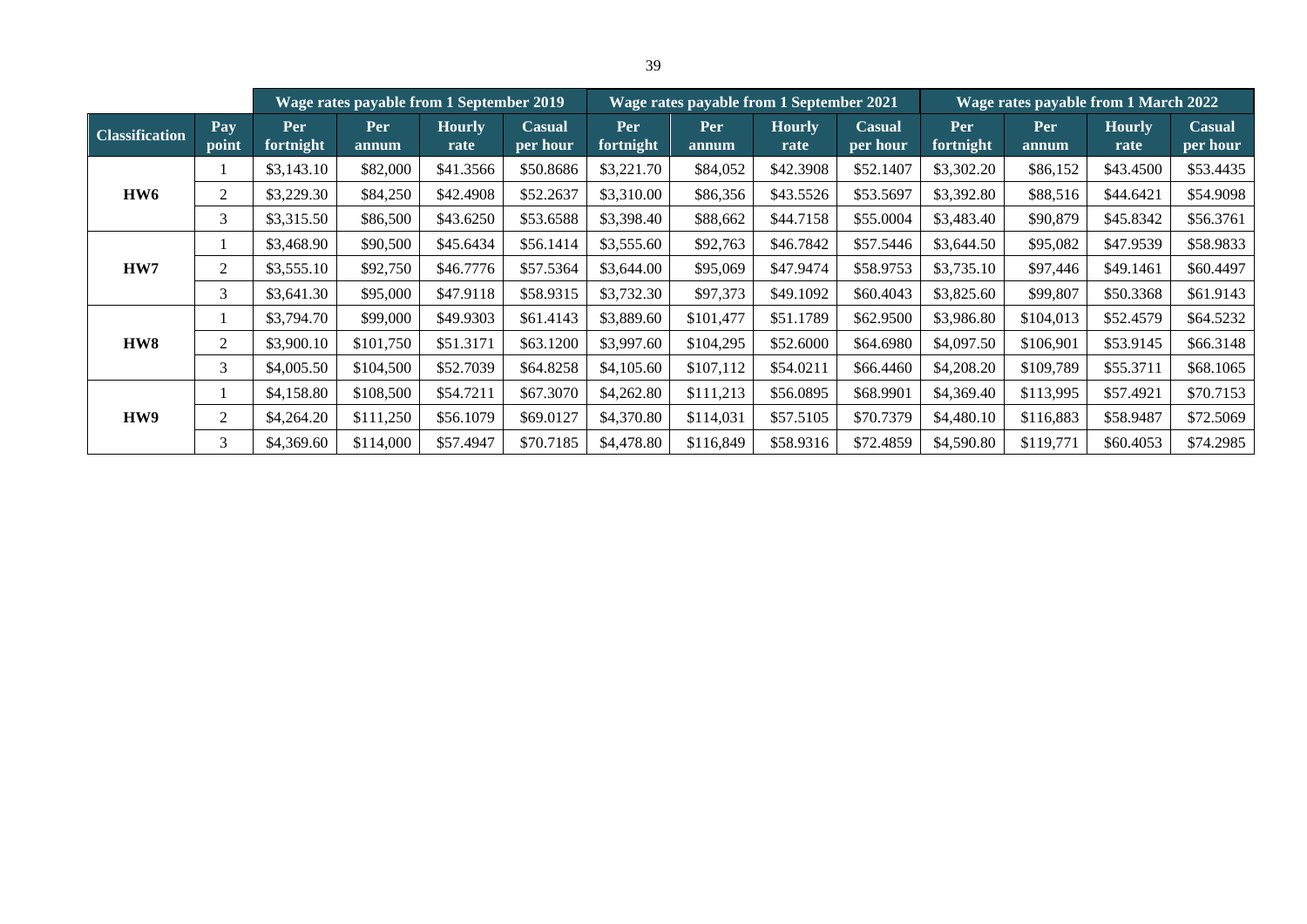# **INTERIM ADMINISTRATIVE STREAM WAGE RATES**

|                       | Wage rates payable from 1 September 2019 |                  |              |                       | Wage rates payable from 1 September 2021 |                  |              |                       | Wage rates payable from 1 March 2022 |                  |              |                       |                    |
|-----------------------|------------------------------------------|------------------|--------------|-----------------------|------------------------------------------|------------------|--------------|-----------------------|--------------------------------------|------------------|--------------|-----------------------|--------------------|
| <b>Classification</b> | Pay<br>point                             | Per<br>fortnight | Per<br>annum | <b>Hourly</b><br>rate | <b>Casual</b><br>per hour                | Per<br>fortnight | Per<br>annum | <b>Hourly</b><br>rate | <b>Casual</b><br>per hour            | Per<br>fortnight | Per<br>annum | <b>Hourly</b><br>rate | Casual<br>per hour |
|                       |                                          | \$1,673.50       | \$43,660     | \$22.0197             | \$27.0842                                | \$1,715.30       | \$44,751     | \$22.5697             | \$27.7607                            | \$1,758.20       | \$45,870     | \$23.1342             | \$28.4551          |
| AO1                   | $\overline{2}$                           | \$1,756.70       | \$45,831     | \$23.1145             | \$28.4308                                | \$1,800.60       | \$46,976     | \$23.6921             | \$29.1413                            | \$1,845.60       | \$48,150     | \$24.2842             | \$29.8696          |
|                       | 3                                        | \$1,838.90       | \$47,976     | \$24.1961             | \$29.7612                                | \$1,884.90       | \$49,176     | \$24.8013             | \$30.5056                            | \$1,932.00       | \$50,405     | \$25.4211             | \$31.2680          |
|                       |                                          | \$2,028.60       | \$52,925     | \$26.6921             | \$32.8313                                | \$2,079.30       | \$54,247     | \$27.3592             | \$33.6518                            | \$2,131.30       | \$55,604     | \$28.0434             | \$34.4934          |
|                       | $\overline{2}$                           | \$2,070.80       | \$54,026     | \$27.2474             | \$33.5143                                | \$2,122.60       | \$55,377     | \$27.9289             | \$34.3525                            | \$2,175.70       | \$56,762     | \$28.6276             | \$35.2119          |
|                       | 3                                        | \$2,114.40       | \$55,163     | \$27.8211             | \$34.2200                                | \$2,167.30       | \$56,543     | \$28.5171             | \$35.0760                            | \$2,221.50       | \$57,957     | \$29.2303             | \$35.9533          |
|                       | $\overline{4}$                           | \$2,157.80       | \$56,295     | \$28.3921             | \$34.9223                                | \$2,211.70       | \$57,702     | \$29.1013             | \$35.7946                            | \$2,267.00       | \$59,144     | \$29.8289             | \$36.6895          |
| AO2                   | 5                                        | \$2,201.40       | \$57,433     | \$28.9658             | \$35.6279                                | \$2,256.40       | \$58,868     | \$29.6895             | \$36.5181                            | \$2,312.80       | \$60,339     | \$30.4316             | \$37.4309          |
|                       | 6                                        | \$2,247.10       | \$58,625     | \$29.5671             | \$36.3675                                | \$2,303.30       | \$60,091     | \$30.3066             | \$37.2771                            | \$2,360.90       | \$61,594     | \$31.0645             | \$38.2093          |
|                       | $\tau$                                   | \$2,298.50       | \$59,966     | \$30.2434             | \$37.1994                                | \$2,356.00       | \$61,466     | \$31.0000             | \$38.1300                            | \$2,414.90       | \$63,003     | \$31.7750             | \$39.0833          |
|                       | 8                                        | \$2,354.20       | \$61,419     | \$30.9763             | \$38.1008                                | \$2,413.10       | \$62,956     | \$31.7513             | \$39.0541                            | \$2,473.40       | \$64,529     | \$32.5447             | \$40.0300          |
|                       | 1                                        | \$2,507.80       | \$65,427     | \$32.9974             | \$40.5868                                | \$2,570.50       | \$67,063     | \$33.8224             | \$41.6016                            | \$2,634.80       | \$68,740     | \$34.6684             | \$42.6421          |
|                       | $\overline{2}$                           | \$2,605.30       | \$67,970     | \$34.2803             | \$42.1648                                | \$2,670.40       | \$69,669     | \$35.1368             | \$43.2183                            | \$2,737.20       | \$71,412     | \$36.0158             | \$44.2994          |
| AO3                   | 3                                        | \$2,704.60       | \$70,561     | \$35.5868             | \$43.7718                                | \$2,772.20       | \$72,325     | \$36.4763             | \$44.8658                            | \$2,841.50       | \$74,133     | \$37.3882             | \$45.9875          |
|                       | $\overline{4}$                           | \$2,802.90       | \$73,126     | \$36.8803             | \$45.3628                                | \$2,873.00       | \$74,955     | \$37.8026             | \$46.4972                            | \$2,944.80       | \$76,828     | \$38.7474             | \$47.6593          |
|                       |                                          | \$2,974.60       | \$77,605     | \$39.1395             | \$48.1416                                | \$3,049.00       | \$79,546     | \$40.1184             | \$49.3456                            | \$3,125.20       | \$81,534     | \$41.1211             | \$50.5790          |
| AO4                   | 2                                        | \$3,075.60       | \$80,240     | \$40.4684             | \$49.7761                                | \$3,152.50       | \$82,246     | \$41.4803             | \$51.0208                            | \$3,231.30       | \$84,302     | \$42.5171             | \$52.2960          |
|                       | $\overline{3}$                           | \$3,175.80       | \$82,854     | \$41.7868             | \$51.3978                                | \$3,255.20       | \$84,926     | \$42.8316             | \$52.6829                            | \$3,336.60       | \$87,050     | \$43.9026             | \$54.0002          |
|                       | $\overline{4}$                           | \$3,277.20       | \$85,500     | \$43.1211             | \$53.0390                                | \$3,359.10       | \$87,637     | \$44.1987             | \$54.3644                            | \$3,443.10       | \$89,828     | \$45.3039             | \$55.7238          |
|                       |                                          | \$3,457.10       | \$90,193     | \$45.4882             | \$55.9505                                | \$3,543.50       | \$92,447     | \$46.6250             | \$57.3488                            | \$3,632.10       | \$94,759     | \$47.7908             | \$58.7827          |
|                       | $\overline{2}$                           | \$3,558.70       | \$92,844     | \$46.8250             | \$57.5948                                | \$3,647.70       | \$95,166     | \$47.9961             | \$59.0352                            | \$3,738.90       | \$97,545     | \$49.1961             | \$60.5112          |
| AO5                   | $\overline{3}$                           | \$3,660.30       | \$95,495     | \$48.1618             | \$59.2390                                | \$3,751.80       | \$97,882     | \$49.3658             | \$60.7199                            | \$3,845.60       | \$100,329    | \$50.6000             | \$62.2380          |
|                       | $\overline{4}$                           | \$3,761.50       | \$98,135     | \$49.4934             | \$60.8769                                | \$3,855.50       | \$100,587    | \$50.7303             | \$62.3983                            | \$3,951.90       | \$103,102    | \$51.9987             | \$63.9584          |
|                       | 1                                        | \$3,974.30       | \$103,687    | \$52.2934             | \$64.3209                                | \$4,073.70       | \$106,280    | \$53.6013             | \$65.9296                            | \$4,175.50       | \$108,936    | \$54.9408             | \$67.5772          |
| AO6                   | $\overline{2}$                           | \$4,068.90       | \$106,155    | \$53.5382             | \$65.8520                                | \$4,170.60       | \$108,808    | \$54.8763             | \$67.4978                            | \$4,274.90       | \$111,529    | \$56.2487             | \$69.1859          |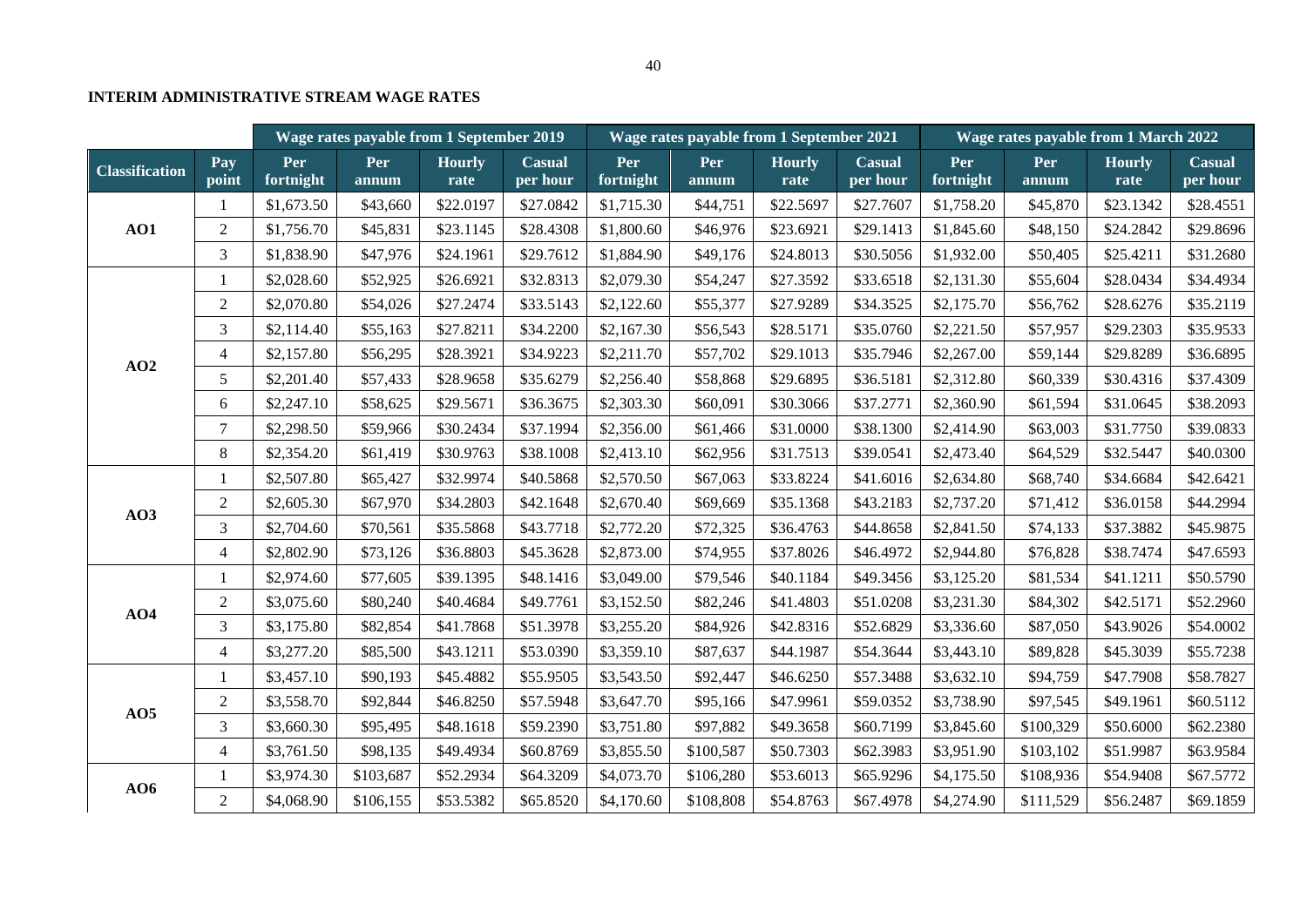|                       |              |                  | Wage rates payable from 1 September 2019 |                       |                           |                  |              | Wage rates payable from 1 September 2021 |                    |                  | Wage rates payable from 1 March 2022 |                       |                           |
|-----------------------|--------------|------------------|------------------------------------------|-----------------------|---------------------------|------------------|--------------|------------------------------------------|--------------------|------------------|--------------------------------------|-----------------------|---------------------------|
| <b>Classification</b> | Pay<br>point | Per<br>fortnight | Per<br>annum                             | <b>Hourly</b><br>rate | <b>Casual</b><br>per hour | Per<br>fortnight | Per<br>annum | <b>Hourly</b><br>rate                    | Casual<br>per hour | Per<br>fortnight | Per<br>annum                         | <b>Hourly</b><br>rate | <b>Casual</b><br>per hour |
|                       | 3            | \$4,162.90       | \$108,607                                | \$54.7750             | \$67.3733                 | \$4,267.00       | \$111,323    | \$56.1447                                | \$69.0580          | \$4,373.70       | \$114,107                            | \$57.5487             | \$70.7849                 |
|                       | 4            | \$4,257.20       | \$111,067                                | \$56.0158             | \$68.8994                 | \$4,363.60       | \$113,843    | \$57.4158                                | \$70.6214          | \$4,472.70       | \$116,690                            | \$58.8513             | \$72.3871                 |
|                       |              | \$4,454.80       | \$116,223                                | \$58.6158             | \$72.0974                 | \$4,566.20       | \$119,129    | \$60.0816                                | \$73.9004          | \$4,680.40       | \$122,108                            | \$61.5842             | \$75.7486                 |
|                       | 2            | \$4,563.40       | \$119,056                                | \$60.0447             | \$73.8550                 | \$4,677.50       | \$122,033    | \$61.5461                                | \$75.7017          | \$4,794.40       | \$125,082                            | \$63.0842             | \$77.5936                 |
| AO7                   | 3            | \$4,672.40       | \$121,900                                | \$61.4789             | \$75.6190                 | \$4,789.20       | \$124,947    | \$63.0158                                | \$77.5094          | \$4,908.90       | \$128,070                            | \$64.5908             | \$79.4467                 |
|                       | 4            | \$4,780.90       | \$124,730                                | \$62.9066             | \$77.3751                 | \$4,900.40       | \$127,848    | \$64.4789                                | \$79.3090          | \$5,022.90       | \$131,044                            | \$66.0908             | \$81.2917                 |
|                       |              | \$4,941.90       | \$128,931                                | \$65.0250             | \$79.9808                 | \$5,065.40       | \$132,153    | \$66.6500                                | \$81.9795          | \$5,192.00       | \$135,456                            | \$68.3158             | \$84.0284                 |
|                       | 2            | \$5,038.20       | \$131,443                                | \$66.2921             | \$81.5393                 | \$5,164.20       | \$134,730    | \$67.9500                                | \$83.5785          | \$5,293.30       | \$138,098                            | \$69.6487             | \$85.6679                 |
| AO8                   | 3            | \$5,133.80       | \$133,937                                | \$67.5500             | \$83.0865                 | \$5,262.10       | \$137,284    | \$69.2382                                | \$85.1630          | \$5,393.70       | \$140,718                            | \$70.9697             | \$87.2927                 |
|                       | 4            | \$5,229.10       | \$136,423                                | \$68.8039             | \$84.6288                 | \$5,359.80       | \$139,833    | \$70.5237                                | \$86.7442          | \$5,493.80       | \$143,329                            | \$72.2868             | \$88.9128                 |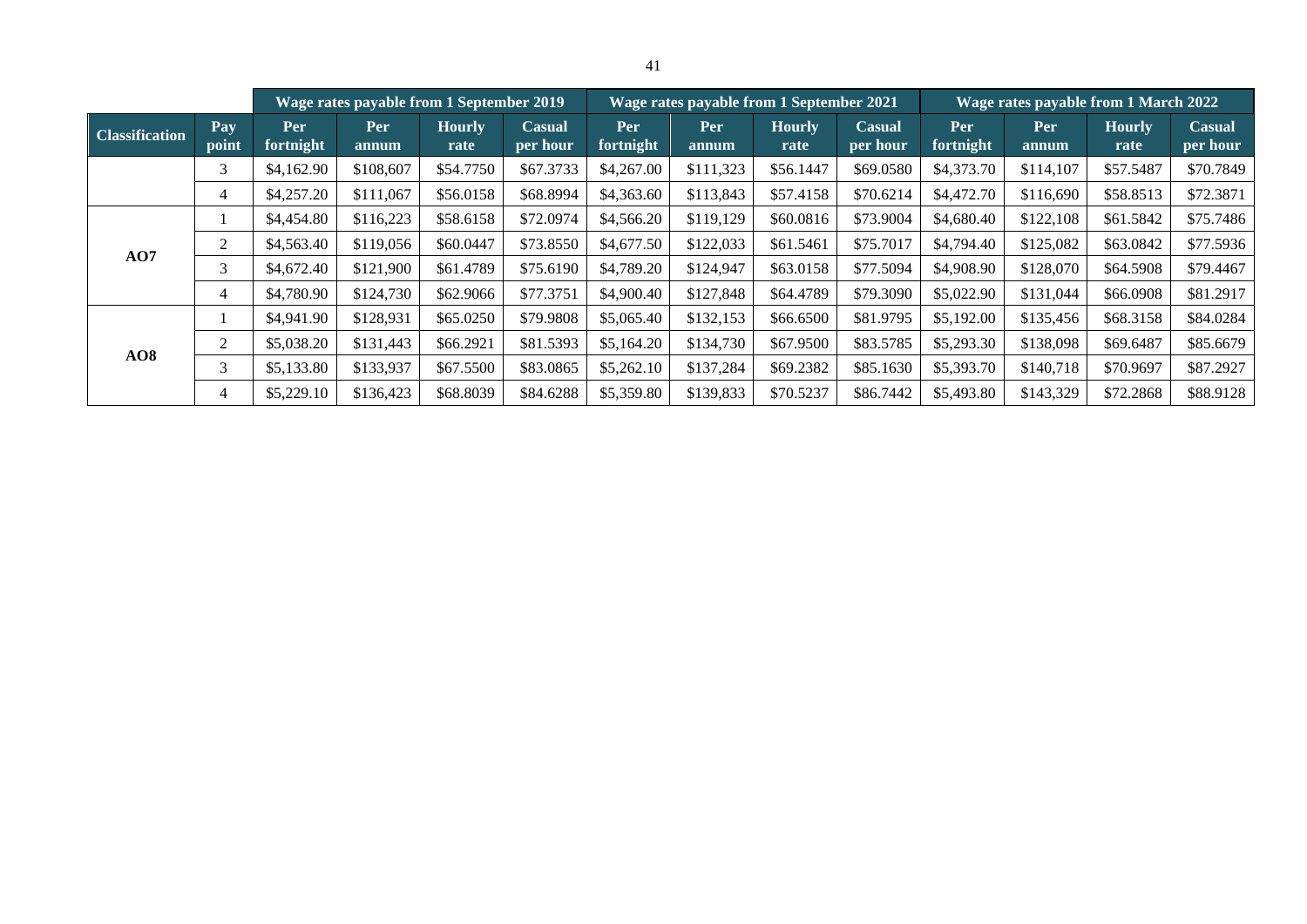# <span id="page-42-0"></span>**SCHEDULE 2 – PRESERVED HUMAN RESOURCES POLICIES**

- 1. This schedule incorporates employment policies as terms of this Agreement.
- 2. The relevant HR policies are as follows:

| <b>HR Policy Number</b> | <b>Matter</b>                                                                                                                                              |
|-------------------------|------------------------------------------------------------------------------------------------------------------------------------------------------------|
| <b>B12</b>              | Volunteers                                                                                                                                                 |
| <b>B23</b>              | Permanent Employment                                                                                                                                       |
| <b>B24</b>              | Appointments - Permanent and/or Temporary - Commonwealth and/or State Funded<br>Programs                                                                   |
| <b>B25</b>              | <b>Temporary Employment</b>                                                                                                                                |
| <b>B26</b>              | <b>Casual Employment</b>                                                                                                                                   |
| <b>B29</b>              | Job Evaluation - Roles Covered by the Classification and Remuneration System                                                                               |
| <b>B30</b>              | <b>Higher Duties</b>                                                                                                                                       |
| C <sub>26</sub>         | Parental Leave                                                                                                                                             |
| C <sub>29</sub>         | Mental Health Allowance                                                                                                                                    |
| C <sub>30</sub>         | Environmental Allowance - Mental Health High Security and Secure Mental Health<br><b>Rehabilitation Units</b>                                              |
| C <sub>31</sub>         | Aboriginal and Torres Strait Islanders Health Workers - Special Allowance                                                                                  |
| C <sub>32</sub>         | Compulsory Christmas/New Year Closure                                                                                                                      |
| C <sub>38</sub>         | Long Service Leave – Entitlement, Conditions, Pay in Lieu, Cash Equivalent, Casuals, Home<br>Helps, Part-Time, Voluntary Reversion and Termination Payment |
| D <sub>5</sub>          | Accommodation Assistance – Rural and Remote Incentive                                                                                                      |
| E12                     | Grievance Resolution                                                                                                                                       |
| E13                     | Workplace Harassment                                                                                                                                       |
| F <sub>3</sub>          | Access to Employees Record                                                                                                                                 |
| F <sub>4</sub>          | <b>Union Encouragement</b>                                                                                                                                 |
| I <sub>4</sub>          | Compensation for Loss of or Damage to Private Property and Personal Effects of and Damage<br>to Visitor's Vehicles                                         |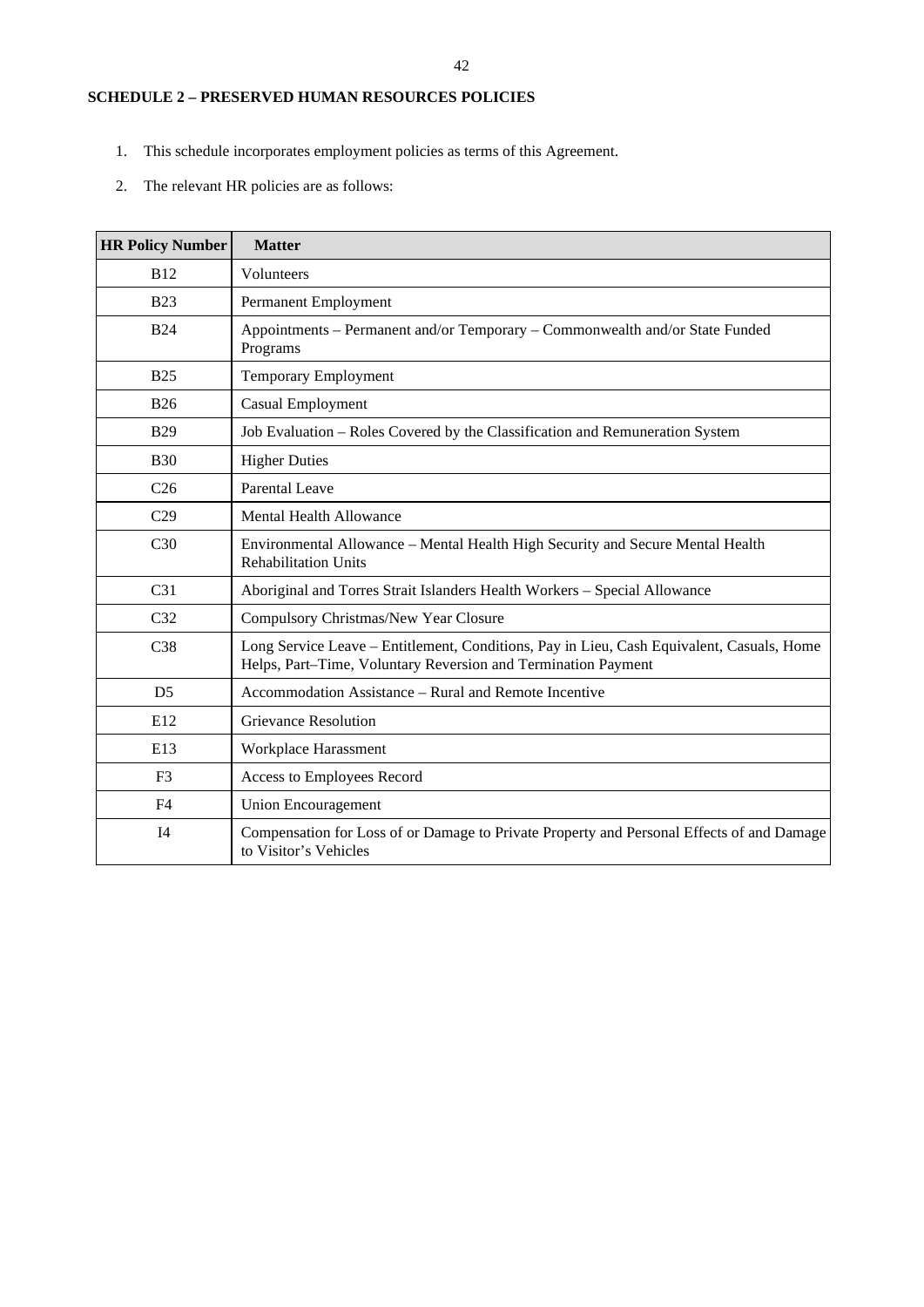# <span id="page-43-0"></span>**SCHEDULE 3 – HOSPITAL AND HEALTH SERVICE AND FACILITY CATEGORIES**

| <b>Hospital and</b>      | <b>Facility</b>            |                              |                                    |  |  |  |  |  |  |  |
|--------------------------|----------------------------|------------------------------|------------------------------------|--|--|--|--|--|--|--|
| <b>Health Service</b>    | <b>Category A</b>          | <b>Category B</b>            | <b>Category C</b>                  |  |  |  |  |  |  |  |
| <b>Cairns</b> and        | $\bullet$<br>Atherton      | Chillagoe<br>$\bullet$       | Cairns<br>$\bullet$                |  |  |  |  |  |  |  |
| <b>Hinterland</b>        | Babinda<br>$\bullet$       | Cow Bay (Diwan)<br>$\bullet$ | Gordonvale                         |  |  |  |  |  |  |  |
|                          | Herberton<br>$\bullet$     | Croydon<br>$\bullet$         | Yarrabah<br>$\bullet$              |  |  |  |  |  |  |  |
|                          | Innisfail<br>$\bullet$     | Dimbulah<br>$\bullet$        |                                    |  |  |  |  |  |  |  |
|                          | Malanda<br>$\bullet$       | Forsayth<br>$\bullet$        |                                    |  |  |  |  |  |  |  |
|                          | Mareeba<br>$\bullet$       | Georgetown<br>٠              |                                    |  |  |  |  |  |  |  |
|                          | Millaa Millaa<br>$\bullet$ | Mt Garnet<br>٠               |                                    |  |  |  |  |  |  |  |
|                          | Douglas Shire<br>$\bullet$ |                              |                                    |  |  |  |  |  |  |  |
|                          | (Mossman)                  |                              |                                    |  |  |  |  |  |  |  |
|                          | Ravenshoe<br>$\bullet$     |                              |                                    |  |  |  |  |  |  |  |
|                          | Tully<br>$\bullet$         |                              |                                    |  |  |  |  |  |  |  |
| Central Queensland       | Baralaba                   | Capella<br>$\bullet$         | Duaringa<br>$\bullet$              |  |  |  |  |  |  |  |
|                          | Biloela<br>$\bullet$       | Gemfields<br>٠               | Gladstone<br>٠                     |  |  |  |  |  |  |  |
|                          | Blackwater<br>٠            | <b>Many Peaks</b><br>٠       | Marlborough<br>٠                   |  |  |  |  |  |  |  |
|                          | Capella<br>٠               | Woorabinda                   | Mt Morgan                          |  |  |  |  |  |  |  |
|                          | Cracow                     |                              | Ogmore                             |  |  |  |  |  |  |  |
|                          | Dingo<br>٠                 |                              | Rockhampton                        |  |  |  |  |  |  |  |
|                          | Emerald<br>$\bullet$       |                              | Yeppoon                            |  |  |  |  |  |  |  |
|                          | Gemfields<br>٠             |                              |                                    |  |  |  |  |  |  |  |
|                          | Moura<br>٠                 |                              |                                    |  |  |  |  |  |  |  |
|                          | Springsure<br>٠            |                              |                                    |  |  |  |  |  |  |  |
|                          | Theodore<br>٠              |                              |                                    |  |  |  |  |  |  |  |
|                          | Tieri<br>٠                 |                              |                                    |  |  |  |  |  |  |  |
| <b>Central West</b>      |                            | Alpha<br>$\bullet$           |                                    |  |  |  |  |  |  |  |
|                          |                            | Aramac<br>$\bullet$          |                                    |  |  |  |  |  |  |  |
|                          |                            | <b>Barcaldine</b><br>٠       |                                    |  |  |  |  |  |  |  |
|                          |                            | Bedourie<br>٠                |                                    |  |  |  |  |  |  |  |
|                          |                            | Birdsville<br>٠              |                                    |  |  |  |  |  |  |  |
|                          |                            | Blackall<br>٠                |                                    |  |  |  |  |  |  |  |
|                          |                            | Boulia<br>٠                  |                                    |  |  |  |  |  |  |  |
|                          |                            | Isisford                     |                                    |  |  |  |  |  |  |  |
|                          |                            | Jundah<br>$\bullet$          |                                    |  |  |  |  |  |  |  |
|                          |                            | Longreach<br>$\bullet$       |                                    |  |  |  |  |  |  |  |
|                          |                            | Muttaburra<br>$\bullet$      |                                    |  |  |  |  |  |  |  |
|                          |                            | Tambo<br>$\bullet$           |                                    |  |  |  |  |  |  |  |
|                          |                            | Windorah<br>$\bullet$        |                                    |  |  |  |  |  |  |  |
|                          |                            | Winton<br>$\bullet$          |                                    |  |  |  |  |  |  |  |
|                          |                            | Yaraka<br>$\bullet$          |                                    |  |  |  |  |  |  |  |
| <b>Children's Health</b> |                            |                              | Queensland Children's<br>$\bullet$ |  |  |  |  |  |  |  |
| Queensland               |                            |                              | Hospital                           |  |  |  |  |  |  |  |

These categories will be reviewed and confirmed as part of the Phase 2 review.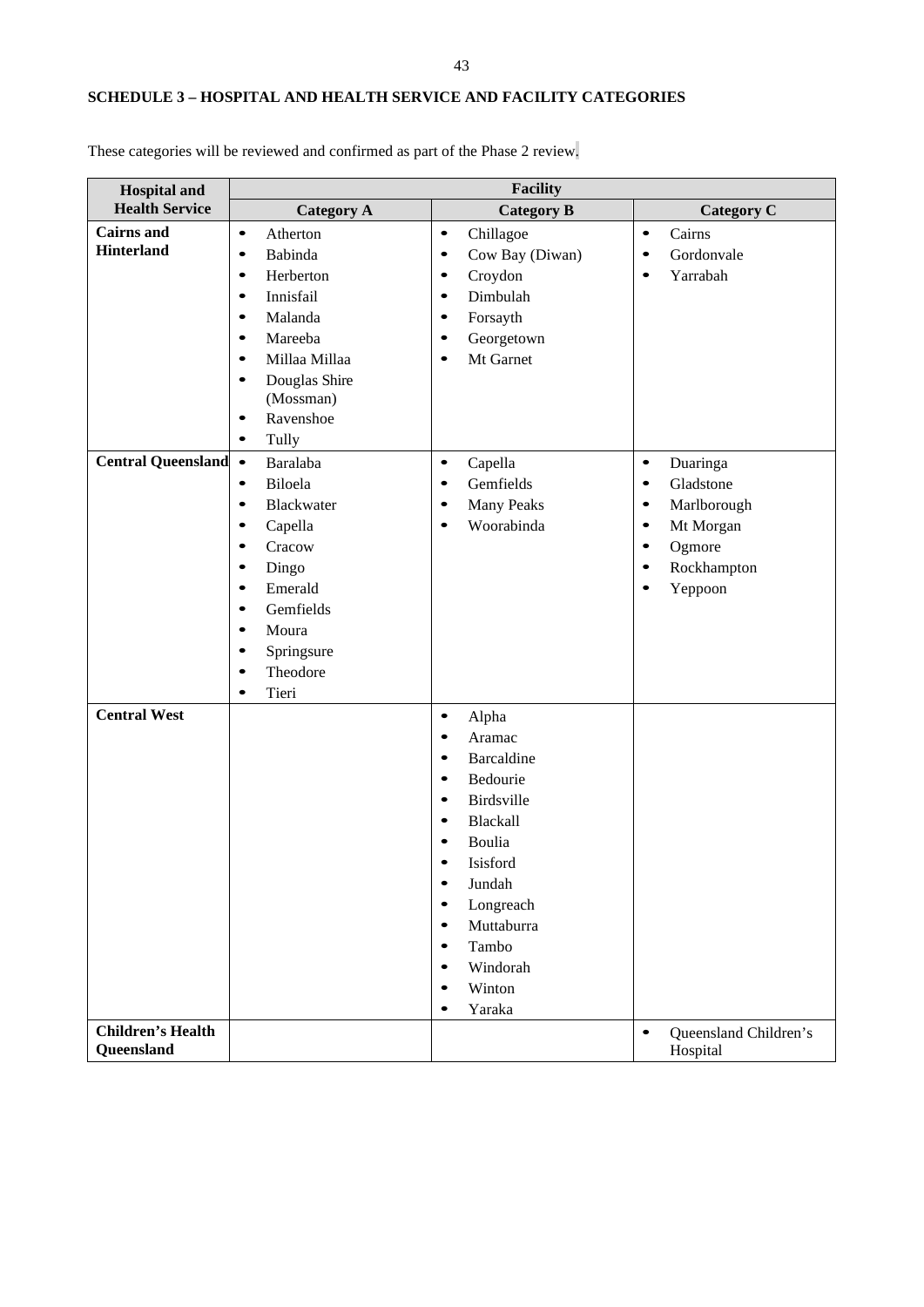| <b>Hospital</b> and   | <b>Facility</b>           |                   |                                       |  |  |  |  |  |  |
|-----------------------|---------------------------|-------------------|---------------------------------------|--|--|--|--|--|--|
| <b>Health Service</b> | <b>Category A</b>         | <b>Category B</b> | <b>Category C</b>                     |  |  |  |  |  |  |
| <b>Darling Downs</b>  | $\bullet$<br>Cherbourg    |                   | <b>Baillie Henderson</b><br>$\bullet$ |  |  |  |  |  |  |
|                       | Chinchilla<br>$\bullet$   |                   | Oakey<br>$\bullet$                    |  |  |  |  |  |  |
|                       | Dalby<br>$\bullet$        |                   | Toowoomba<br>٠                        |  |  |  |  |  |  |
|                       | Glenmorgan<br>$\bullet$   |                   |                                       |  |  |  |  |  |  |
|                       | Goondiwindi<br>$\bullet$  |                   |                                       |  |  |  |  |  |  |
|                       | Inglewood<br>$\bullet$    |                   |                                       |  |  |  |  |  |  |
|                       | Jandowae<br>$\bullet$     |                   |                                       |  |  |  |  |  |  |
|                       | Kingaroy<br>$\bullet$     |                   |                                       |  |  |  |  |  |  |
|                       | Meandarra<br>$\bullet$    |                   |                                       |  |  |  |  |  |  |
|                       | Miles<br>$\bullet$        |                   |                                       |  |  |  |  |  |  |
|                       | Millmerran<br>$\bullet$   |                   |                                       |  |  |  |  |  |  |
|                       | Moonie<br>$\bullet$       |                   |                                       |  |  |  |  |  |  |
|                       | Murgon<br>$\bullet$       |                   |                                       |  |  |  |  |  |  |
|                       | Nanango<br>$\bullet$      |                   |                                       |  |  |  |  |  |  |
|                       | Stanthorpe<br>$\bullet$   |                   |                                       |  |  |  |  |  |  |
|                       | Tara<br>$\bullet$         |                   |                                       |  |  |  |  |  |  |
|                       | $\bullet$                 |                   |                                       |  |  |  |  |  |  |
|                       | Taroom                    |                   |                                       |  |  |  |  |  |  |
|                       | Texas<br>$\bullet$        |                   |                                       |  |  |  |  |  |  |
|                       | Wandoan<br>$\bullet$      |                   |                                       |  |  |  |  |  |  |
|                       | Warwick<br>$\bullet$      |                   |                                       |  |  |  |  |  |  |
|                       | Wondai<br>$\bullet$       |                   |                                       |  |  |  |  |  |  |
| <b>Gold Coast</b>     |                           |                   | <b>Gold Coast</b><br>$\bullet$        |  |  |  |  |  |  |
|                       |                           |                   | Robina<br>$\bullet$                   |  |  |  |  |  |  |
| <b>Mackay</b>         | $\bullet$<br>Bowen        |                   | $\bullet$<br>Mackay                   |  |  |  |  |  |  |
|                       | Clermont<br>$\bullet$     |                   | Marlborough<br>$\bullet$              |  |  |  |  |  |  |
|                       | Collinsville<br>$\bullet$ |                   | Sarina<br>$\bullet$                   |  |  |  |  |  |  |
|                       | Dysart<br>$\bullet$       |                   | St Lawrence                           |  |  |  |  |  |  |
|                       | Moranbah<br>$\bullet$     |                   |                                       |  |  |  |  |  |  |
|                       | Proserpine<br>$\bullet$   |                   |                                       |  |  |  |  |  |  |
| <b>Metro North</b>    |                           |                   | Caboolture<br>٠                       |  |  |  |  |  |  |
|                       |                           |                   | Kilcoy<br>$\bullet$                   |  |  |  |  |  |  |
|                       |                           |                   | Royal Brisbane and<br>$\bullet$       |  |  |  |  |  |  |
|                       |                           |                   | Women's                               |  |  |  |  |  |  |
|                       |                           |                   | Redcliffe<br>$\bullet$                |  |  |  |  |  |  |
|                       |                           |                   | The Prince Charles<br>$\bullet$       |  |  |  |  |  |  |
| <b>Metro South</b>    |                           |                   | Beaudesert<br>$\bullet$               |  |  |  |  |  |  |
|                       |                           |                   | Dunwich<br>$\bullet$                  |  |  |  |  |  |  |
|                       |                           |                   | Logan<br>٠                            |  |  |  |  |  |  |
|                       |                           |                   | Princess Alexandra<br>$\bullet$       |  |  |  |  |  |  |
|                       |                           |                   | Queen Elizabeth II<br>٠               |  |  |  |  |  |  |
|                       |                           |                   | Redland<br>٠                          |  |  |  |  |  |  |
|                       |                           |                   |                                       |  |  |  |  |  |  |
|                       |                           |                   | Wynnum                                |  |  |  |  |  |  |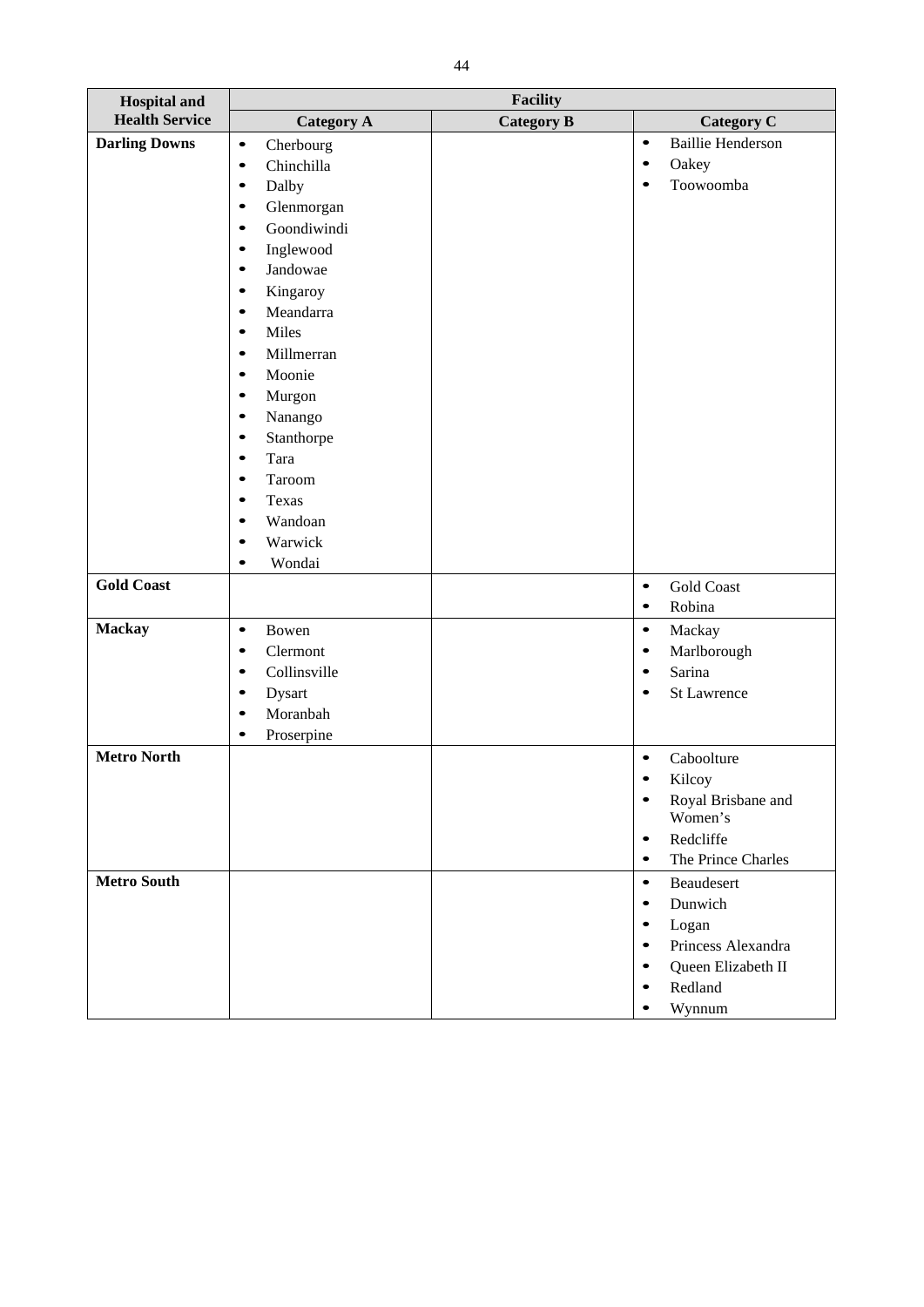| <b>Hospital and</b>    |                                     | Facility                          |                              |  |  |  |  |
|------------------------|-------------------------------------|-----------------------------------|------------------------------|--|--|--|--|
| <b>Health Service</b>  | <b>Category A</b>                   | <b>Category B</b>                 | <b>Category C</b>            |  |  |  |  |
| <b>North West</b>      |                                     | Mt Isa<br>$\bullet$               |                              |  |  |  |  |
|                        |                                     | Burketown<br>$\bullet$            |                              |  |  |  |  |
|                        |                                     | Camooweal<br>$\bullet$            |                              |  |  |  |  |
|                        |                                     | Cloncurry<br>$\bullet$            |                              |  |  |  |  |
|                        |                                     | Dajarra<br>$\bullet$              |                              |  |  |  |  |
|                        |                                     | Doomadgee<br>$\bullet$            |                              |  |  |  |  |
|                        |                                     | Gunpowder<br>$\bullet$            |                              |  |  |  |  |
|                        |                                     | Julia Creek<br>$\bullet$          |                              |  |  |  |  |
|                        |                                     | Karumba<br>$\bullet$              |                              |  |  |  |  |
|                        |                                     | Mornington Island<br>$\bullet$    |                              |  |  |  |  |
|                        |                                     | Normanton<br>$\bullet$            |                              |  |  |  |  |
| <b>South West</b>      | Bollon<br>$\bullet$                 | Augathella<br>$\bullet$           |                              |  |  |  |  |
|                        | Dirranbandi<br>$\bullet$            | Charleville<br>$\bullet$          |                              |  |  |  |  |
|                        | Injune<br>$\bullet$                 | Cunnamulla<br>$\bullet$           |                              |  |  |  |  |
|                        | Mitchell<br>$\bullet$               | Morven<br>$\bullet$               |                              |  |  |  |  |
|                        | Mungundi<br>$\bullet$               | Quilpie<br>٠                      |                              |  |  |  |  |
|                        | Roma<br>$\bullet$                   | Thargomindah<br>$\bullet$         |                              |  |  |  |  |
|                        | St George<br>٠                      | Wallumbilla<br>٠                  |                              |  |  |  |  |
|                        | Surat<br>$\bullet$                  |                                   |                              |  |  |  |  |
| <b>Sunshine Coast</b>  |                                     |                                   | Caloundra<br>$\bullet$       |  |  |  |  |
|                        |                                     |                                   | Gympie<br>٠                  |  |  |  |  |
|                        |                                     |                                   | Maleny<br>$\bullet$          |  |  |  |  |
|                        |                                     |                                   | Nambour                      |  |  |  |  |
|                        |                                     |                                   | <b>Sunshine Coast</b>        |  |  |  |  |
|                        |                                     |                                   | University Hospital          |  |  |  |  |
| <b>Torres and Cape</b> |                                     | Aurukun<br>$\bullet$              |                              |  |  |  |  |
|                        |                                     | Badu                              |                              |  |  |  |  |
|                        |                                     | Bamaga                            |                              |  |  |  |  |
|                        |                                     | Coen                              |                              |  |  |  |  |
|                        |                                     | Cooktown                          |                              |  |  |  |  |
|                        |                                     | Hopevale                          |                              |  |  |  |  |
|                        |                                     | Horn Island<br>٠                  |                              |  |  |  |  |
|                        |                                     | Kowanyama                         |                              |  |  |  |  |
|                        |                                     | Laura<br>٠                        |                              |  |  |  |  |
|                        |                                     | Lockhart River<br>٠               |                              |  |  |  |  |
|                        |                                     | Mapoon<br>٠                       |                              |  |  |  |  |
|                        |                                     | Mer Island (Murray<br>٠           |                              |  |  |  |  |
|                        |                                     | Island)                           |                              |  |  |  |  |
|                        |                                     | Napranum (Malakoola)<br>$\bullet$ |                              |  |  |  |  |
|                        |                                     | Pormpuraaw<br>$\bullet$           |                              |  |  |  |  |
|                        |                                     | Saibai<br>$\bullet$               |                              |  |  |  |  |
|                        |                                     | St Pauls<br>$\bullet$             |                              |  |  |  |  |
|                        |                                     | Thursday Island<br>$\bullet$      |                              |  |  |  |  |
|                        |                                     | Weipa<br>$\bullet$                |                              |  |  |  |  |
|                        |                                     | Wujal Wujal<br>٠                  |                              |  |  |  |  |
|                        |                                     | Yorke Island<br>$\bullet$         |                              |  |  |  |  |
| <b>Townsville</b>      | $\bullet$<br>Ayr                    | $\bullet$<br>Hughenden            | Magnetic Island<br>$\bullet$ |  |  |  |  |
|                        | <b>Charters Towers</b><br>$\bullet$ | Richmond<br>٠                     | Townsville                   |  |  |  |  |
|                        | Home Hill<br>٠                      | Palm Island<br>٠                  |                              |  |  |  |  |
|                        | Ingham<br>$\bullet$                 |                                   |                              |  |  |  |  |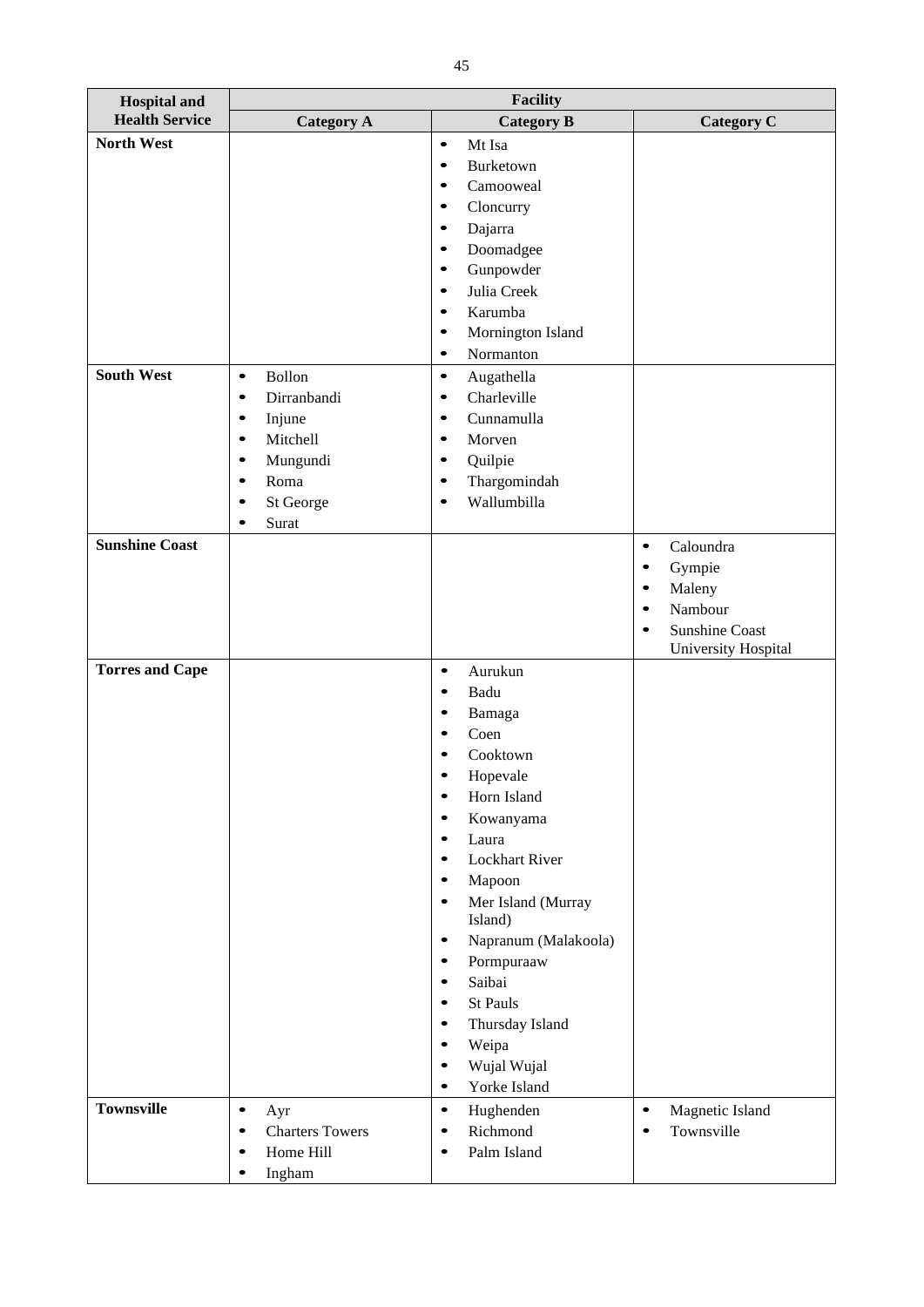| <b>Hospital and</b>   |                        | <b>Facility</b>   |             |
|-----------------------|------------------------|-------------------|-------------|
| <b>Health Service</b> | <b>Category A</b>      | <b>Category B</b> | Category C  |
| <b>West Moreton</b>   |                        |                   | Boonah      |
|                       |                        |                   | Esk         |
|                       |                        |                   | Gatton      |
|                       |                        |                   | Ipswich     |
|                       |                        |                   | Laidley     |
|                       |                        |                   | The Park    |
| <b>Wide Bay</b>       | Biggenden<br>$\bullet$ |                   | Bundaberg   |
|                       | Eidsvold               |                   | Childers    |
|                       | Gayndah                |                   | Gin Gin     |
|                       | Monto<br>$\bullet$     |                   | Hervey Bay  |
|                       | Mundubbera             |                   | Mt Perry    |
|                       |                        |                   | Maryborough |